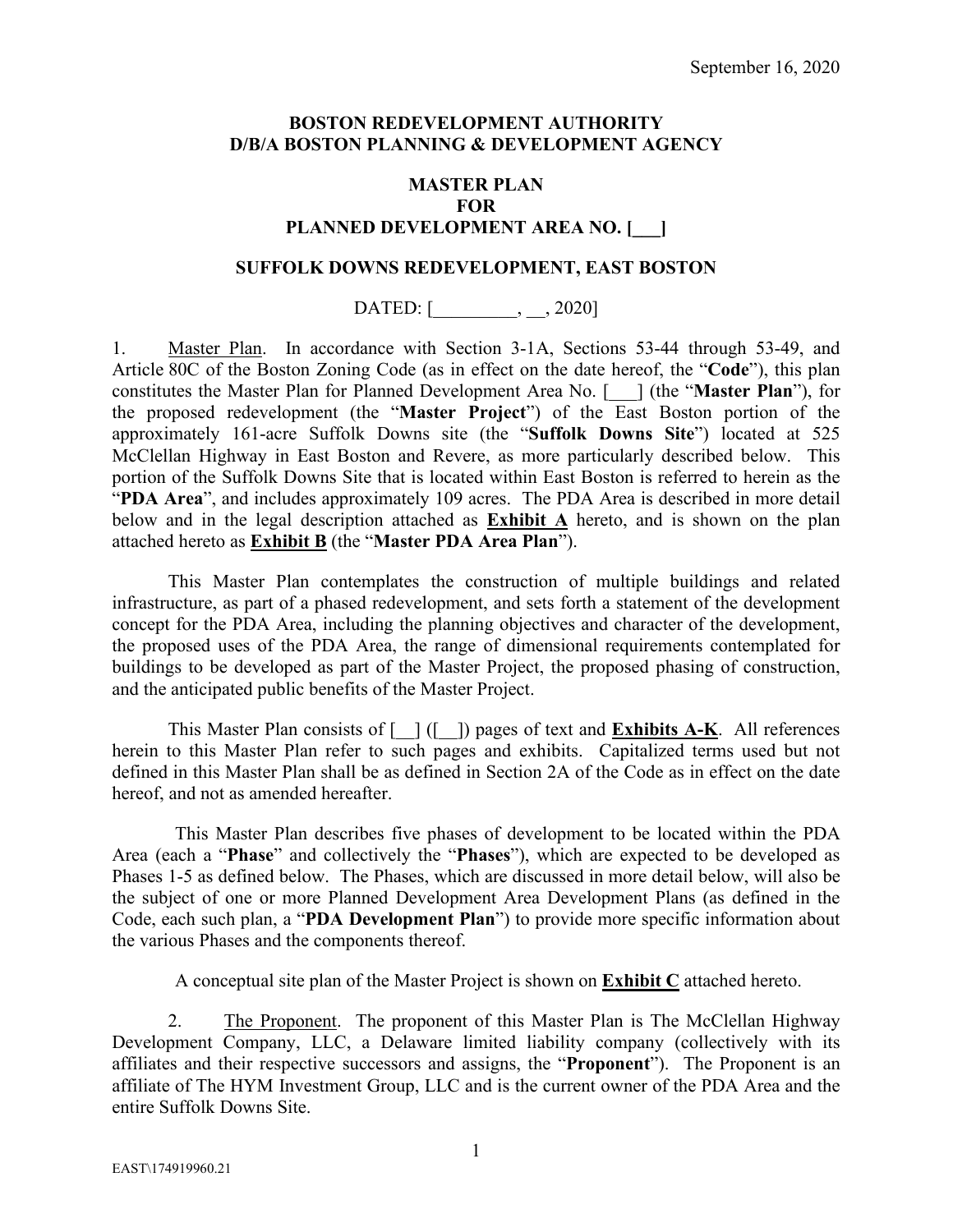The Proponent is a privately held Delaware limited liability company that is qualified to do business in Massachusetts and that has filed a Statement of Beneficial Interests with the Boston Redevelopment Authority, doing business as the Boston Planning & Development Agency (the "**BPDA**"), as required by Section 80B-8 of the Code.

3. Suffolk Downs Site and PDA Area Description. The Suffolk Downs Site is an approximately 161-acre underutilized thoroughbred horse racing facility located within East Boston and Revere, Massachusetts which includes (a) the PDA Area, which includes approximately 109 acres located in East Boston, and (b) approximately 52 acres of land that is located in Revere. The Suffolk Downs Site is bordered by Winthrop Avenue to the north, Washburn Avenue and the MBTA Blue Line right-of-way to the east, McClellan Highway (Route 1A) and an oil tank farm to the west, and Waldemar Avenue to the south, and the PDA Area has the same boundaries except that it is bordered by the Revere-Boston municipal boundary to the north. Concurrent with the redevelopment of the PDA Area, the adjacent portion of the Suffolk Downs Site that is located within the City of Revere will be redeveloped pursuant to permits and approvals, including a special permit, issued by the City of Revere.

4. Zoning. The PDA Area is located within the Suffolk Downs Economic Development Area (the "**Subdistrict**") of the East Boston Neighborhood District, which is governed by Article 53 of the Code. Section 53-44 of the Code identifies the PDA Area as a location for a potential Planned Development Area. The Code also identifies the Suffolk Downs Economic Development Area as a Special Study Overlay Area. In connection with the development of the Master Project, in accordance with the Master Plan allowed by Article 3-1A.a of the Code, the PDA Area will be subdivided and the resultant legal lots will be governed by zoning subdistricts which will include use and dimensional regulations as provided in this Master Plan and in the PDA Development Plans. Zoning subdistricts within the PDA Area shall be as shown on **Exhibit C-1**, and each zoning subdistrict, as applicable, shall be subject to the dimensional requirements set forth on **Exhibit C-2** (also referred to as the "**Zoning Tables**").

5. Planning Objectives and Character of Redevelopment. The Proponent's vision for the Master Project is to create a vibrant, mixed-use transit-oriented community that will offer an active, lively, and appropriate mix of uses (including civic, office, lab, hotel, retail, residential, parking, and other uses), connected and supported by new Publicly Accessible Open Space (as defined below) that will incorporate existing wetland features as well as active and passive recreation areas. This will include provision of an extensive, 27-acre (25% of the PDA Area) Publicly Accessible Open Space system in Boston, together with an additional 13 acres of publicly accessible open space in Revere (25% of the Revere portion of the Suffolk Downs Site), all of which will be available to Boston residents.

a. Land Use. The PDA Area and adjacent portions of the Suffolk Downs Site presently includes an underutilized race track, a vacant administration building, a clubhouse and associated maintenance buildings, a grandstand, surface parking, and horse barns (which are dilapidated and unsuitable for further use). Proposed future uses defined by the development of the Master Project will result in the construction of diverse mix of uses, including the following: housing options to meet the needs of surrounding neighborhoods, including apartments, condominiums, and senior housing; commercial office and lab uses attractive to employers of growing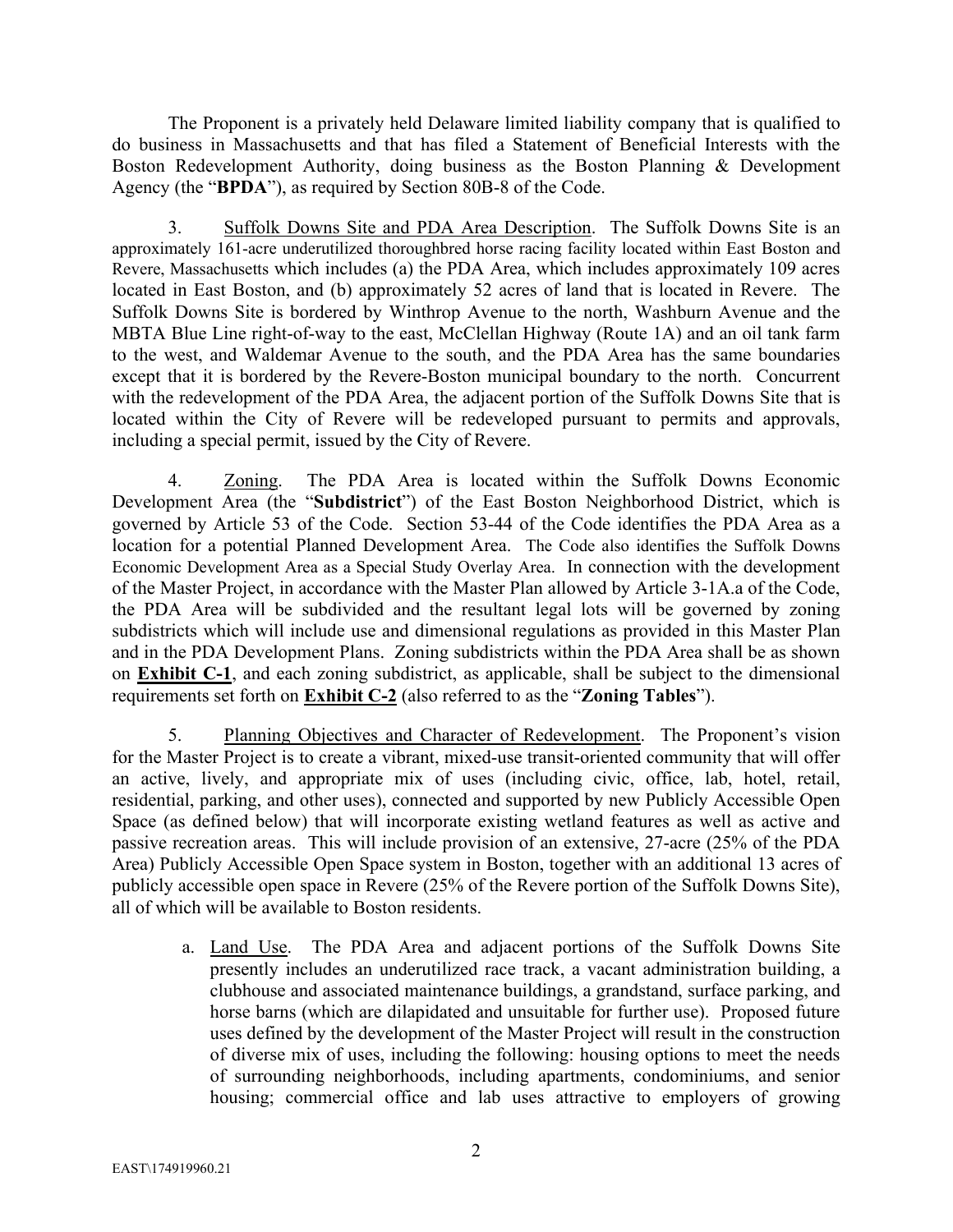industries and emerging technologies, which will enhance and expand job creation and economic opportunity in East Boston; the incorporation of extensive groundfloor retail, including establishing a new retail square, Belle Isle Square, and a connecting "Main Street" retail district that will lead to the Revere portion of the Suffolk Downs Site and Beachmont Square, a new retail square to be constructed by the Proponent at the Beachmont MBTA Blue Line station, and new civic spaces. Allowed uses within each zoning subdistrict shall be as set forth in the Zoning Tables.

b. Urban Design. The Proponent will apply Transit-Oriented Development ("**TOD**") principles through integration of the adjacent Suffolk Downs MBTA Blue Line station and alternative travel modes, including new bicycle paths, bicycle parking, and public bikeshare stations, and through development of improved connections to adjacent neighborhoods of East Boston and Revere throughout the Suffolk Downs Site, including pedestrian and bicycle pathways within the new Publicly Accessible Open Space system and street network. The Proponent will also incorporate forward-thinking resiliency strategies intended to address future sea level rise and other impacts of climate change.

Architectural expression of buildings within the Master Project will be driven in large part by their individual and unique context within the overall Master Project, and design of the future buildings should emphasize a variety of scale, style, and material to reflect such diversity of experience throughout the PDA Master Plan Area. To this end, individual buildings are encouraged to find creative expression while complying with the dimensional requirements and urban design parameters set forth below and in the Zoning Tables. Buildings should create well-defined public spaces and maintain a human scale at the ground level. Distinctive, placespecific design, durability, and long-term sustainability should drive architectural character of all new construction. Architecture that is expressive of the new trends in housing and commercial uses, and derived from the unique mixed-use nature of this district, is encouraged. Façade materials and expressions must have appropriate detail and scale-giving elements to contribute to a distinctive urban context.

In addition, the Master Project's development will be subject to the following additional dimensional requirements and urban design parameters:

i. *Rights-of-Way*. A plan of proposed rights-of-way is shown on **Exhibit C-3** attached hereto. This plan shows the proposed locations of the centerline and intended dimensions for each proposed on-site right-of-way, which rights-ofway have been designated using nomenclature from the Boston Complete Streets guidelines, and also shows the land area of each resulting street block created by such planned rights-of-way (each a "**Block**"). Right-of-way easements will be granted to the City of Boston, upon the request of the City of Boston or the BPDA, on a Phase-by-Phase basis, with respect to specified rights-of-way as shown on **Exhibit C-3**. Such easements shall be subject to reservations for minor encroachments such as awnings, building cornices, flagpoles, and signage approved as part of design review, and will be granted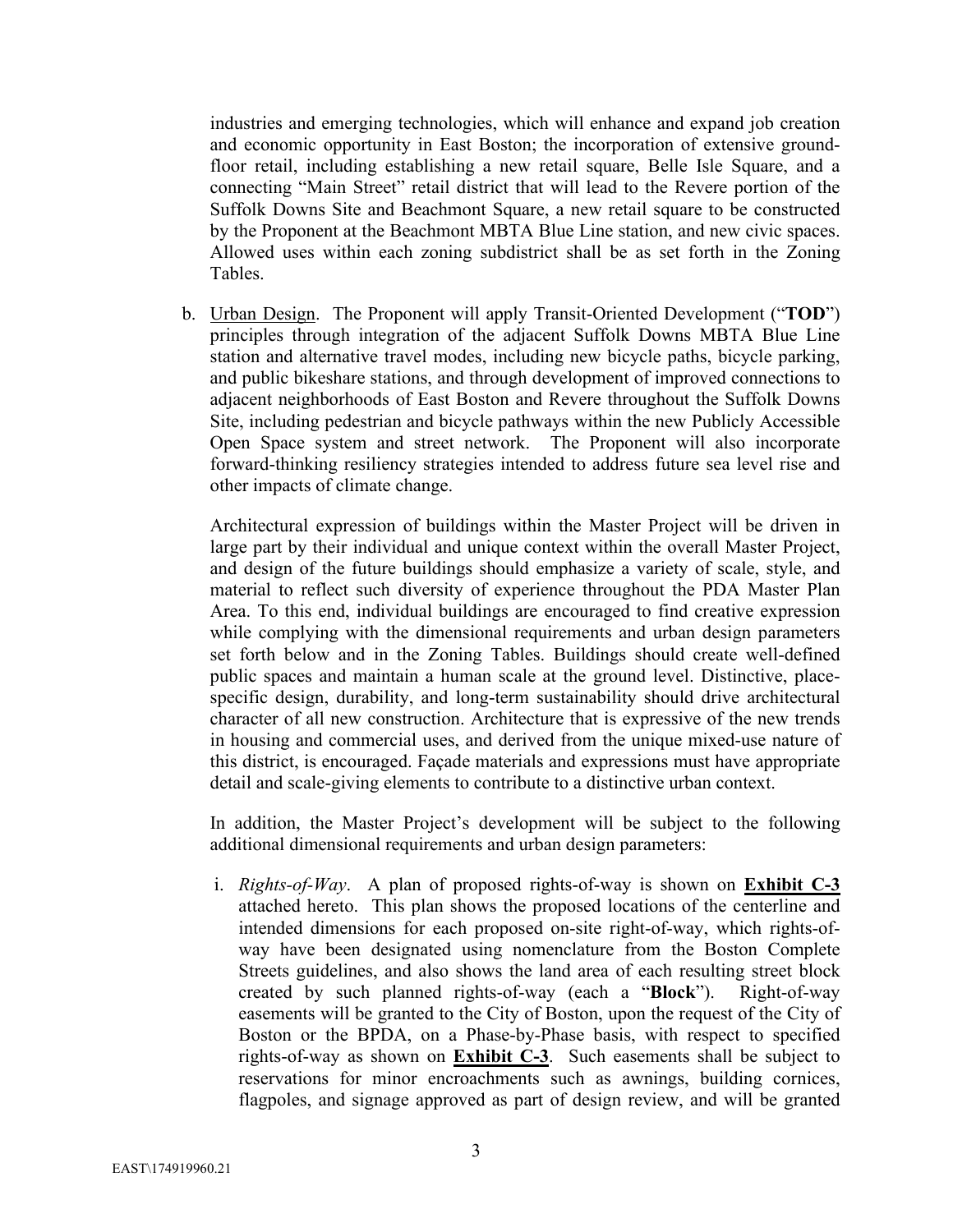after the completion of construction of the right-of-way segments within such Phase and development of the development parcels directly abutting upon the relevant right-of-way segments. All rights-of-way will be maintained by a Suffolk Downs building owner's association ("**SDOA**") funded by contributions from individual building owners. At the Proponent's request, with the approval of the BPDA, centerlines and intended dimensions for any planned right-of-way may be changed without an amendment to this Master Plan or the PDA Development Plans, provided that the total square footage of land area of any resultant Block may not be materially increased or decreased without an amendment of this Master Plan, and of the applicable PDA Development Plan, as determined by the BPDA. Additional plans showing the locations and dimensions of each proposed right-of-way and Block are included as **Exhibit C-10**, and showing the anticipated locations and dimensions of future building parcels are included as **Exhibit C-11**. Such additional plans shall not be considered to be or treated as subdivision plans for setting parcel boundaries, but the plans included as **Exhibit C-10** shall be used only for establishing proposed locations of rights-of-ways for purposes of this Master Plan. A final right-of-way plan for the PDA Area (or, if requested by the Proponent and approved by the BPDA, for portions of the PDA Area), establishing street limits, grade, and ownership of the street or street network, must be submitted to and approved by the BPDA and Public Improvement Commission prior to the issuance of the first building permit for the Master Project (or, if applicable, for the relevant portion thereof). Such plans are intended to establish the general structure of the street(s) and allow for street design and temporary conditions as the Master Project is being built out. The Proponent will also implement the applicable Smart Utilities commitments set forth on **Exhibit J** as part of rightof-way design and construction.

- ii. *Maximum Building Coverage*. The portion of the land area within the PDA Area that is occupied by the footprint of buildings shall not exceed 40% in the aggregate, for purposes of which all buildings within the PDA Area shall be taken into account, and compared against the entire land area of the PDA Area, including without limitation open space and roadways. In calculating the portion of land area that is occupied by the footprint of buildings, a building footprint shall not include areas located wholly below grade or below open space, roadways, courtyards, service areas, and/or other similar areas open to the sky.
- iii. *Commercial and Retail Corridor Uses*. A minimum of 75% of the square footage of ground floor storefronts, along specified rights-of-way as identified on **Exhibit C-4**, shall be for space occupied by Commercial and Retail Corridor Uses (as defined in Section 7 below), provided that for such specified rights-ofway on **Exhibit C-4** that abut the Central Common, a minimum of 75% of the square footage of ground floor storefronts shall be occupied by uses made up of either Commercial and Retail Corridor Uses or Residential Uses, or a combination of such uses.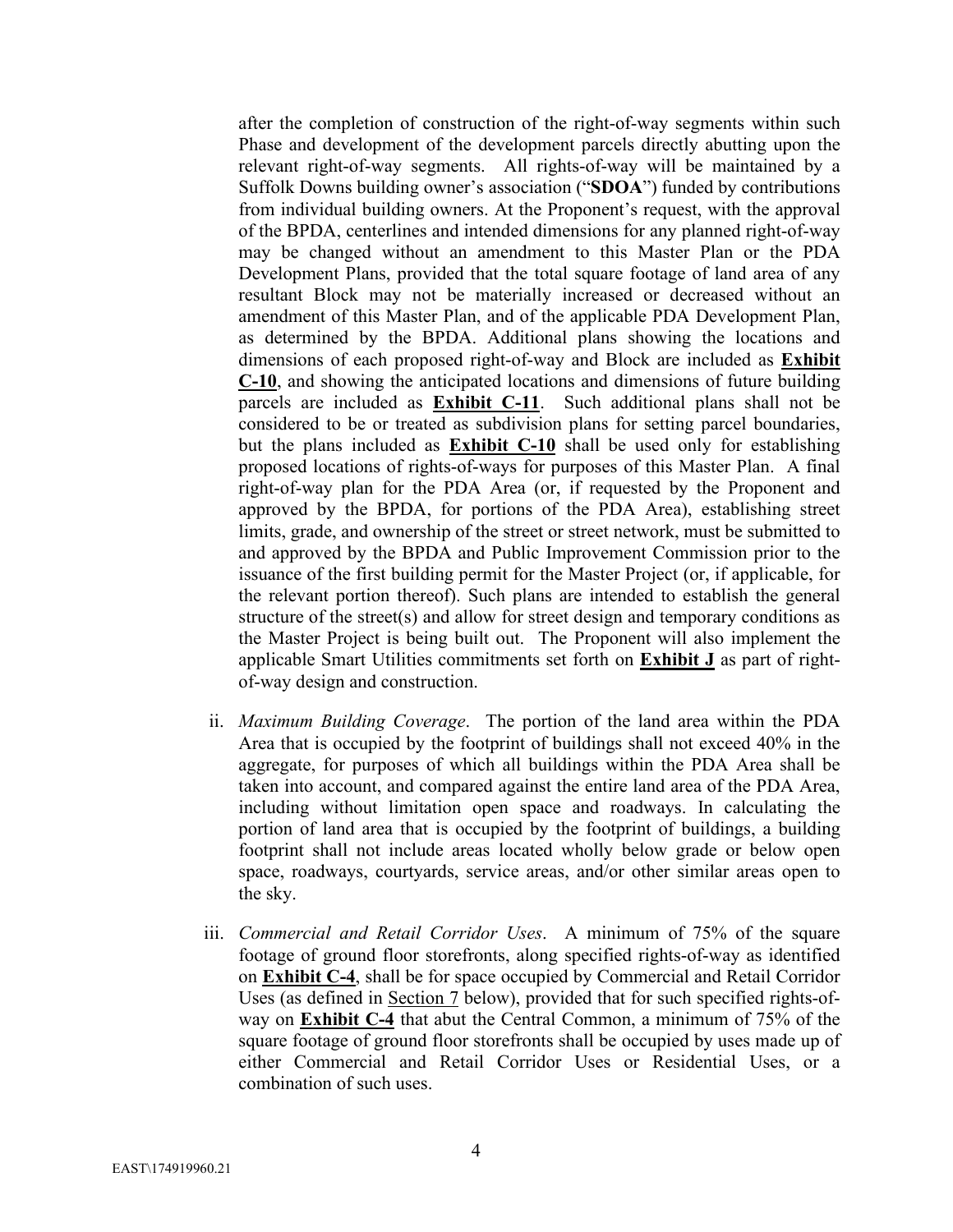- iv. *Building Podiums, Towers and Stepbacks*. Maximum building podium and tower floor plates shall be as set forth in the Zoning Tables. Maximum tower floor plates shall apply solely to improvements above seventy (70) feet in Building Height for buildings for which the primary use is one or more Residential Uses, and shall apply above eighty five (85) feet in Building Height for buildings for which the primary use is one or more Commercial Uses. Minimum building stepbacks, above seventy (70) or eighty five (85) feet as applicable, shall be required along certain building frontages, as shown on **Exhibit C-5** and the minimum stepbacks along such frontages shall be as set forth in the Zoning Tables. Per the Zoning Tables, the BPDA may grant an exemption from such stepback requirements pursuant to Section 14 of the PDA Development Plans (Development Review Procedures) for up to twenty percent (20%) of the total linear footage where stepbacks would be required within the PDA Area.
- v. *Minimum Distance Between Building Towers*. The minimum distance between any two building components containing occupiable space, which building components rise above a required building podium, shall be sixty (60) feet. To the extent reasonably possible, the design of such taller building components should seek to further improve energy efficiency, reduce wind impacts on the ground level, encourage greater diversity in architecture and massing between adjoining buildings and Blocks, and promote a varied and distinctive building design.
- vi. *Building Setbacks*. Buildings shall comply with the minimum building setback zones for five (5) foot setback areas, measured from the boundary of the adjacent right-of-way, in the locations shown on **Exhibit C-6** attached hereto. For purposes of measuring a building's setback, minor encroachments such as awnings, building cornices, flagpoles, and signage shall be disregarded.
- vii. *Parking, Service and Loading Dock Entrances; Private Service Driveways*. A plan identifying rights-of-way where parking, service and loading dock entrances are prohibited is shown on **Exhibit C-7** attached hereto. For each building, the total width of each curb cut for parking entrances shall not exceed twenty four (24) feet, and the total width of each curb cut for service and loading dock entrances shall not exceed twenty four (24) feet. For the specific buildings identified on **Exhibit C-7**, curb cuts for parking entrances up to forty eight (48) feet in width may be allowed, subject to design review and consultation with PIC, BTD and the BPDA. Private service driveways shall be a minimum of forty (40) feet in width.
- viii. *Maximum Horizontal Building Wall*. Maximum continuous, uninterrupted horizontal façade wall length for individual buildings shall be defined by zoning subdistrict, as further detailed in the Zoning Tables. In addition, to the extent reasonably possible, designs for buildings should avoid continuous, uninterrupted horizontal facade massing longer than 250 feet for buildings with primarily Commercial Uses or 200 feet for buildings with primarily Residential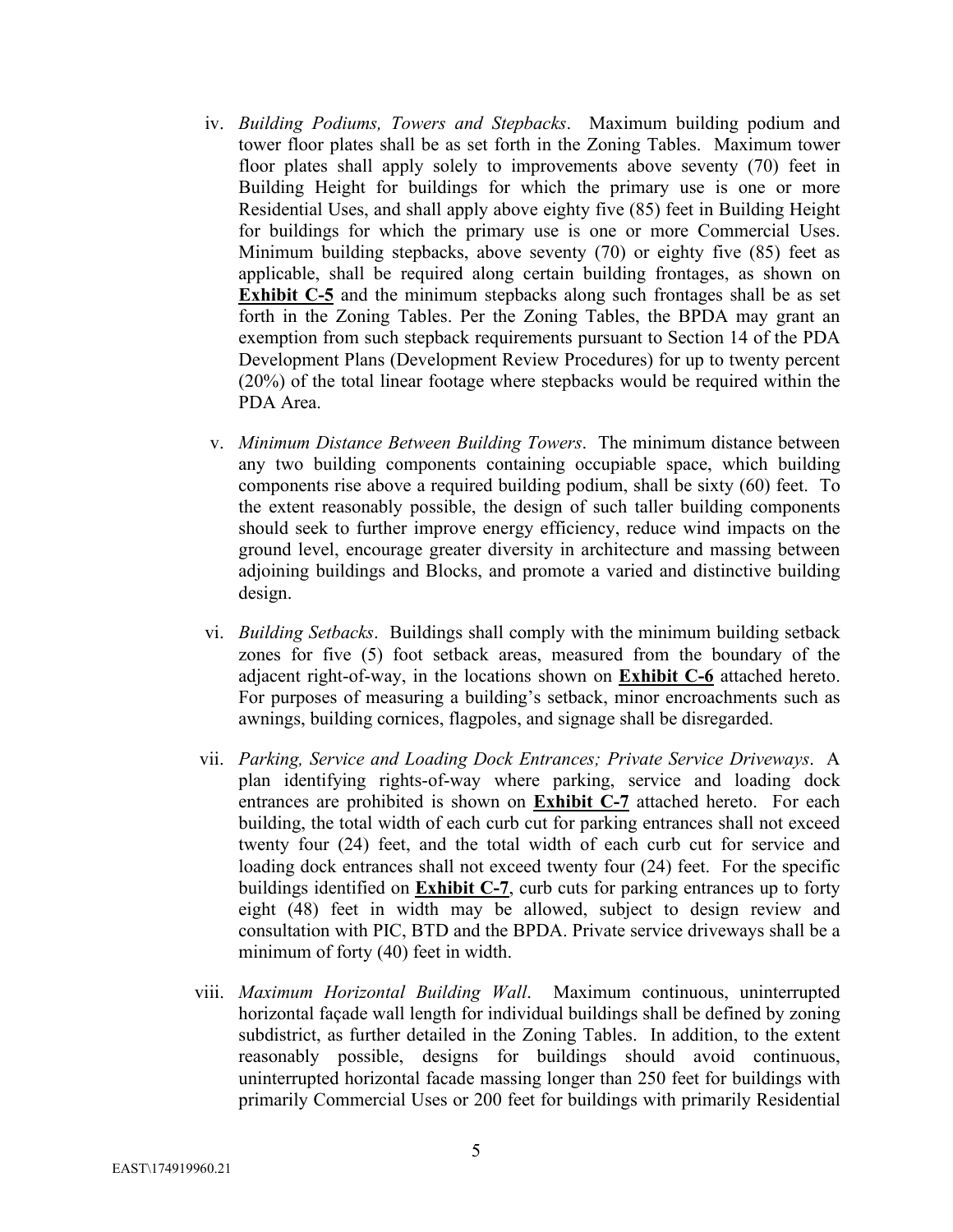Uses. Where such massing extends beyond these lengths, it should be designed to maximize visual interest and avoid being perceived as a solid uninterrupted horizontal wall using publicly accessible ground-floor through-openings, or other such design features, or by being visually articulated as several smaller masses using different materials or colors, vertical breaks, bays, or other architectural elements. In addition, buildings should reflect a rhythm and variation appropriate to the urban context.

Any variations from the use and dimensional requirements and urban design parameters set forth above and in the Zoning Tables shown on **Exhibit C-2** shall require approval pursuant to Section 14 (Development Review) of the applicable PDA Development Plan, and for material variations may also require an amendment to this Master Plan and the applicable PDA Development Plan, as determined by the BPDA.

- c. Public Realm.
	- i. *Open Space.* The Master Project is anticipated to create key civic and public realm amenities, including numerous open public plazas, parks, playgrounds and outdoor active and passive recreation areas that will allow much greater utilization of the PDA Area compared to the presently underutilized race track and largely vacant fenced-in areas. Approximately 25% of the overall PDA Area, approximately 27 acres, will be developed and maintained by the Proponent as Publicly Accessible Open Space in Boston, together with additional publicly accessible open space in Revere that will be available for use by Boston residents. The Publicly Accessible Open Space network will also promote forward-thinking stormwater management and resiliency best practices, as well as improving the protection of nearby wetland resources by making them visually available to the public while protecting them from physical disturbances.

As used in this Master Plan, "**Publicly Accessible Open Space**" shall mean and include hardscape and greenscape areas, parks, playgrounds, active sports and recreation and court areas, passive recreation areas, plazas, benches and sitting areas, greens and lawns, wooded, natural, and wetland areas, and pedestrian and bicycle paths and walkways, provided in each case such areas are publicly accessible, open to the sky, and accessible from grade spaces that are also publicly accessible, provided further that sidewalks (other than sidewalks that run within or along the boundary of Publicly Accessible Open Space areas, sidewalk and plaza areas that are improved as part of Belle Isle Square, including on and adjacent to parcels B22 and B22B) and driveways and roadways open to vehicular traffic shall not be considered Publicly Accessible Open Space. Types of Publicly Accessible Open Space created through this Master Plan include Publicly Accessible Open Space that is to be publicly owned, Publicly Accessible Open Space that is to be privately owned, Publicly Accessible Open Space that is to be subject to an easement agreement with the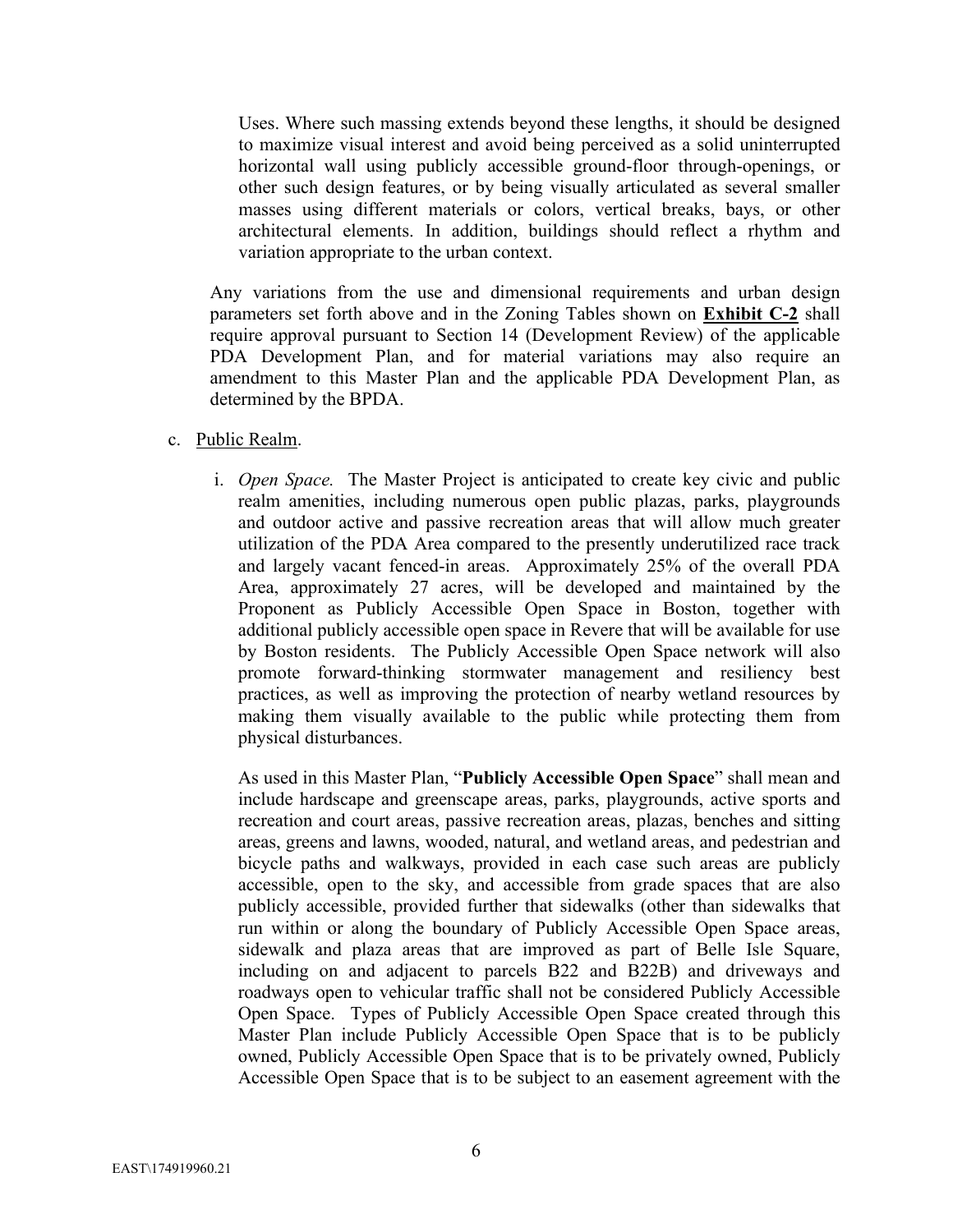City of Boston providing for perpetual public use, and Publicly Accessible Open Space that is to be subject to a conservation restriction.

The notable Publicly Accessible Open Spaces to be constructed as part of the Master Project, subject to development review and approval by the BPDA pursuant to the applicable PDA Development Plan, include:

(1) Belle Isle Square: a new privately owned Publicly Accessible Open Space consisting of a plaza adjacent to the Suffolk Downs MBTA Blue Line station, to be known as Belle Isle Square, that will be surrounded by active retail uses, will have seating areas and landscaping, and can be utilized for community events;

(2) Central Common: a centrally located, year-round, approximately 15-acre active and passive recreation area that is Publicly Accessible Open Space, including an approximately 3-acre open field able to accommodate various uses, including summer picnics, soccer, fitness classes, community events, and other group activities. The Boston portion of the Central Common is approximately 12 acres and will be permanently protected with conservation restrictions to be approved by the EOEEA as described below;

(3) Active Linear Corridor: a new privately owned Publicly Accessible Open Space corridor, envisioned to span across the majority of the PDA Area and to link various neighborhoods and the surrounding community via open space that will include mounds, turf, traditional children's playground areas and jungle gyms. This corridor will include an approximately 0.7-acre Flexible Field as referenced below; and

(4) Orient Heights Park: a new publicly owned, permanently protected Publicly Accessible Open Space neighborhood park directly along Waldemar Avenue at the boundary with the Orient Heights residential neighborhood.

(5) Gateway Park: a new publicly owned Publicly Accessible Open Space to be built along a portion of the new Parkway road and accessible from both the Active Linear Corridor and the Central Common, which is anticipated to include several active recreational areas such as basketball/tennis/pickle ball courts, playgrounds, and a dog park.

(6) Green Fingers: a new privately owned Publicly Accessible Open Space proposed as new linear open spaces that are planned to provide connections across neighborhoods and which contain walking and biking trails to connect residential and commercial areas to the Central Common.

The phasing for development of the open space network is set forth in the PDA Development Plans. Within each Phase of the Master Project, Publicly Accessible Open Space shall be provided as buildings are developed so that, subject to delays for seasonal weather conditions, the area of Publicly Accessible Open Space available for use by the public in the Master Project is at least equal to 25% of the lot area of buildings that have been completed, and as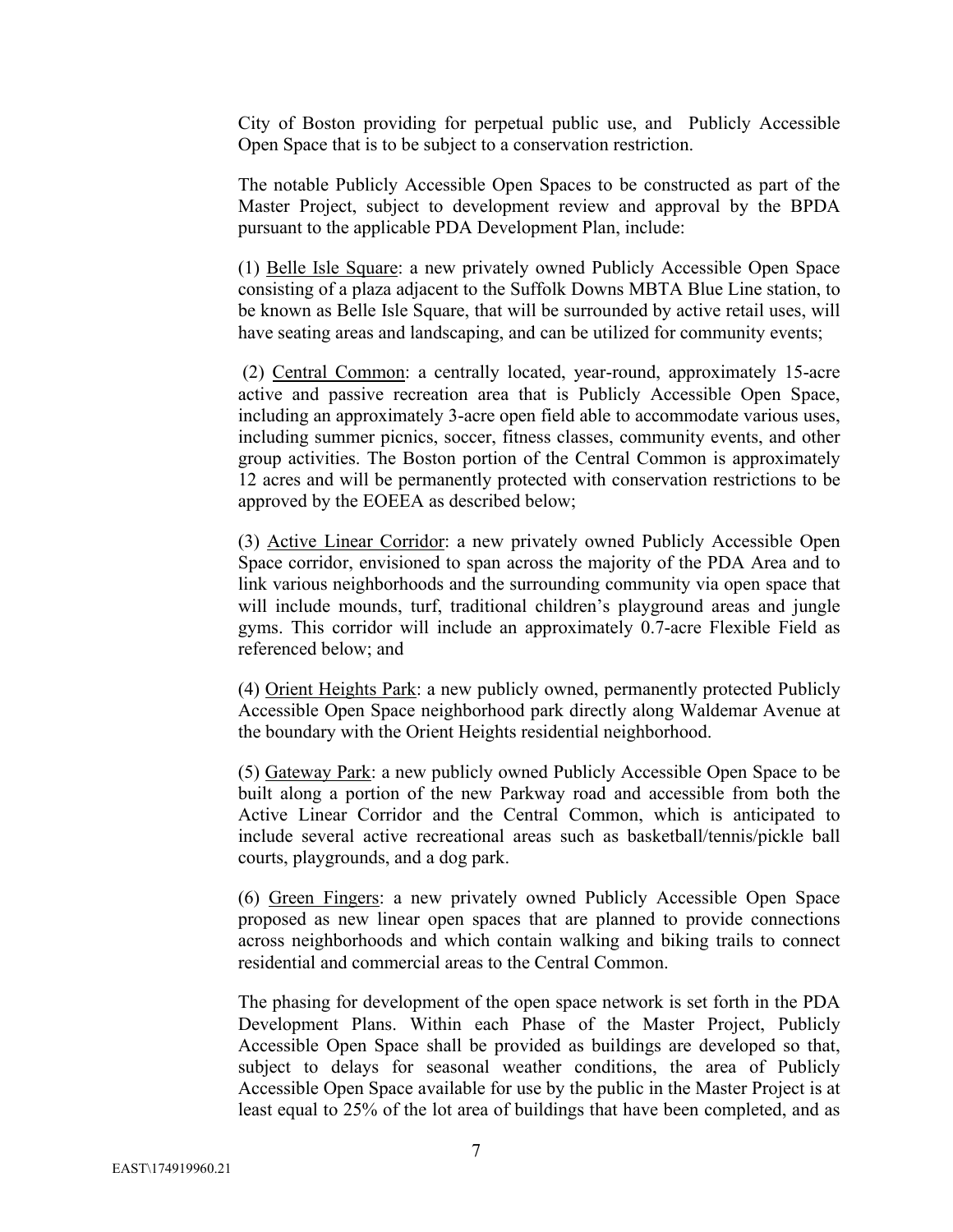more particularly described in Section 6 below. The Publicly Accessible Open Space shall be constructed and maintained by the Proponent, and/or the SDOA, and all Publicly Accessible Open Space will be developed in accordance with the open space guidelines attached hereto as **Exhibit C-8**.

Once completed, Publicly Accessible Open Space areas will be maintained by the owners of adjacent buildings or by the SDOA, in perpetuity, and maintenance obligations for Publicly Accessible Open Space areas owned by the City of Boston shall be governed by the applicable maintenance agreement entered into respecting each such Publicly Accessible Open Space area.

The Proponent has also made the following additional commitments for public ownership or perpetual easements rights for key Publicly Accessible Open Space areas as described below totaling approximately 2.5 acres of land to be owned by the City of Boston and an additional approximately 3 acres of land with respect to which the City of Boston is to hold perpetual easement rights, in addition to the Central Common and wetland areas to be protected by conservation restrictions:

(A) Orient Heights Park (approximately 1.0 acre). This Publicly Accessible Open Space will be built along a portion of the southern edge of the PDA Site, adjacent to the Orient Heights neighborhood and Waldemar Avenue, and will include active recreational uses (i.e. playground and potentially basketball courts or other facilities), seating areas, and pedestrian and bicycle pathways that connect to the larger Master Project Publicly Accessible Open Space network. Following completion of construction of this Publicly Accessible Open Space area and associated roads and buildings, the Proponent will cause fee title to the Orient Heights Park to be conveyed to the City of Boston for use as a public park, and will enter into an agreement with the Boston Parks and Recreation Department ("**BPRD**") for the SDOA to maintain the Publicly Accessible Open Space and the improvements constructed by the Proponent in perpetuity.

(B) Gateway Park Open Space Areas (approximately 1.5 acres in the aggregate). This Publicly Accessible Open Space will be built along a portion of the new Parkway road and be accessible from both the Active Linear Corridor and the Central Common. These Gateway Park Publicly Accessible Open Space areas are anticipated to include several active recreational areas such as basketball/tennis/pickle ball courts, playgrounds, and a dog park. Following the completion of the construction of this Publicly Accessible Open Space area and associated roads and buildings, the Proponent will cause fee title to the Gateway Park Open Space Areas to be conveyed to the City of Boston for use as a public park, and will enter into an agreement with BPRD for the SDOA to maintain the Publicly Accessible Open Space and the improvements constructed by the Proponent in perpetuity.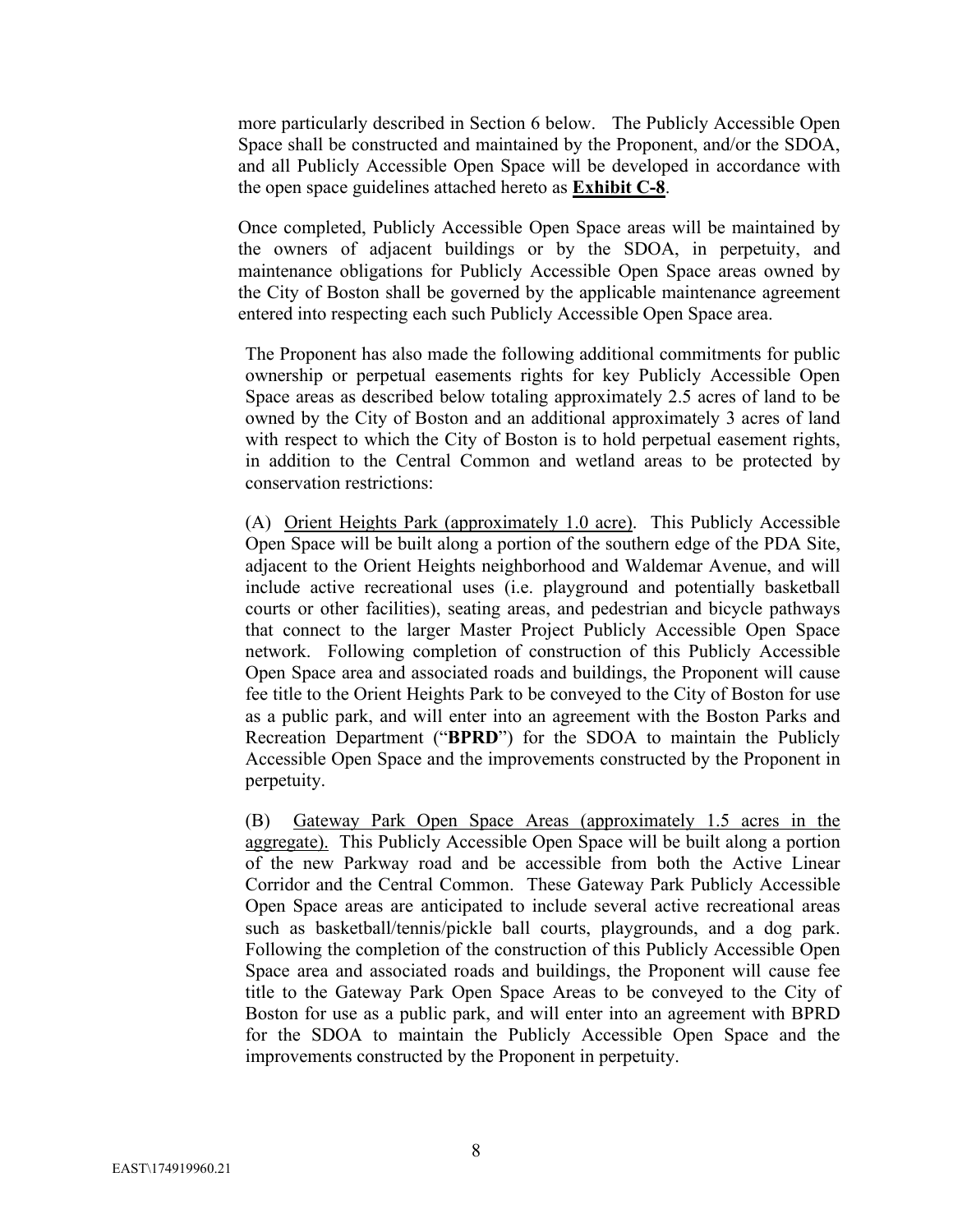(C) Multipurpose Field within Central Common (approximately 2.3 acres). The Central Common Publicly Accessible Open Space will be the largest Publicly Accessible Open Space at the Suffolk Downs Site, and will include a large multipurpose field of approximately 2.3 acres. This multipurpose field will be designed and constructed to support sports such as soccer, events (including community and civic events), and other active recreational uses. Following completion of construction of the multipurpose field, the Proponent will grant Publicly Accessible Open Space easements pursuant to an easement agreement with the City of Boston, providing for perpetual public use of the multipurpose field, and will also enter into an agreement with BPRD for the SDOA to maintain the Publicly Accessible Open Space and the improvements constructed by the Proponent in perpetuity. This agreement will provide that the SDOA will maintain the multipurpose field and that the SDOA and BPRD will have shared programming rights, with BPRD to oversee programing of the field for 50% of its hours of operation, and with the SDOA retaining control over programming for the remaining 50% of its hours of operation.

(D) Central Common and Wetlands Conservation Restriction. The Proponent will execute and record Conservation Restrictions to be approved by the EOEEA protecting the Publicly Accessible Open Space consisting of Central Common and wetland areas from future development, provided that the construction, maintenance, repair and replacement of landscaping, active and passive recreational improvements (including without limitation temporary tents and platforms), storm drainage facilities, and subsurface utilities and infrastructure, as well as public and private events and activities, shall be permitted. Separate Conservation Restrictions will be recorded for the southerly and northerly portions of the Central Common and for the wetland areas following completion of construction of adjacent buildings and roadways in accordance with the Memorandum of Agreement between the Proponent and BPRD.

The allocation of hours of operation for programing by the BPRD will take account of the importance of providing opportunities for organized recreational activities to Boston public school students on school days.

(E) Flexible Field within Active Linear Corridor (approximately 0.7 acre). The Flexible Field area within the Active Linear Corridor will be constructed as a rectangular open field that will be suitable for smaller scale recreational purposes. This could include youth soccer, events, yoga and other active recreational uses. Similar to the multipurpose field as described above, this flexible field will be subject to a Publicly Accessible Open Space easement agreement with the City of Boston, providing for perpetual non-exclusive public use of the flexible field, and the Proponent will enter into an agreement with BPRD for the SDOA to maintain the Publicly Accessible Open Space and the improvements constructed by the Proponent in perpetuity. This agreement will provide that the SDOA will maintain the field and that the SDOA and BPRD will have shared programing rights, with BPRD to oversee programing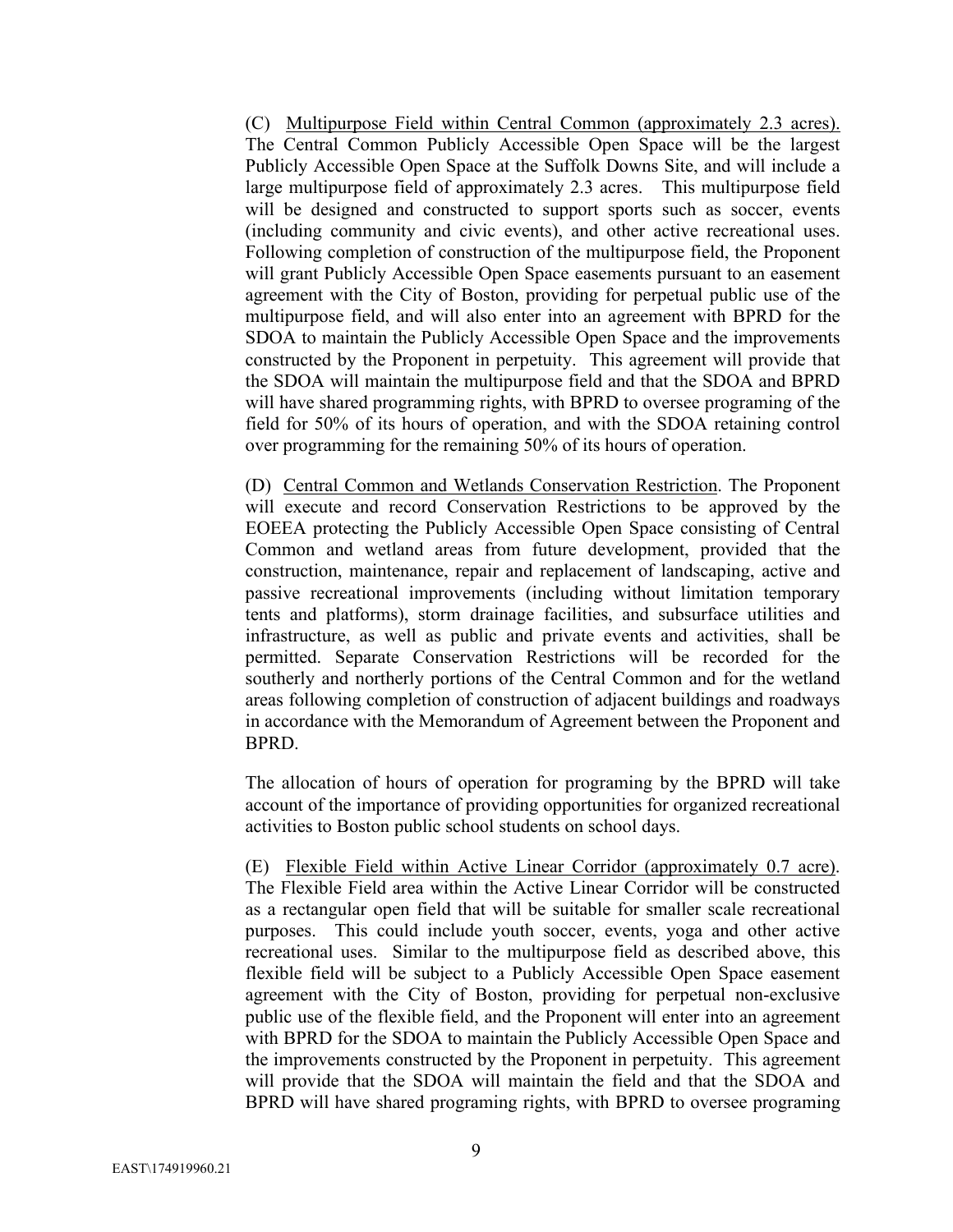of the field for 50% of its hours or operation, and with the SDOA retaining control over programming for the remaining 50% of its hours or operation.

For (A)-(C) and (E) above, the allocation of hours of operation for programing by the BPRD will take account of the importance of providing opportunities for organized recreational activities to Boston public school students on school days.

At a minimum, the Publicly Accessible Open Space within the Master Project will include the following active recreation facilities (or other reasonably equivalent facilities):

- › One (1) Multipurpose Field (as referenced above)
- › One (1) Flexible Field (as referenced above)
- › Four (4) Basketball Courts

› Three (3) Tennis Courts / Pickle Ball Courts or multipurpose courts

- › Five (5) Playgrounds
- › Five (5) Bocce Courts

Determinations about specific design and locations of active recreational facilities, including courts, fields, playgrounds and other areas, will be made as individual Publicly Accessible Open Space areas are developed, as part of this additional development review process pursuant to Section 14 of each PDA Development Plan. The Proponent's obligations shall be limited to outdoor facilities. The BPRD shall be a participant in the design review process for all Publicly Accessible Open Space areas intended for active or passive recreational use by the public.

All of the Publicly Accessible Open Space areas located within the Master Project will be operated and maintained by the Proponent or the SDOA at no cost to the City of Boston. An illustrative site plan depicting the Publicly Accessible Open Space network and programming is attached as **Exhibit F**.

The Proponent shall enter into a Memorandum of Agreement with the BPRD prior to the date that is six (6) months after the approval of this Master Plan. The Memorandum of Agreement shall provide for the commitments included in this Master Project and the individual PDA Development Plans for active and passive recreational areas, including the design process for these areas, execution and recording of easements and conservation restrictions, future changes in the active and passive recreational areas, programing recreational areas where the SDOA and City of Boston share control, and maintenance of the active and passive recreational areas by the SDOA. The SDOA shall be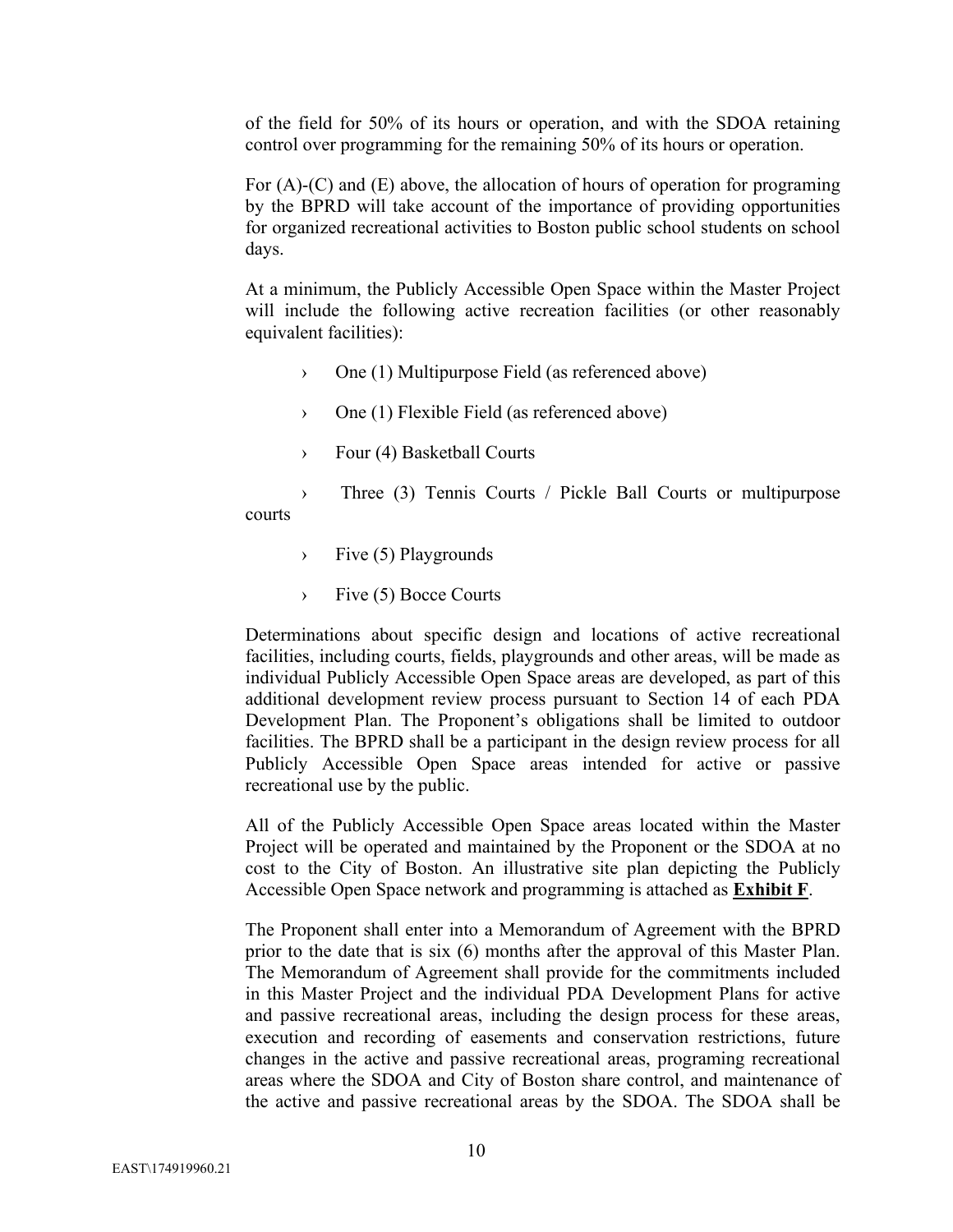responsible for capital repairs and replacements needed to maintain the active and passive recreational areas owned by it in good condition and for any improvements or alterations which the SDOA elects to make and are approved by the BPRD. The City shall be responsible for capital repairs, replacements, and any improvements to the Publicly Accessible Open Space areas owned by the City of Boston.

The Memorandum of Agreement with the BPRD shall provide that following the initial construction of Publicly Accessible Open Space areas the Proponent will be responsible for in-kind capital repairs and replacements and that, in the event the Proponent proposes to undertaken any future proposed redesign or material changes to such area, the Proponent or SDOA shall first engage in a community process, and any proposed major capital improvements to Publicly Accessible Open Space to be undertaken by the Proponent shall be subject to the development review process set forth in Section 14 of each PDA Development Plan.

Nothing in the final provisions of the Memorandum of Agreement, or any provisions herein, shall be construed to limit the transfer of ownership interests in Publicly Accessible Open Space by fee title or easement to the BPRD, or conservation restriction to the City, only. If in the future, as the Master Project is built out and the Proponent, the BPRD, and the BPDA deem it appropriate, ownership interests in the Publicly Accessible Open Space may be transferred by another mechanism or held by another public entity than the BPRD, provided it is consistent with the uses and requirements under this Master Plan.

- ii. *Streetscape, Transportation & Access.* The Master Project will create a cohesive network of modern urban primary, secondary and tertiary streets, walking paths, bicycle paths and bike stations, green connections, and will encourage public use of the adjacent Suffolk Downs MBTA Blue Line, as well as the Beachmont MBTA Blue Line Station located adjacent to the Revere portion of the Suffolk Downs Site. Tomasello Drive will be upgraded to be pedestrian- and bike-friendly and is anticipated to also serve as a primary access point for motorized vehicles entering and exiting the PDA Area. Several pedestrian loops are also anticipated, ranging from approximately one to one and one half miles. All of the streets, sidewalks, walking paths, and bicycle paths located within the Master Project will be operated and maintained by the Proponent or the association of building owners at no cost to the City of Boston. A roadway circulation plan is included as **Exhibit G**. Right-of-way easements will be granted to the City of Boston, after the completion of the construction of all rights-of-way and the adjacent development parcels, with respect to the rights-of-way shown on **Exhibit C-3**.
- iii. *Utilities*. The Master Project will involve the construction of water, sewer and storm drainage facilities in accordance with City of Boston standards. These public infrastructure elements will be constructed at no cost to the City of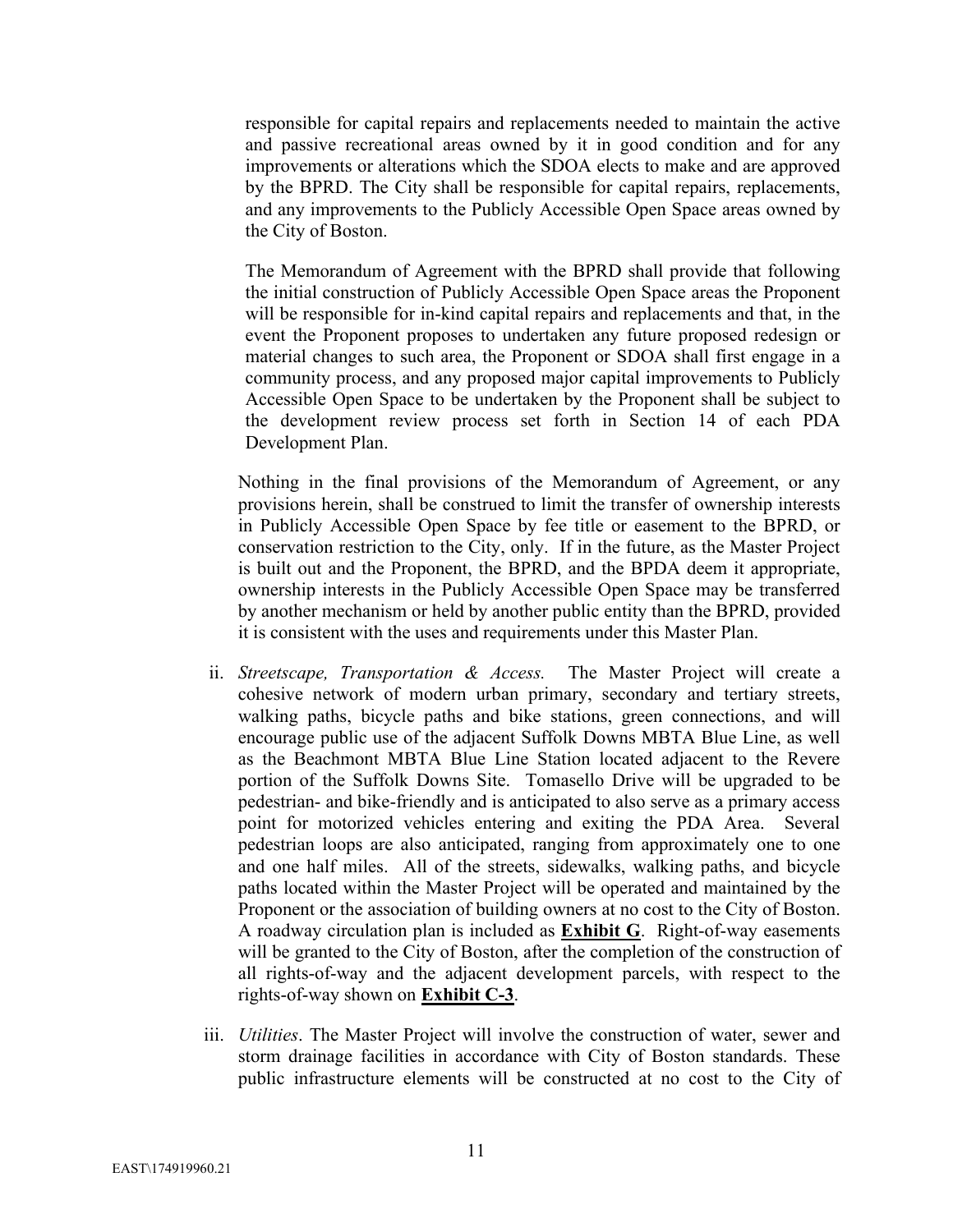Boston or other public agencies and will be transferred upon completion to the applicable governmental agency at no cost.

d. Orient Heights Transition Zone. The Orient Heights residential neighborhood is located to the south of the PDA Area and a portion of the PDA Area has therefore been designated as the "Orient Heights Transition Zone" as shown on **Exhibit C**. Development in the Orient Heights Transition Zone is restricted largely to single family homes, town homes, and small residential buildings. With the exception of a building to be located adjacent to Route 1A which may be used as a hotel (with ground floor retail and other uses accessory thereto), and a small retail building to be located adjacent to the Suffolk Downs MBTA Station, the land and buildings in the Orient Heights Transition Zone may be used only for Residential Uses, Parking and Vehicular Uses (limited to parking garages, car-sharing and on-street parking), Open Space and Recreational Uses, and uses accessory thereto and shall also be subject to additional restrictions as set forth in this Master Plan and in the applicable PDA Development Plans.

6. The Master Project. The Master Project has completed review under Article 80B of the Code (Large Project Review), subject to on-going review in accordance with the Development Review Procedures, as defined herein, by the BPDA. A joint Expanded Project Notification Form and Expanded Environmental Notification Form for the Master Project was filed with the Boston Redevelopment Authority, doing business as the Boston Planning & Development Agency (the "**BPDA**") on November 30, 2017. The BPDA issued a Scoping Determination for the Master Project under Section 80B of the Code on February 21, 2018. A joint Draft Project Impact Report and Draft Environmental Impact Report for the Master Project was subsequently filed with the BPDA on October 1, 2018. On February 1, 2019 the Proponent filed drafts of a PDA master plan and five (5) PDA Development Plans associated with the five (5) phases of the Master Project. The BPDA issued a Request for Supplemental Information on the Master Project on February 12, 2019, and the Proponent filed a Supplemental Information Document, in response to this request, on May 1, 2019. The BPDA issued a Request for Additional Information on the Master Project on August 22, 2019 and the Proponent filed a response to that request, as well as updates to the previously-submitted PDA Development Plans on September 16, 2019. The Proponent submitted further updates to the Master Plan and PDA Development Plans on February 21, 2020 and these updated materials were translated into Spanish and Arabic and the translations were made available on the BPDA website. Preliminary Adequacy Determination waiving the requirement for a Final Project Impact Report was issued by the BPDA on  $, 2020.$ 

Based upon the approval of this Master Plan and approval of one or more PDA Development Plans, final plans and specifications for each building will be submitted to the BPDA pursuant to Articles 80B and 80C of the Code for final design review approval and certifications as to consistency and compliance with this Master Plan and the applicable PDA Development Plan. The development of the Master Project may proceed in multiple sequential or concurrent phases or sub-phases. The Proponent presently anticipates that the Master Project will include the following Phases as shown on **Exhibit H** attached hereto, subject to modifications that may be made in accordance with this Master Plan (it being acknowledged that material modifications to the Publicly Accessible Open Space program will require an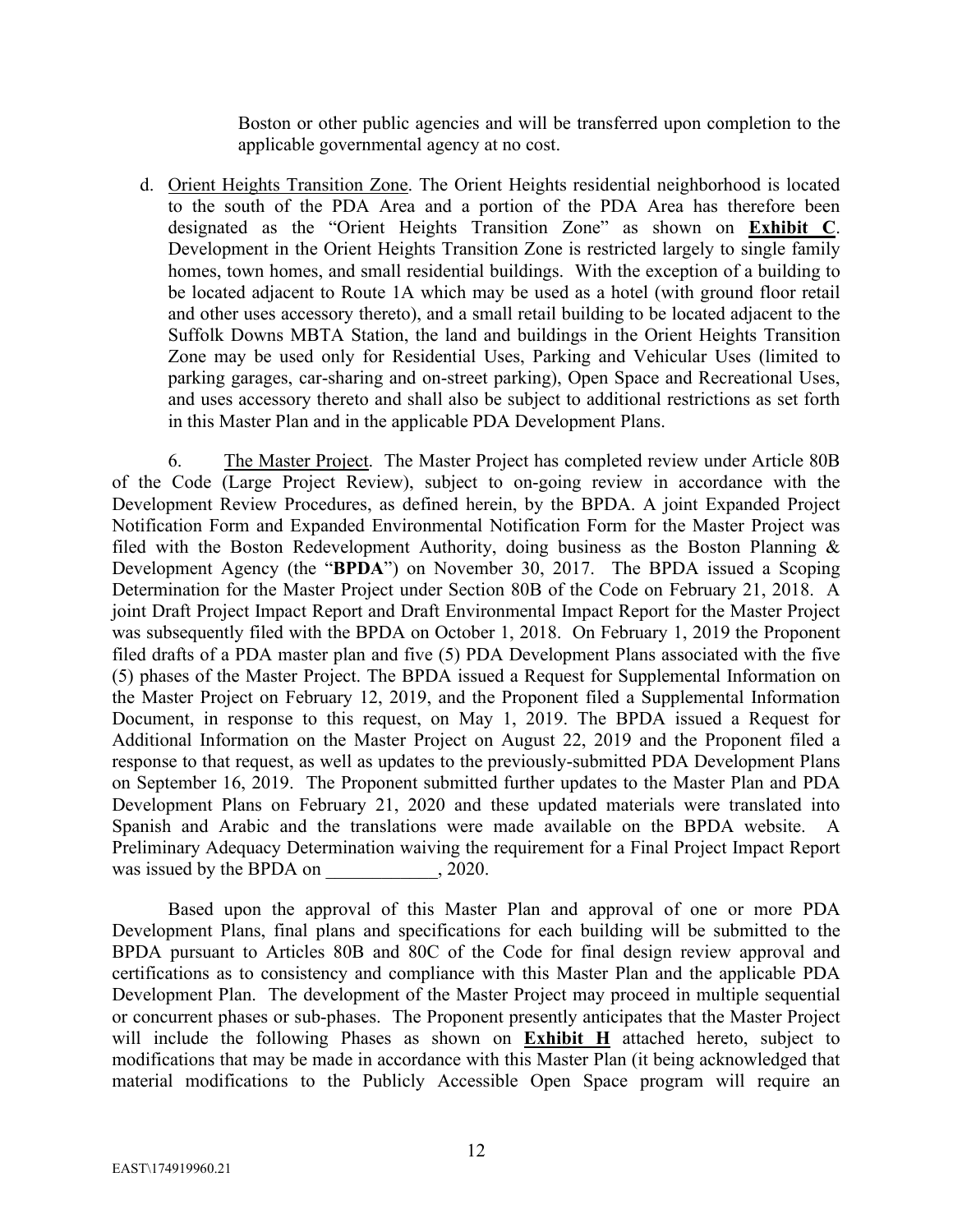amendment to this Master Plan and to any applicable PDA Development Plans as determined by the BPDA):

- a. *Phase 1*. Phase 1 of the Master Project includes nine (9) buildings and seven (7) town homes containing a total of approximately 1,338,000 square feet of development adjacent to the Suffolk Downs MBTA Blue Line Station, consisting of the Belle Isle Square public plaza, approximately 745,000 square feet of residential development, and approximately 593,000 square feet of non-residential development including at least 56,000 square feet of Commercial and Retail Corridor Uses, and the construction of additional Publicly Accessible Open Space surrounding the on-site Horseshoe Pond and related landscaped wetlands enhancements as set forth in the PDA Development Plan for Phase 1 to provide, together with the Belle Isle Square public plaza, a total of approximately 250,000 square feet (about 5.75 acres) of Publicly Accessible Open Space;
- b. *Phase 2*. Phase 2 of the Master Project includes eleven (11) buildings and four (4) town homes containing a total of approximately 1,731,000 square feet of development expanding outward in two directions from the Suffolk Downs MBTA Blue Line Station, consisting of approximately 1,325,000 square feet of residential development, and approximately 406,000 square feet of non-residential development including at least 51,000 square feet of Commercial and Retail Corridor Uses, and the buildout of approximately 387,500 square feet (about 8.9 acres) of Publicly Accessible Open Space, including the Boston portion of the Central Common, a new neighborhood park along Waldemar Avenue, and the southernmost portion of the Active Linear Corridor.
- c. *Phase 3*. Phase 3 of the Master Project includes eight (8) buildings (including two buildings that are located in both Boston and Revere) containing a total of approximately 2,905,000 square feet of development in the interior of the Suffolk Downs Site, consisting of approximately 1,994,000 square feet of residential development, and approximately 911,000 square feet of non-residential development including at least 53,000 square feet of Commercial and Retail Corridor Uses including several blocks of the Main Street retail district, and the buildout of approximately 167,000 square feet (about 3.85 acres) of Publicly Accessible Open Space, including a portion of the Active Linear Corridor.
- d. *Phase 4*. Phase 4 of the Master Project includes ten (10) buildings (including one building that is located in both Boston and Revere) and seven (7) single family homes containing a total of approximately 3,183,000 square feet of development bordering on Tomasello Road, consisting of approximately 2,047,000 square feet of residential development, and approximately 1,136,000 square feet of nonresidential development and approximately 175,000 square feet (about 4.0 acres) of Publicly Accessible Open Space, including enhancements to the adjacent wetland buffer on the western side of Tomasello Road.
- e. *Phase 5*. Phase 5 of the Master Project includes ten (10) buildings and four (4) single family homes containing a total of approximately 1,363,000 square feet of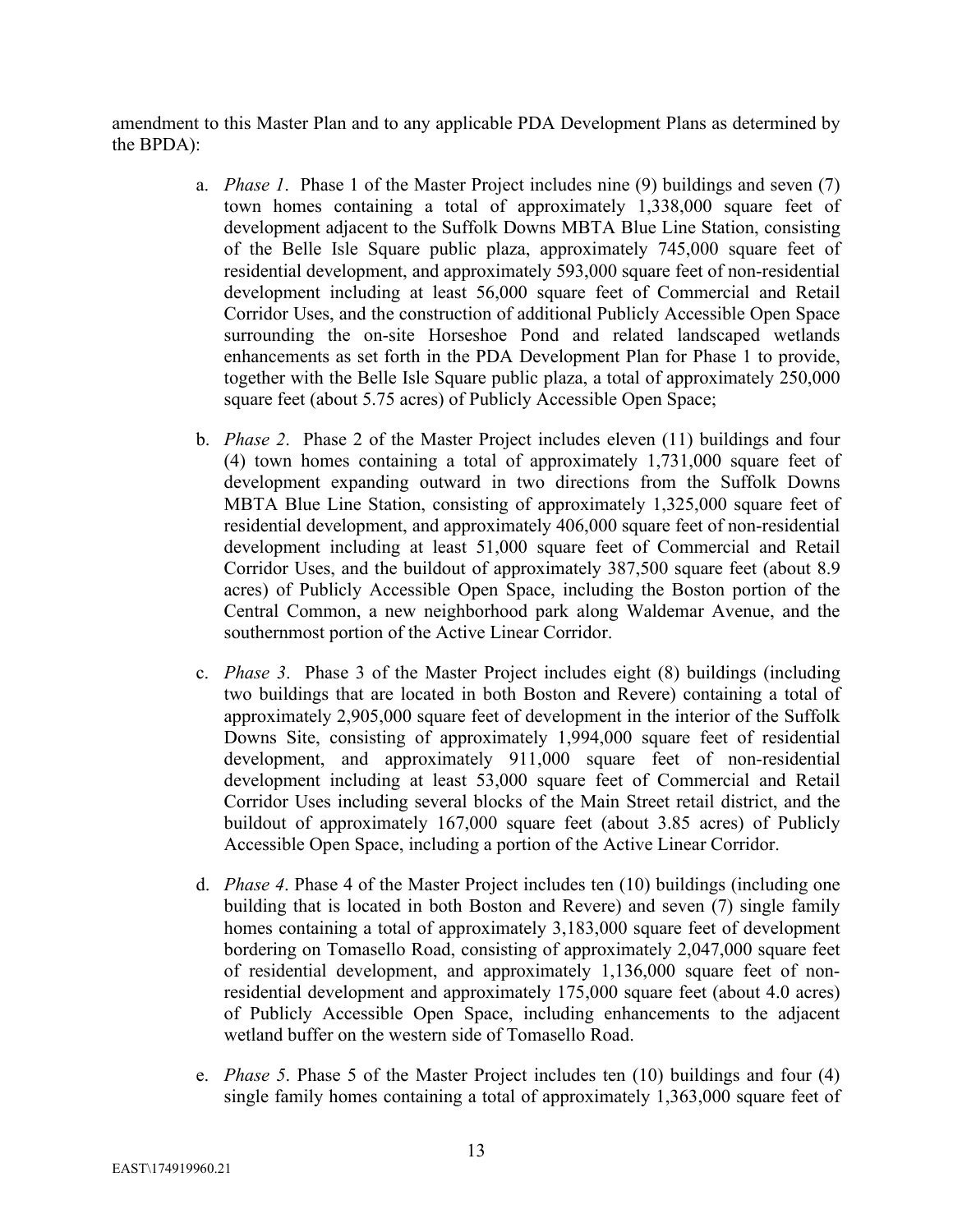development bordering on Tomasello Road as it approaches Route 1A, consisting of approximately 1,199,000 square feet of residential development and approximately 164,000 square feet of non-residential development and approximately 195,000 square feet (about 4.5 acres) of Publicly Accessible Open Space, including enhancements to the adjacent wetland buffer on the northern side of Tomasello Road.

The currently proposed layout of the Master Project, including the Phases, is shown on **Exhibit C,** and may be modified over time as provided in this Master Plan to meet market demand, capitalize on economic opportunities, and respond to the changing needs and desires of residents, employees and visitors. Construction of the Master Project shall begin with Phase 1, and shall proceed generally in accordance with the sequence of Phases, however, with the approval by the BPDA, buildings in a subsequent Phase may proceed prior to commencement of completion of all buildings in prior Phases. The specific requirements for land, buildings, streets and Publicly Accessible Open Space included in each Phase, and their location and use, shall be as set forth in the PDA Development Plan applicable to each Phase and may be modified as set forth in such PDA Development Plan. In the event of any conflict between this Master Plan and a PDA Development Plan, the provisions of the Master Plan shall govern.

Given the phased nature of the build-out of the PDA Area, interim improvements, including temporary conditions regarding roads/access, may be located from time to time on portions of the PDA Area that have not been redeveloped as contemplated by the Master Project. Such interim improvements shall be subject to review and approval pursuant to and in accordance with Section 14 (Development Review Procedures) of each PDA Development Plan, and any temporary roads/access shall be designed to facilitate multimodal safety and connectivity in a manner that is informed by and does not preclude implementation of subsequent phased development of the Master Project.

The development of the extensive, 27-acre (25% of the PDA Area) Publicly Accessible Open Space system in Boston shall be completed in accordance with the requirements of this Master Plan, including Section 5.c above. In addition, as part of the development review for individual buildings and Publicly Accessible Open Space areas pursuant to Section 14 (Development Review Procedures) of each PDA Development Plan, the Proponent shall provide information regarding the Publicly Accessible Open Space areas proposed as part of each filing package, as more particularly described in Section 14 of the PDA Development Plans, as well as on the Publicly Accessible Open Space areas previously developed as part of the Master Project, and individual Publicly Accessible Open Space areas shall be developed and phased in a cohesive and coherent manner, taking into account the aggregate development that has been completed at the time, with development of individual buildings to generally be completed in coordination with any Publicly Accessible Open Space areas that are adjacent or in close proximity or through extension or connection to previously developed the Publicly Accessible Open Space areas. As individual buildings and Publicly Accessible Open Space areas are developed, at all times, subject to delays for seasonal weather conditions, the area of completed Publicly Accessible Open Space areas in the Master Project shall be at least equal to 25% of the lot area of buildings that have been completed, and in no event shall the incorporation of existing wetland areas as shown in **Exhibit C-12** (i) be used to satisfy more than 25% of the then-required acreage for the Publicly Accessible Open Space for Phase 1 (which includes the existing Horseshoe Pond), (ii)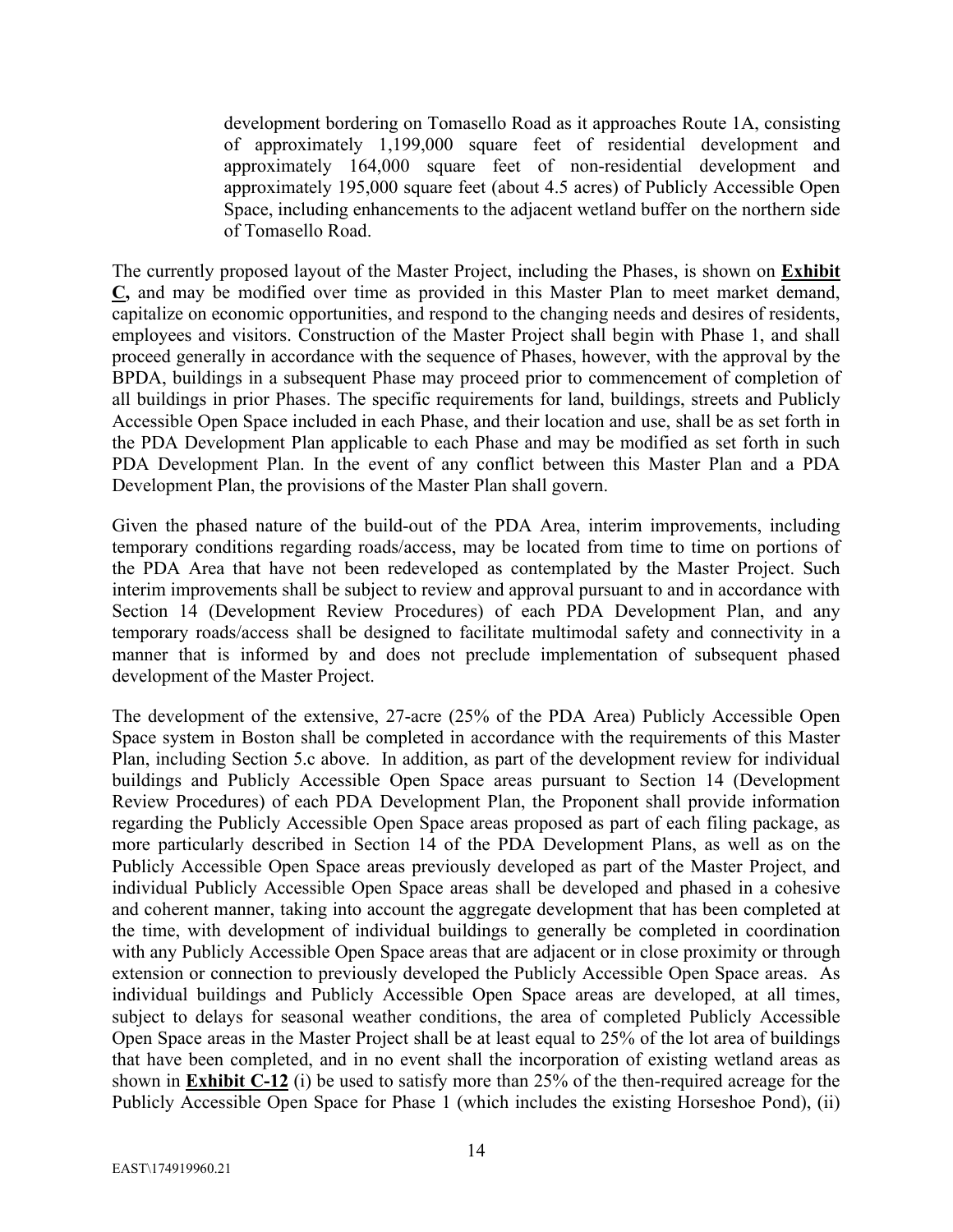be used to satisfy more than 20% of the then-required acreage for the Publicly Accessible Open Space within each of Phases 2-5, or (iii) be used to satisfy more than 20% of the then-required acreage for the Publicly Accessible Open Space at completion of the Master Project.

7. Range of Density and Dimensions, Proposed Uses. Given the scope, size and community involvement in the planning for Master Project, this Master Plan provides for the Proponent to have a degree of flexibility in the allocation of uses and dimensions in order to effectively respond to future changes in the course of market demands, economic opportunities, and the needs and desires of residents, employees, and visitors. Allowed uses within the Master Project shall be regulated by zoning subdistrict as set forth in the Zoning Tables, with uses to be as defined on **Exhibit E** attached hereto. As used in this Master Plan, "**Commercial and Retail Corridor Uses**" shall mean the following if located on the ground floor: Restaurant Uses; Retail Uses; Entertainment Uses; Civic Uses; Community and Cultural Uses; and uses accessory thereto. In addition, in the Orient Heights Transition Zone, only Residential Uses, Parking and Vehicular Uses (limited to parking garages, car-sharing and on-street parking), Open Space and Recreational Uses, and uses accessory thereto shall be allowed except for a building to be located closest to Route 1A (where Hotel Uses, Restaurant Uses, Retail Uses, and accessory uses thereto shall be permitted) and a building to be located closest to the Suffolk Downs MBTA Station (where Restaurant Uses, Retail Uses, and accessory uses thereto shall be permitted), all as shown on the use plan attached hereto as **Exhibit D**. Any proposed use within a zoning subdistrict that is not an allowed use in accordance to the applicable zoning table for such subdistrict shall require an amendment to the Master Plan and applicable PDA Development as determined by the BPDA.The total Gross Floor Area of the Master Project shall not exceed 10,520,000 square feet in the aggregate, which shall include approximately 7,310,000 square feet of Gross Floor Area used for residential space and accessory uses thereto and approximately 3,209,000 square feet of Gross Floor Area used for non-residential space and accessory uses including a minimum of 160,000 of square feet of Gross Floor Area used for Commercial and Retail Corridor Uses and 40,000 square feet of Civic Uses, which shall be allocated among the Phases as follows:

| Phase          | <b>Total Gross Floor</b> | <b>Residential Gross</b> | $Non-$      | Minimum         |
|----------------|--------------------------|--------------------------|-------------|-----------------|
|                | Area                     | Floor Area               | Residential | Required        |
|                |                          | (including)              | Gross Floor | Commercial and  |
|                |                          | accessory uses)          | Area        | Retail Corridor |
|                |                          |                          |             | Uses            |
|                |                          |                          |             |                 |
| $\mathbf{1}$   | 1,338,000                | 745,000                  | 593,000     | 56,000          |
|                |                          |                          |             |                 |
| $\overline{2}$ | 1,731,000                | 1,325,000                | 406,000     | 51,000          |
|                |                          |                          |             |                 |
| 3              | 2,905,000                | 1,994,000                | 911,000     | 53,000          |
|                |                          |                          |             |                 |
| $\overline{4}$ | 3,183,000                | 2,047,000                | 1,136,000   | $\theta$        |
|                |                          |                          |             |                 |
| 5              | 1,363,000                | 1,199,000                | 164,000     | $\theta$        |
|                |                          |                          |             |                 |
| Total          | 10,520,000               | 7,310,000                | 3,210,000   | 160,000         |
|                |                          |                          |             |                 |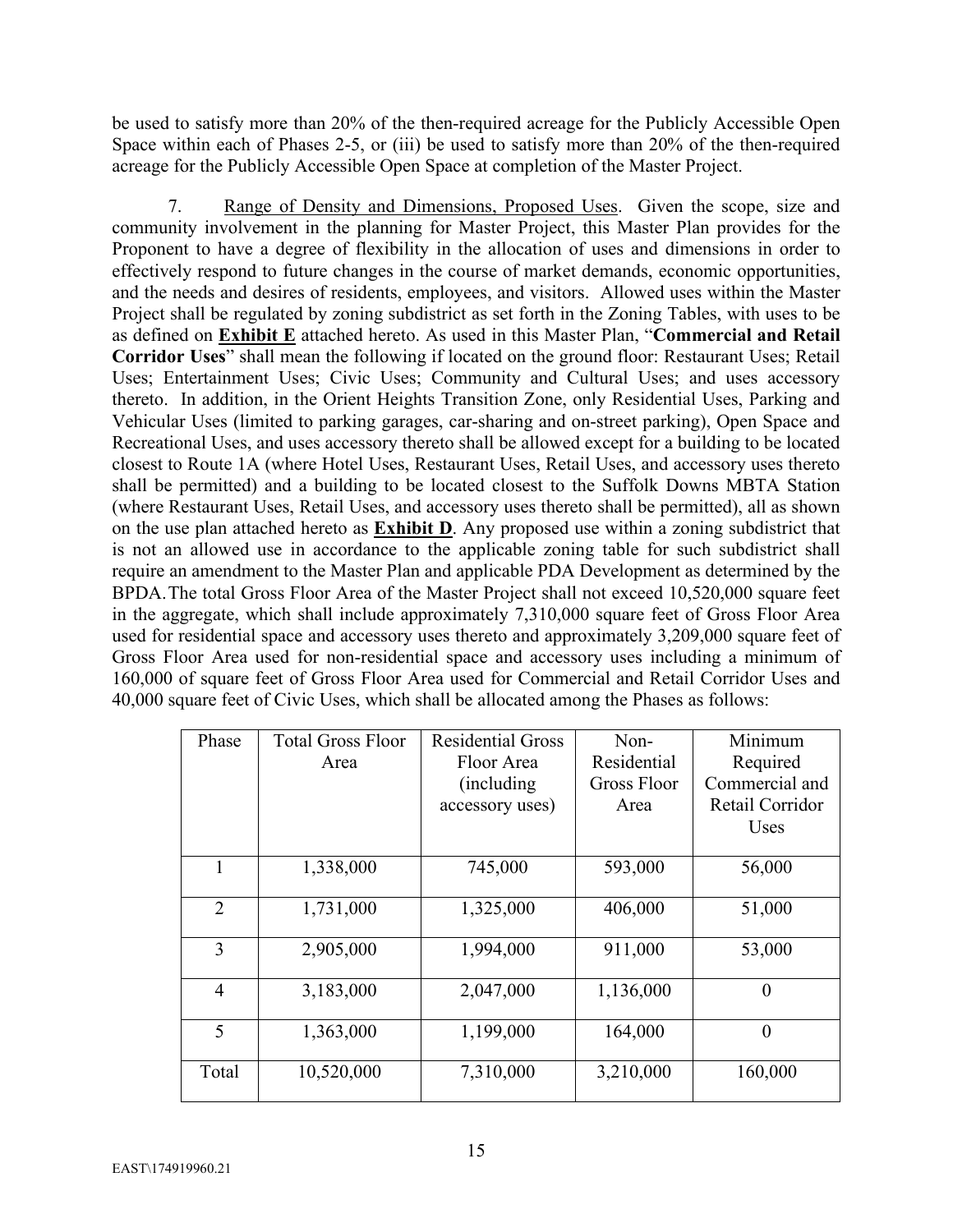The maximum heights of the various buildings to be developed at the PDA Area shall be defined by zoning subdistrict as further detailed in the Zoning Tables attached hereto. Roof structures, decks, penthouses and equipment normally built above the roof and not used and designed to be used for human occupancy, may be located on the roof of buildings (including for the purpose of implementing solar and green energy concepts such as solar panels and green roof areas) above the maximum Building Height as defined by Article 2A of the Code, subject to design review by the BPDA. The Floor Area Ratio or FAR of the Master Project as a whole will not exceed 2.3, as calculated pursuant to the Code, provided that (i) elements of the Master Project that may be located on separate lots at any time and from time to time within the PDA Area shall be treated as a single lot for purposes of calculating FAR if there is a recorded document or agreement between the owners of the PDA Area that allocates the Gross Floor Area (for purposes of the definition of Floor Area Ratio pursuant to Article 2A of the Code) of the Master Project so that the total FAR of such separate lots together does not exceed the total FAR allowable in this Master Plan and (ii) the floor area of above-grade parking and loading areas that are consistent with the final construction plans approved by the BPDA shall be deemed to constitute floor area required to meet the off-street parking requirements of the Code for purposes of the definition of Floor Area Ratio. "**Gross Floor Area**" shall have the meaning set forth in Article 2A of the Code.

Given the phased nature of the build-out of the PDA Area, interim uses and improvements may be located from time to time on portions of the PDA Area that have not been redeveloped as contemplated by the Master Project. Such interim uses may include soil stockpiling, temporary parking lots for buildings developed as part of the Master Project pending completion of shared garages to be built in later Phases, and other uses that are consistent with underlying zoning. In addition, short term public events such as festivals and performances (e.g., Cirque de Soleil), shall be permitted and be coordinated with City of Boston public safety officials.

This Master Plan and each applicable PDA Development Plan shall supersede the otherwise applicable dimensional and design requirements of the Code (including without limitation the provisions set out in Sections, 53-51.2, 53-52, 53-53, 53-54, 53-55 and 53-56 of the Code), which shall not be applicable to the Master Project and the PDA Area. Upon issuance of a Certification of Compliance and Certification of Consistency pursuant to Sections 80B-6 and 80C-8 of the Code, the buildings and other improvements subject to the same shall be deemed to be in compliance with the dimensional, design and environmental requirements applicable to the Master Project.

8. Transportation. The Master Project will involve the construction of a comprehensive network of streets, sidewalks, bicycle paths, and pedestrian walkways to serve the residents, employees and visitors to the Suffolk Downs Site, all of which shall be maintained and repaired by the Proponent and/or the association of building owners for the Master Project. The streets and sidewalks within the Suffolk Downs Site shall be subject to design and development review under Section 14 (Development Review Procedures) of each PDA Development Plan, and shall be constructed to comply with a single standard that is generally consistent with the City of Boston's Complete Streets standards and requirements, including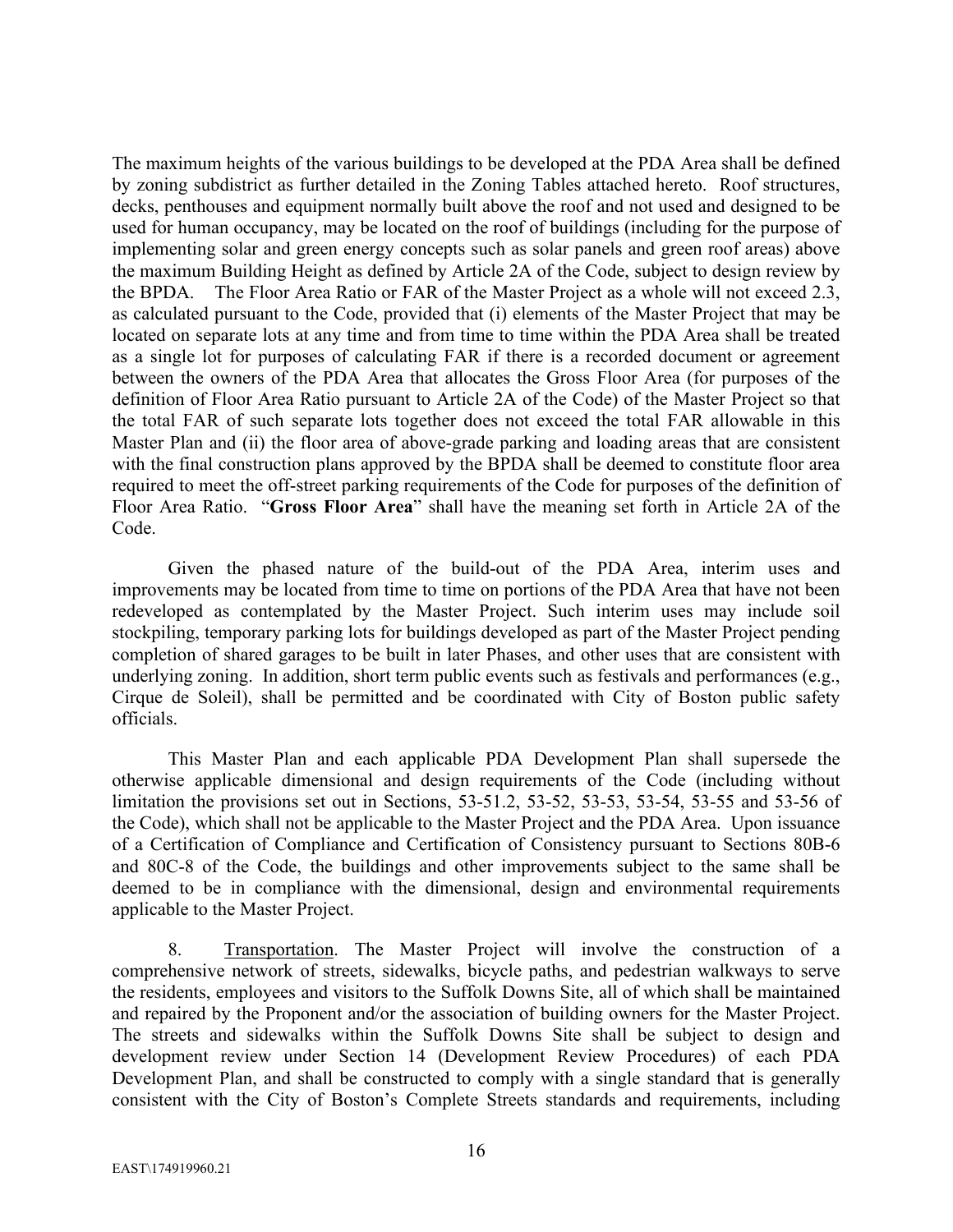requirements for accessibility and bicycle lanes, and the City of Revere's Complete Streets Guidelines. The Master Project's proposed vehicular, bicycle and pedestrian circulation patterns are depicted on the circulation plan attached as **Exhibit G**, which is expected to evolve over time and shall be further defined in accordance with the PDA Development Plan applicable to each Phase, including Section 14 (Development Review Procedures) thereunder. At the Proponent's request, the BPDA may approve changes in the location of the proposed roadways and bicycle and pedestrian paths provided that such changes are consistent with the character of the Master Project.

**Exhibit J** sets forth a proposed program of traffic mitigation and transportation improvements to be implemented within Boston and identifies additional traffic mitigation and transportation improvements to be implemented within Revere, in connection with the Master Project, including extensive roadway improvements to various roadways, a robust traffic demand mitigation program, shuttle bus service serving the Suffolk Downs Blue Line Station, shuttle bus service to off-site locations, and bike-sharing facilities, all to be provided as part of the Master Project. The Proponent shall work with the City of Boston, the Massachusetts Department of Transportation, the Massachusetts Department of Conservation and Recreation, and the City of Revere to finalize the details of the traffic mitigation and transportation improvements to be implemented in connection with each Phase of the Master Project and the Proponent shall enter into a Master Transportation Access Plan Agreement ("**TAPA**") for the Master Project with the Boston Transportation Department ("**BTD**") specifying the traffic mitigation, transportation improvements and transportation demand management ("**TDM**") measures consistent with this Master Plan that are required for the Master Project, prior to the issuance of the first building permit for a building in Boston. The Master TAPA shall provide that, prior to the commencement or construction of each building in the Master Project, and prior to the issuance of a Certification of Compliance and a Certification of Consistency, the owner of the applicable building shall enter into a TAPA for such building with the BTD specifying the traffic mitigation, transportation improvements, and TDM measures consistent with this Master Plan and the Master TAPA that are required for such building.

In an effort to improve livability, quality of life, sustainability, and resiliency to climate change, through the City of Boston's long range transportation plan, Go Boston 2030, the City of Boston has adopted goals for the percentage of commuters taking public transit, walking, biking, carpooling, driving alone, and other/working from home ("**Go Boston 2030 Mode Share Goals**") intended to increase the proportion of commuters who utilize sustainable modes of transportation. In order to help achieve the Go Boston 2030 Mode Share Goals, the Proponent shall establish mode share goals for the Master Project, which shall be approved by BTD and the BPDA and incorporated into the Master TAPA along with TDM measures consistent with this Master Plan that are required for the Master Project to help achieve these goals, and the Proponent shall annually monitor progress toward meeting these goals. This is intended to be achieved as follows: The Master TAPA shall require the Proponent to propose mode share goals for the Master Project that are based on the Go Boston 2030 Mode Share Goals and agreed upon by BTD ("**Target Mode Share Goals for the Master Project**"). The Master TAPA will also provide for Target Mode Share Goals for the Master Project targeting annual, incremental mode share goals. It is anticipated that under no circumstances will the average daily vehicle trips exceed the average daily vehicle trips per Phase as shown in the chart below. If the amount of traffic generated by the buildings through completion of a Phase of the Master Project exceeds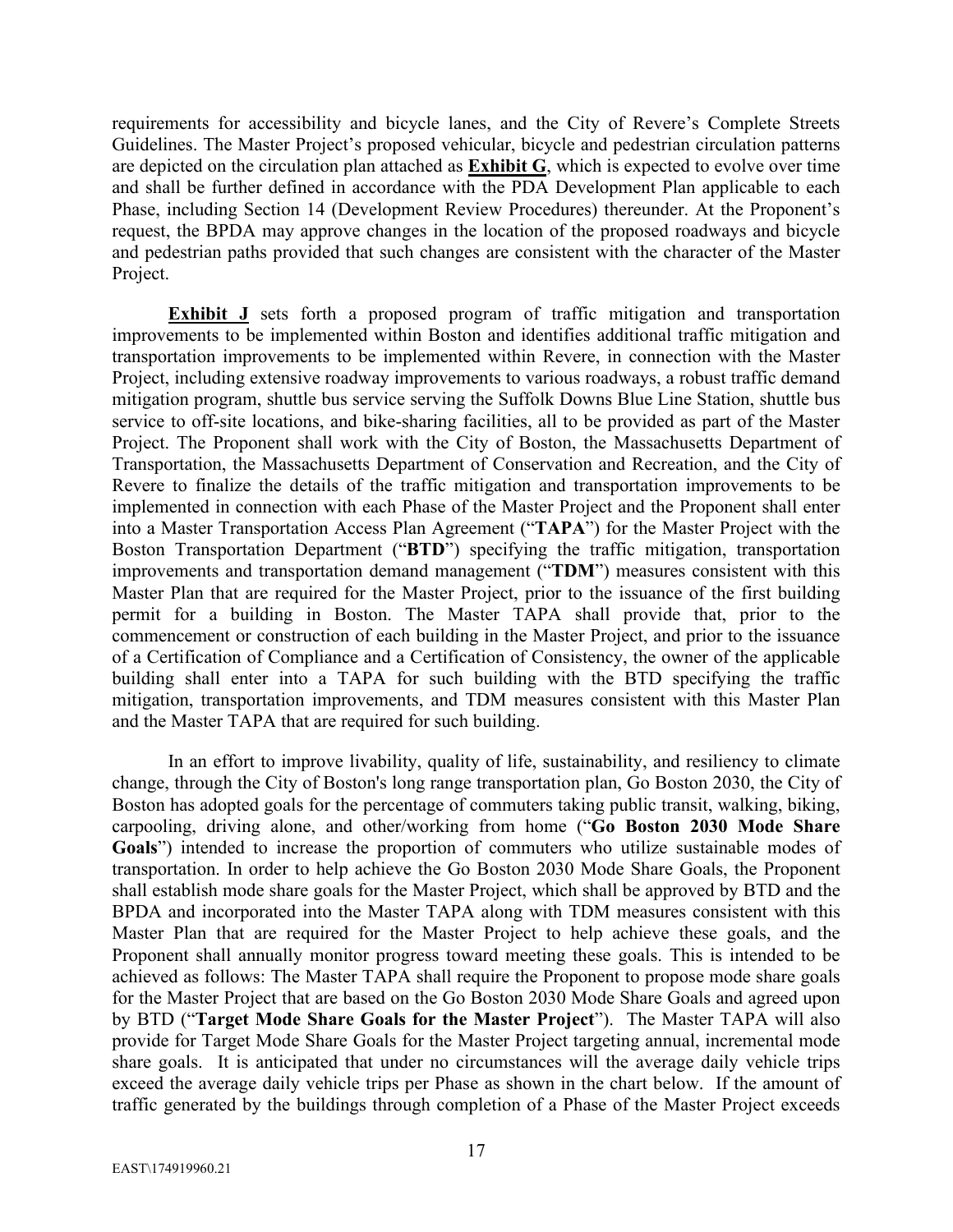the amount of new average daily vehicle trips identified in the chart below, then the Proponent shall work with the City of Boston to implement additional TDM measures to reduce the amount of traffic to the projected level as approved by BTD.

|               | <b>Phase 1</b> | <b>Phase 2</b>  | Phase 3         | Phase 4         | Phase 5         | <b>Full Build</b> |
|---------------|----------------|-----------------|-----------------|-----------------|-----------------|-------------------|
|               | 2.76 MSF       | <b>3.28 MSF</b> | <b>4.38 MSF</b> | <b>4.40 MSF</b> | <b>1.38 MSF</b> | <b>16.20 MSF</b>  |
| <b>New</b>    | 15,910         | 33,266          | 49,898          | 66,530          | 72,316          | 72,316            |
| Cumulative    |                |                 |                 |                 |                 |                   |
| Average       |                |                 |                 |                 |                 |                   |
| Daily Vehicle |                |                 |                 |                 |                 |                   |
| Trips at      |                |                 |                 |                 |                 |                   |
| Completion    |                |                 |                 |                 |                 |                   |
| of Phase      |                |                 |                 |                 |                 |                   |
|               |                |                 |                 |                 |                 |                   |

The Master TAPA shall be executed prior to the date that is six (6) months after the approval of this Master Plan, and shall require approval by BTD and the BPDA. The Master TAPA shall also address requirements respecting the Proponent conducting an annual survey of all tenants occupying all buildings in the Master Project to document modes of transportation used by commuters such as public transit, walking, biking, carpooling, driving alone, and other/working from home ("**Mode Choices**") of the tenants to compare with the Mode Share Goals for the Master Project, including requirements that the survey methodology be approved in advance by BTD. The Master TAPA shall specify TDM measures consistent with this Master Plan and are generally consistent with the BTD's most current TDM program requirements, as determined by BTD. The Master TAPA shall provide that if there is a failure to demonstrate progress toward meeting annual incremental mode share goals for the Master Project as required pursuant to the Master TAPA, then the Proponent shall work with the City of Boston to implement additional TDM efforts to demonstrate progress toward meeting such annual incremental mode share goals for the Master Project.

The Master TAPA shall provide for the Proponent to conduct and submit to BTD for review an annual count of all trips, including cars, vans, buses, and bicycles entering and exiting the Master Project, at on-site locations approved by BTD. The Proponent shall also appoint a Transportation Management Coordinator whose contact information will be kept current with BTD. Prior to completion of construction of the first building in the Master Project, the Proponent shall establish a Transportation Management Association ("**TMA**"), and the owners of each building within the Master Project shall be required to become members of the TMA. The Master TAPA shall detail the responsibilities of the TMA respecting transportation-related requirements of the Master TAPA and this Master Plan.

9. Parking and Loading. It is anticipated that there will be up to 6,760 parking spaces, to serve the entire Master Project, and adequate loading facilities will be provided, with the number and location of the parking and loading components for each Phase to be included in and approved in the PDA Development Plan for each Phase, as applicable. The parking proposed for the Master Project has been determined based on similar TOD sites situated in urban contexts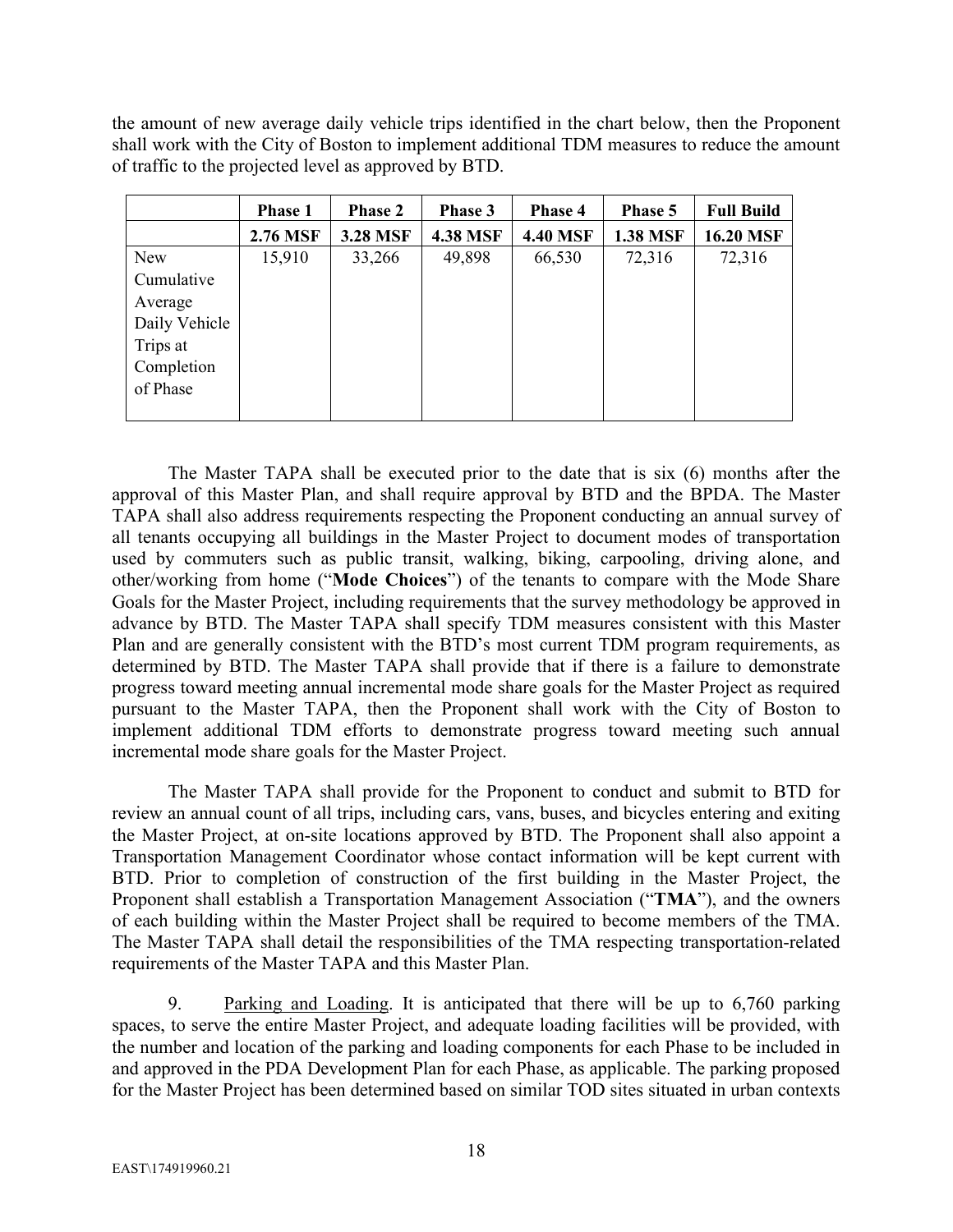similar to the PDA Area. The following parking ratios have been used to determine the amount of parking to be provided for development in the PDA Area:

- › Office: 1.0 spaces per 1,000 SF
- › Lab: 1.0 spaces per 1,000 SF
- › Residential: 0.5 to 1 space per unit, with an overall maximum of 0.75 spaces per unit
- › Hotel: 0.5 spaces per room
- › Retail: 0.5 spaces per 1,000 SF

The Proponent has committed to monitor parking data over the build-out of the Master Project, and review the data with the BPDA and BTD prior to the commencement of each Phase after Phase 1, with the goals of adjusting/reducing the number of parking spaces in future phases and seeking to bring down parking ratios over time so they are increasingly in line with parking ratios contained in the BTD's TDM Program, as warranted, with the parking monitoring program to be detailed in the Master TAPA. The Proponent will also be utilizing shared parking concepts to reduce the actual number of parking spaces built and will closely monitor parking demand with the goal of reducing further the number of parking spaces in future construction phases, as warranted. Parking and loading demand and requirements may be satisfied, including for interim parking needs, through the construction of new parking facilities, use of existing surface parking lots, use of shared parking facilities, and the reservation of designated land areas for construction of future parking spaces on an as-needed basis.

10. Housing. The Master Project includes the development of approximately 7,474,000 square feet of residential space (including accessory uses thereto), including both for sale and rental units. The Proponent has made affordable housing commitments based upon the number of units equivalent to 20% of the anticipated 7,150 units to be created pursuant to the Master Project, in the manner described below. The Master Project shall provide 13% of the total number of units (or, at the BPDA's election as set forth below, 13% of the of the square footage of all dwelling units) as affordable units under the Mayor's Inclusionary Development Policy housing program under the Mayor's Order Relative of Inclusionary Development dated December 9, 2015 (the "**IDP**"). Included in the total number of affordable units (or, at the BPDA's election as set forth below, the amount of space devoted to affordable units), 13% of the senior housing units (or, at the BPDA's election as set forth below, 13% of the square feet of senior housing dwelling units) will be affordable units under the IDP. In addition, the Proponent has committed that a minimum of 30% of the housing units constructed within Phase 1 will be 2 or 3-bedroom units, a minimum of 35% of the housing units constructed within each of Phases 2- 5 will be 2- or 3-bedroom units, and that at completion of the Master Project a minimum of 35% of the housing units constructed within the PDA Area will be 2- or 3-bedroom units. In addition, a minimum of 50% of affordable units will be 2- and 3-bedroom units. At least 10% of the total amount of residential space shall be senior housing. The Proponent shall enter into a Master Affordable Housing Agreement with the BPDA for the entire Master Project, which shall provide for a separate Affordable Housing Agreement to be executed by the owner of each residential building prior to issuance of a building permit for that building. Each building that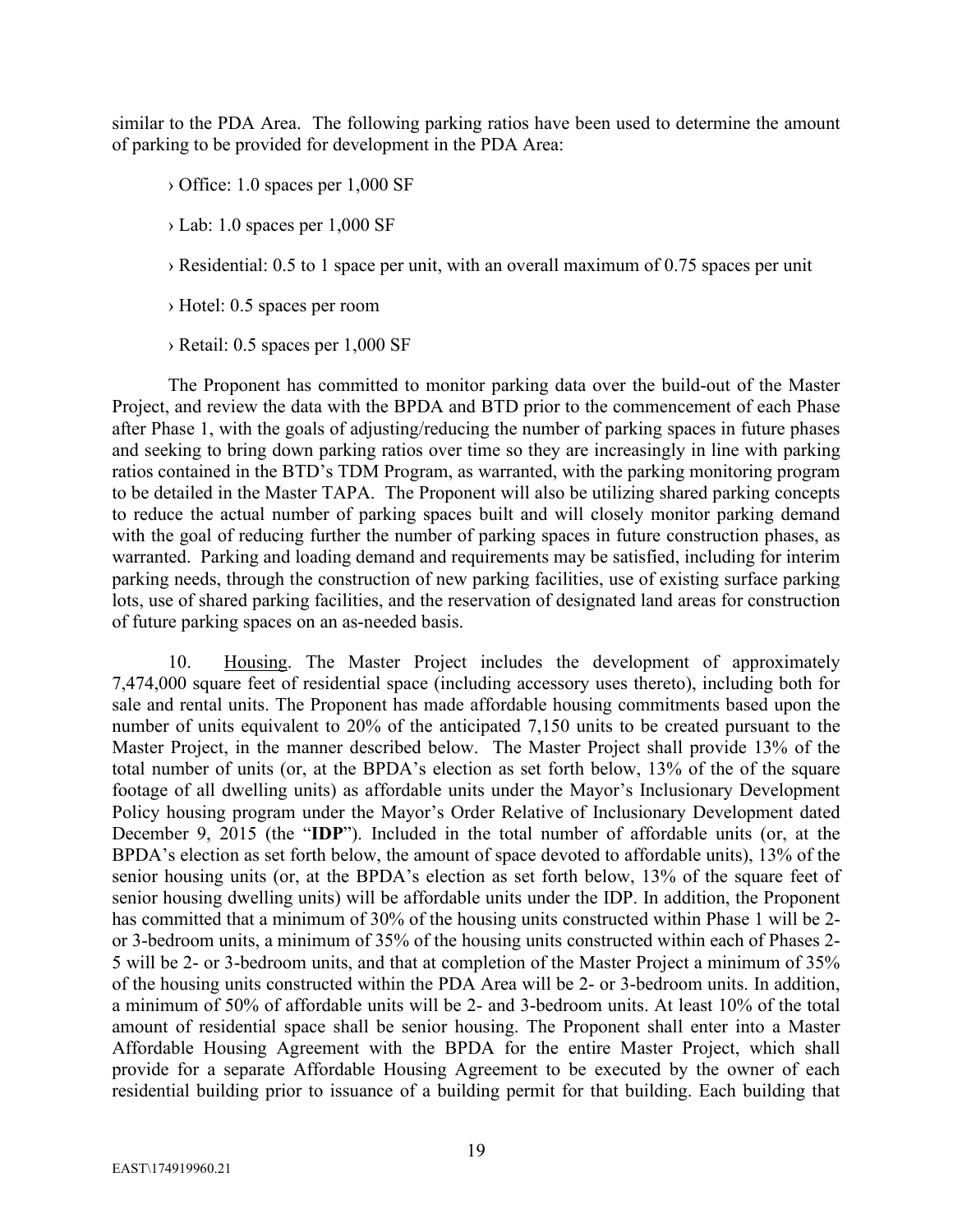includes residential uses shall provide the affordable housing units on site as required by the IDP, or subject to the approval of the BPDA, the Proponent may redistribute the affordable housing units to other buildings or provide the affordable housing at an off-site location.

In addition, the Proponent has made the following commitments respecting affordable housing offsite in East Boston, which commitments are intended to facilitate creation of affordable housing units, based on 7% of the estimated number of dwelling units in the Master Project, in furtherance of efforts to allow the Master Project's contributions to be used to increase affordable housing associated with the Master Project from 13% to 20%, to affirmatively further fair housing:

- a. Under the IDP, the focus has been on providing a set percentage of the total units on site, and having these units be comparable in type and size to the market rate units. As a result, a significant percentage of units created under IDP are studios and one-bedroom units. Notwithstanding the above, to increase the provision of large family-friendly units (e.g., three-bedroom units), at the discretion of the BPDA, the Proponent is willing to set aside 13% of the total square footage of all dwelling units within the PDA Area, including both for sale and rental units, as affordable units under the IDP, rather than a set percentage of the total number of dwelling units within the PDA Area, in order to facilitate the provision of larger affordable units.
- b. At the discretion of the BPDA, the Proponent has agreed to provide the on-site affordable rental units at an average of 70% of Area Median Income ("**AMI**"), instead of providing all such units at 70% of AMI. The maximum AMI of any individual affordable unit would be no more than 100% of AMI and the minimum AMI of any individual affordable unit would be no less than 40% of AMI, except to the extent referenced in paragraph (h) below. This change from what is typical practice under the IDP is allowed in this area of the City and will assure that residents with incomes below 70% of AMI can be served and can access housing at Suffolk Downs.
- c. The Proponent has agreed to provide a contribution of \$5,000,000 toward a housing stabilization fund, which fund will be utilized to assist East Boston-based nonprofits in their efforts to purchase and then impose income restrictions on existing market-rate housing units. This fund is intended to address ongoing displacement pressures in and around East Boston, and to be similar to funding from the City's Acquisition Opportunity Program. This contribution will be funded in two equal installments, with the first installment due thirty (30) days after the date that the appeal period ends (without appeals having been filed) for the approval of this Master Plan, and the second installment due thirty (30) days after the appeal period ends (without appeals having been filed) for a building permit for the construction of the first building in the PDA Area.
- d. The Master Project is a Development Impact Project that will trigger the payment of substantial Housing Exaction payments, which the BPDA and City of Boston intend to utilize, working with East Boston-based nonprofits, to seek to facilitate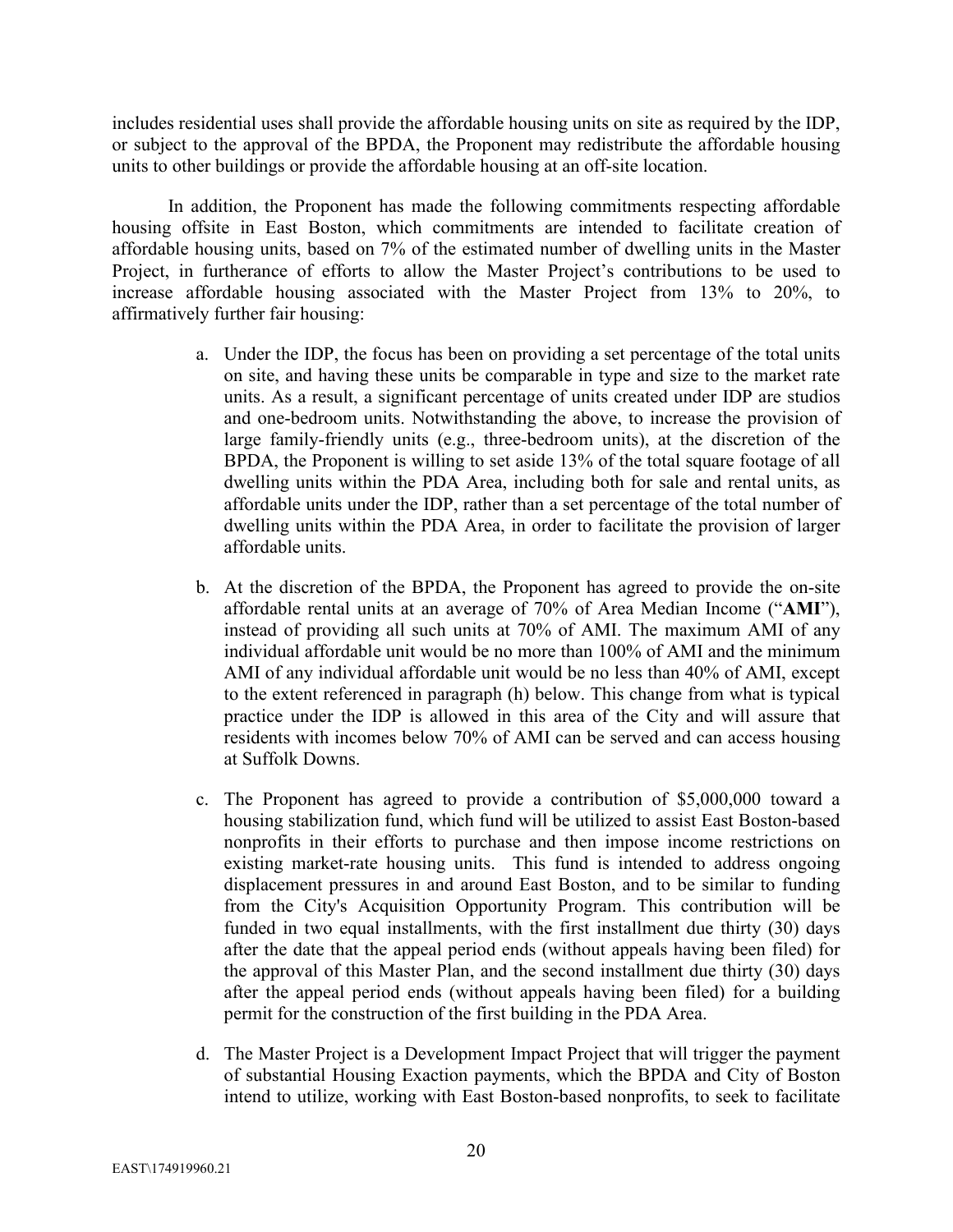their efforts to create, or cause to be created, housing units for occupancy exclusively by low and moderate income residents of East Boston. If requested by the City, the Proponent will make linkage payments for each building when a building permit is issued rather than over seven years as allowed by the Code, applying a discount rate in accordance with customary City practices.

- e. The Proponent has agreed to support efforts by the City of Boston to seek infrastructure funding (e.g., grants, bond funding and/or other incentive programs) from the Commonwealth for the extensive roadway and infrastructure work required in connection with the Master Project. For any such funds that are received by the Proponent, the Proponent will make additional contributions of the net financial benefits to the housing stabilization fund described above on a dollar-for-dollar (1:1) basis up to a maximum amount of \$26 million.
- f. The Proponent has agreed to contribute, or cause the contribution of, land sufficient to accommodate one approximately 50,000 square foot affordable housing building, with the land to either be within the PDA Area or off-site in East Boston at Proponent's option. If contributed land is within the PDA Area, the Gross Floor Area developed thereon will not count against the development rights applicable to the Master Project or any portion thereof, or be considered in determining the permissible Gross Floor Area or calculating the Floor Area Ratio or FAR of the Master Project or any portion thereof. The Proponent would have the option (but no obligation) to manage development of the affordable housing project and would not be responsible for any costs of the project beyond Proponent's contribution of land. The contribution of land shall only be required once for the entire Master Project, and will be made prior to the issuance of the first building permit for Phase 2.
- g. In addition, if other city and/or state funds are made available for affordable housing purposes, the Proponent has agreed to work with the BPDA to seek to utilize the further funding to create additional affordable housing within East Boston.
- h. The Proponent has committed to working with the BPDA to market affordable units to tenants that hold rental vouchers, and to facilitate rental to tenants earning as low as 30% of AMI (including through use of housing voucher or subsidy funds), provided that the average rent in the aggregate for all on-site affordable rental units is based on 70% of AMI.

These commitments are intended, together with other City and Commonwealth resources, to allow for development of up to approximately 1,430 affordable units, both onsite and offsite, as follows: (i) the Proponent's agreement to set aside 13% of on-site IDP units is anticipated to facilitate the development of up to approximately 930 affordable units onsite, (ii) the Proponent's contribution of \$5,000,000 to a housing stabilization fund is anticipated to facilitate the City's creation of up to approximately 50 additional affordable units, (iii) the use of \$14,000,000 from Housing Exaction payments from the Master Project is anticipated to facilitate the City's creation of up to approximately 140 additional affordable units, (iv) the Proponent's commitment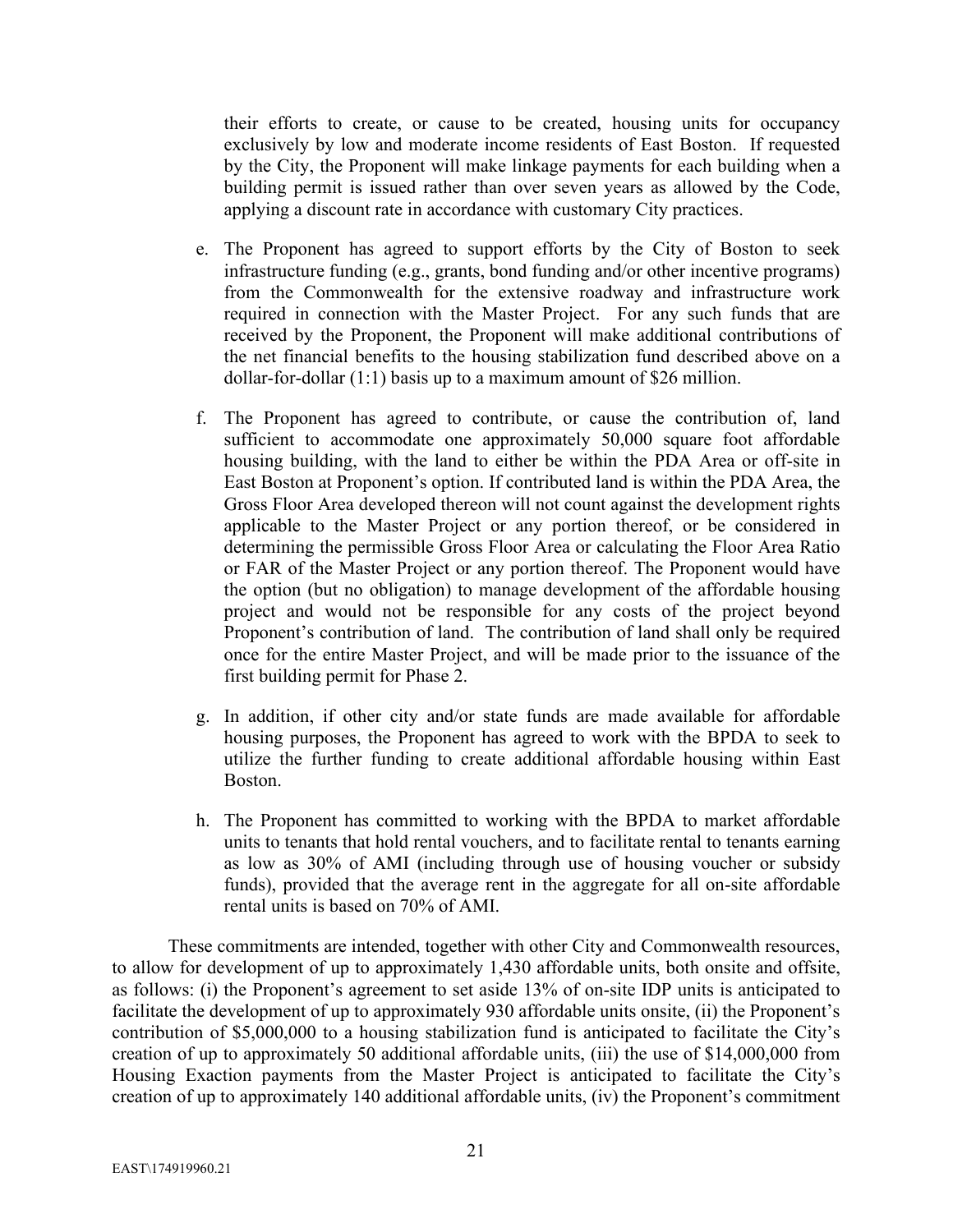in clause (e) above regarding potential additional contributions up to \$26,000,000 is anticipated to facilitate the City's creation of up to approximately 260 additional affordable units, and (v) the Proponent's contribution of land for a 50,000 square foot affordable housing building is anticipated to facilitate the City's creation of up to approximately 50 additional affordable units. These contributions and commitments are expected, together with other City and Commonwealth resources, to allow a total of up to approximately 1,430 affordable units to be created, which number of units is equivalent to 20% of the anticipated 7,150 units to be created pursuant to the Master Project, it being acknowledged that the same will also require the application of other City and Commonwealth funds and resources, and that the Proponent will not control the process through which additional affordable units are created and maintained.

In addition, as a further component of efforts to affirmatively further fair housing, as a requirement for the issuance of the first building permit for the construction of any building within the Master Project, the following covenant (the "**Non-Discrimination Covenant**") shall be recorded in a form approved by the General Counsel of the BPDA:

A. The Proponent, and its successors-in-interest as to the PDA Area or any part thereof, shall not discriminate upon the basis of a person's race, religious creed, religion, color, national origin, ancestry, age (except for senior housing that complies with applicable legal requirements), sex, sexual orientation, gender identity, disability or handicap, familial status, children, marital status, source of income, receipt of public assistance, rental assistance or housing subsidy, veteran status, or genetic information, in the sale, lease, or rental, or in the use or occupancy of the PDA Area or any part thereof.

B. The foregoing non-discrimination covenants shall be included in a recorded declaration or other recorded document that is binding with respect to the PDA Area. It is intended and agreed that the above non-discrimination covenants shall be covenants running with the land, binding to the fullest extent permitted by law and equity for the benefit and in favor of, and enforceable by, the BPDA, its successors and assigns, and the City of Boston, both for and in its or their own right and also to protect the interest of the community and other parties, public and private, in whose favor or for whose benefit the covenants have been provided, against the Proponent, its successors-in-interest as to the PDA Area or any part thereof, and any party in possession or occupancy of the PDA Area, provided that for purposes of any breach of the non-discrimination covenants and any enforcement thereof, each parcel or unit within the PDA Area (including without limitation any individual residential units that may be created and sold), and each owner and any party in possession or occupancy, shall be treated as separate from any others, with each such owner or party to be responsible for its own compliance and actions with respect to its own portion of the PDA Area. It is further intended and agreed that the non-discrimination covenants shall remain in effect with respect to the Proponent without limitation as to time.

C. The Proponent agrees for itself, its successors and assigns, that during construction of the Master Project and thereafter, when the Proponent, its successors and assigns, develops and carries out a program of advertising for the sale and/or rental of the residential portion of the Master Project, the Proponent shall include in advertising therefor (including signs), the legend "An Open Occupancy Building," in type or lettering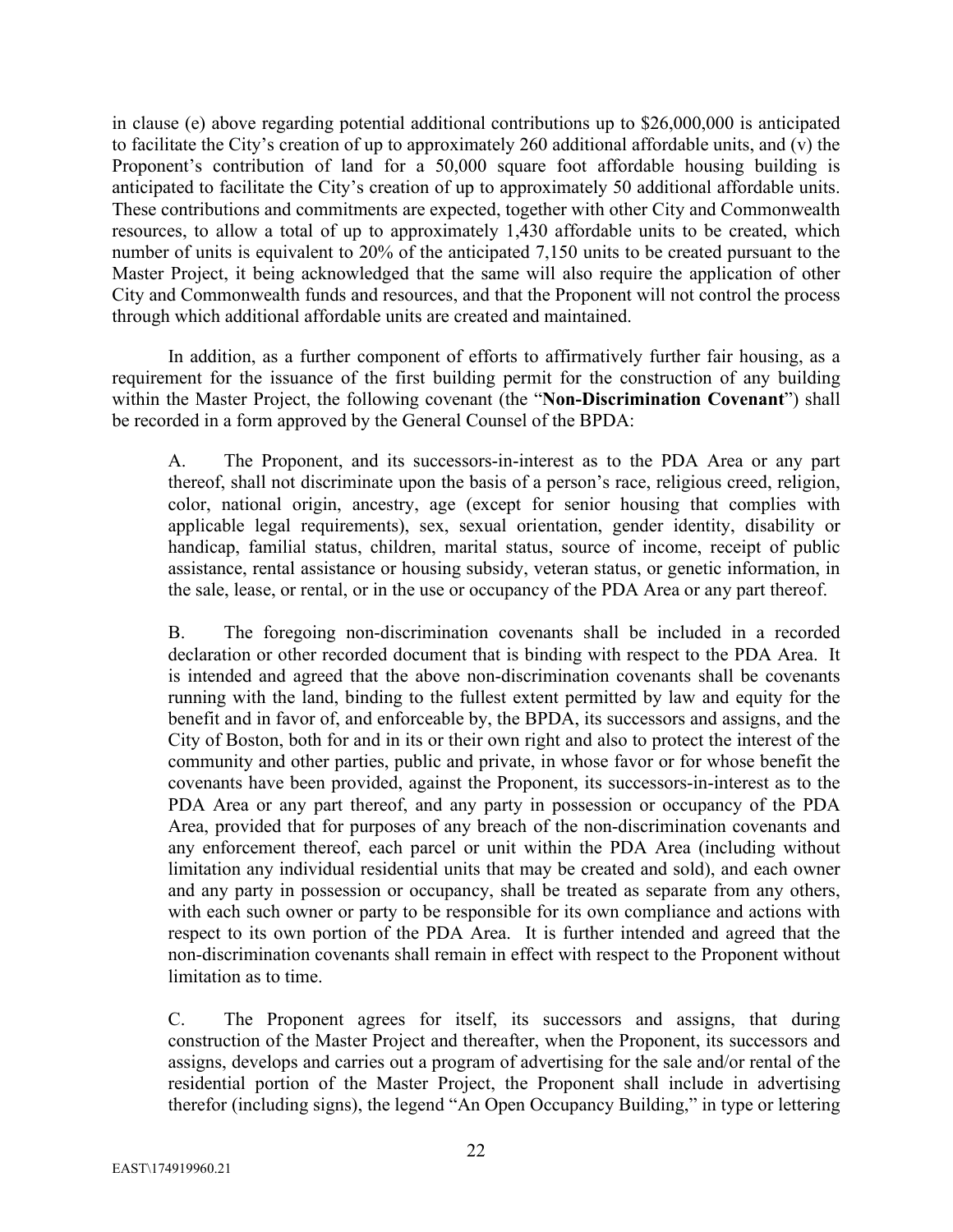of easily legible size and design. The word "Project" or "Development" may be substituted for the word "Building" where circumstances require such substitution.

D. The Proponent further agrees for itself, its successors and assigns, that during construction of the Master Project and thereafter, the Proponent and its successors and assigns, shall include in advertising for the sale or rental of any residential portion of the Master Project or any portion thereof, a statement to the effect that (a) the Master Project is open to all persons without discrimination on the basis of race, color, sex, sexual preference, religion or national origin; and (b) there shall be no discrimination in public access and use of the Master Project to the extent that it is open to the public.

E. The Proponent further agrees, for itself and its successors and assigns, that in connection with the sale, lease, or rental of individual dwelling units within the PDA Area or any part thereof, marketing will be undertaken in accordance with an affirmative fair housing marketing plan that seeks to ensure that all protected classes of persons will have a fair and affirmative chance to obtain housing within the PDA Area, including through implementing affirmative marketing efforts targeted at Spanish speakers and other persons with limited English proficiency.

In addition, to the extent that the City of Boston enacts new legal requirements respecting fair housing and non-discrimination law applicable to the Master Project, including new legal requirements respecting affirmatively furthering fair housing, the Proponent, and its successorsin-interest as to the PDA Area or any part thereof, shall be subject to and shall comply with such new legal requirements.

11. Public Benefits. The Master Project shall provide substantial public benefits to the East Boston neighborhood and the City of Boston by transforming the portion of the underutilized Suffolk Downs former racetrack facility located within PDA Area into a dynamic hub promoting innovation and commerce through development of a new neighborhood with an active, lively and appropriate mix of uses (including residential, retail, office, lab, hotel, parking and other uses), connected and supported by new Publicly Accessible Open Space, neighborhood retail and civic spaces. In line with the City of Boston's priorities noted in the City's *Housing a Changing City Boston 2030* plan, the Master Project shall also provide a material increase in housing units.

A comprehensive list of the specific mitigation measures for the Master Project, noting the measures to be provided for each Phase, is attached as **Exhibit J**. Among its many other anticipated benefits, the Master Project is expected to:

- a. Diversify and expand East Boston's economic and job opportunities through the incorporation of commercial uses, including office, lab, retail and hotel uses, providing a wide range of options for a broad spectrum of residents.
- b. Create a range of housing types serving many types of existing and new residents (including young workers, empty nesters, seniors and families), including a substantial number of affordable units in support of the City of Boston's Inclusionary Housing Program, with a minimum of 30% of the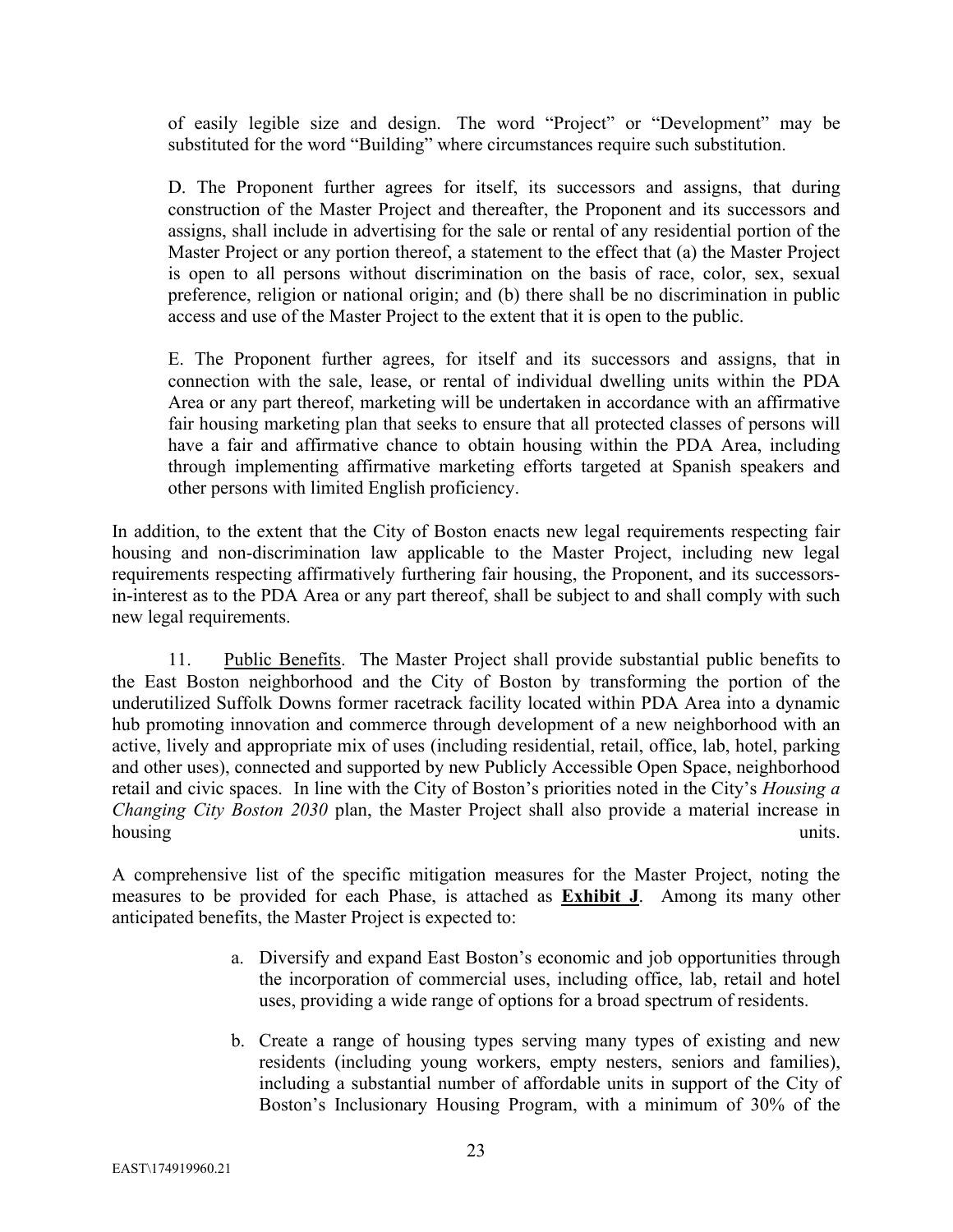housing units constructed within Phase 1 to be 2- or 3-bedroom units, a minimum of 35% of the housing units constructed within each of Phases 2-5 to be 2- or 3-bedroom units, and at completion of the Master Project a minimum of 35% of the housing units constructed within the PDA Area to be 2- or 3-bedroom units. In addition, a minimum of 50% of affordable units to be 2- and 3-bedroom units.

- c. Contribute \$5,000,000 toward a housing stabilization fund, which fund will be utilized to assist East Boston-based nonprofits in their efforts to purchase and then impose income restrictions on existing market-rate housing units, in an effort to address ongoing displacement pressures in and around East Boston, and to be similar to funding from the City's Acquisition Opportunity Program.
- d. Contribute, or cause the contribution of, land sufficient to accommodate one approximately 50,000 square foot affordable housing building, either within the PDA Area or off-site in East Boston.
- e. Revitalize and energize the aesthetic character of the PDA Area, and connect the surrounding communities through an extensive network of Publicly Accessible Open Space that are developed and maintained by the Proponent, with planned programming anticipated to include festivals, farmers markets, and community events, as well as exercise and other recreational activities.
- f. Invest more than \$170 million in public roadways, sidewalks, bicycle paths and pedestrian paths, water, sewer and storm drainage facilities, in addition to the funds required for construction and maintenance of 25% of the PDA Areas as Publicly Accessible Open Space, to create robust public infrastructure for the Master Project at no cost to the City of Boston.
- g. Create economic development opportunities for residents and businesses in East Boston by inclusion of an approximately 10% allocation of retail space in the Master Project to local businesses with flexible lease terms pursuant to a plan to be approved by the BPDA prior to the commencement of construction of the first building within the PDA Area.
- h. Provide the greater of (i) 40,000 square feet or (ii) 20% of the ground floor space developed for Retail Uses and/or Restaurant Uses, as Civic Use space in the Master Project (of which at least 2,500 square feet will be in Phase 1, which may be relocated within the Master Project) pursuant to a plan to be approved by the BPDA prior to the commencement of construction of the first building within the PDA Area.
- i. Generate substantial economic benefits to the City of Boston through new net tax revenue.
- j. Generate housing and jobs linkage funds to the City of Boston as required by Section 80B-7(3)(a) of the Code, in accordance with a Master Development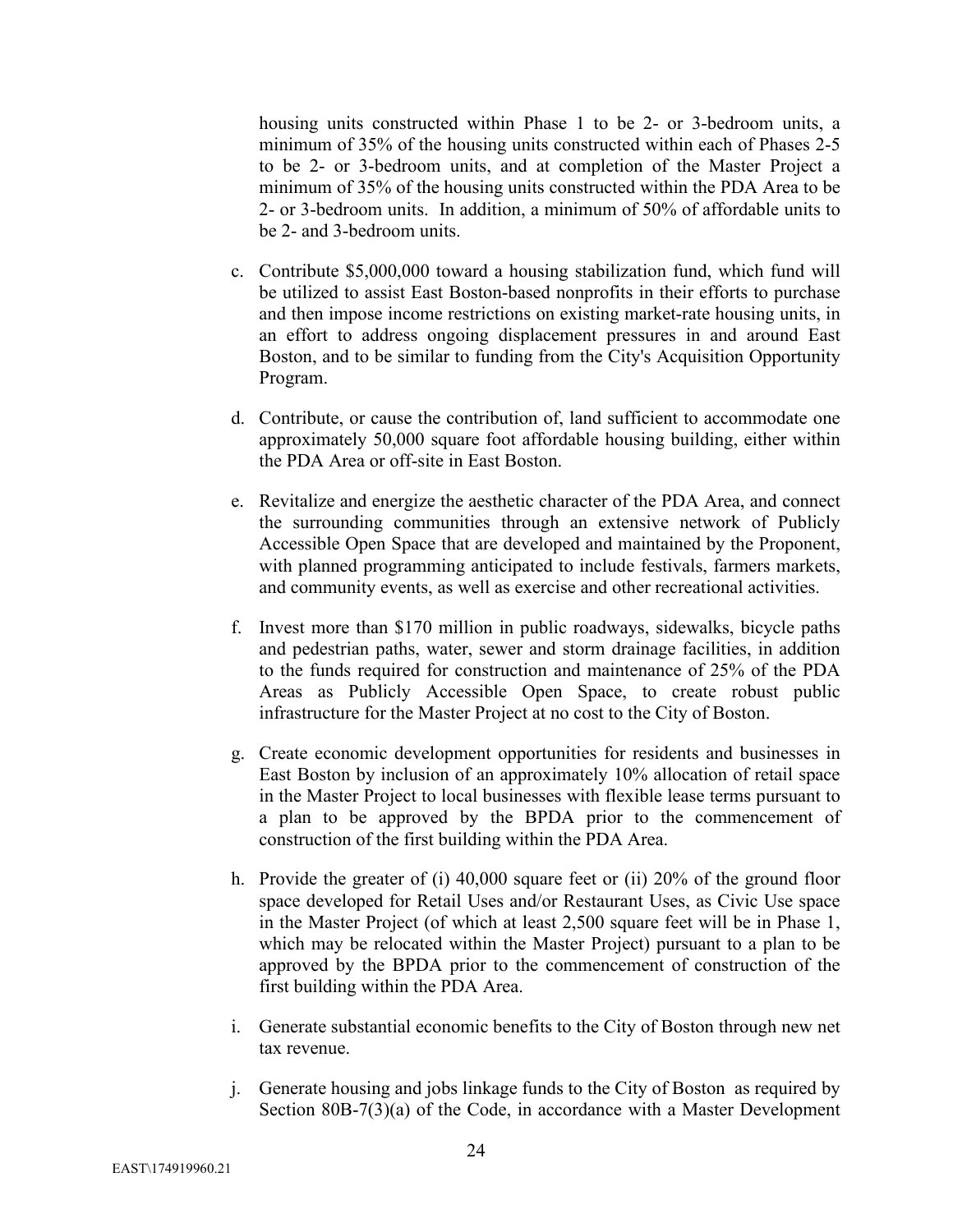Impact Project Agreement to be executed by the Proponent and the BPDA (the "**Master DIP Agreement**"), and individual Development Impact Project Agreements to effectuate the terms of the Master DIP Agreement that shall be executed by the owner of each building containing Development Impact Uses prior to issuance of the building permit for such building. Each DIP Agreement will be translated into Spanish and any other language where there is a statistically significant (minimum 5%) East Boston resident need for language access, and copies will be made available to the public, including through the BPDA website. The Housing Contribution Grant rate and the Jobs Contribution Grant rate shall be \$9.03 and \$1.78 per square foot of Gross Floor Area of Development Impact Uses in the PDA Area, subject to an exception for the first 100,000 square feet of Gross Floor Area of Development Impact Project Uses in the Master Project.

- k. Apply TOD principles through integration of the adjacent Suffolk Downs and Beachmont MBTA Blue Line stations and alternative travel modes, including new bicycle paths, bicycle parking, and public bikeshare stations.
- l. Apply Smart Utilities principles and implement the Smart Utilities commitments detailed on **Exhibit J**.
- m. Develop improved connections to adjacent neighborhoods of East Boston and Revere, including pedestrian and bicycle pathways within the new Publicly Accessible Open Space system and street network.
- n. Improve local and regional transportation infrastructure and services through an approximately \$61 million program of off-site improvements to multiple key streets, intersections, transit facilities and related infrastructure, including the MBTA funding commitment discussed below and significant improvements to Route 1A, to be constructed as part of the Master Project, as well as a robust traffic demand mitigation program, shuttle bus service serving the Suffolk Downs Blue Line Station, shuttle bus service to off-site locations, bicycle parking and bike-sharing facilities.
- o. Advance the City of Boston's sustainability objectives and goals to achieve carbon neutrality by 2050 by exceeding the requirements of Article 37 of the Code, with building design criteria meeting or surpassing the LEED Silver rating for all buildings, at least 75% of the buildings in the Master Project meeting the standards for LEED Gold and at least 5% of the buildings in the Master Project meeting the standards for LEED Platinum.
- p. Advance the City of Boston's sustainability objectives and goals to achieve carbon neutrality by 2050 by constructing all townhouses and single family homes to be Net Zero Carbon and/or E+-equivalent.
- q. If additional federal, city and/or state funds, or funds from utilities, are made available for purposes of advancing sustainability objectives and goals to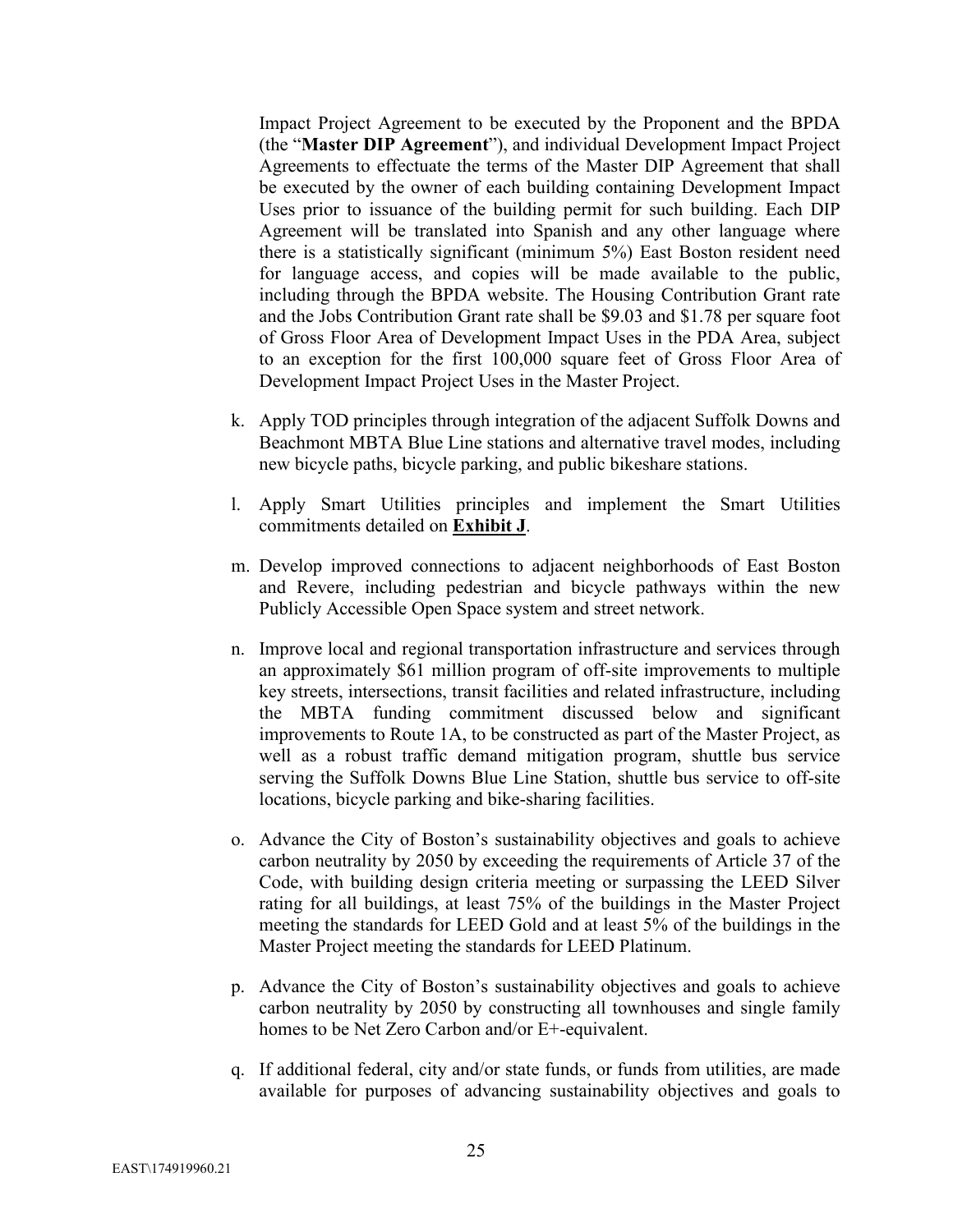achieve carbon neutrality by 2050, the Proponent has agreed to work with the BPDA, Environment, Energy and Open Space and other applicable City departments, including as applicable in connection with the development of Phase 1, to seek to utilize the additional funding toward enhancement of building design criteria, including respecting LEED standards and increased use of Net Zero Carbon and/or E+ equivalent approaches.

- r. To advance City of Boston sustainability objectives and goals, including goals to achieve Net Zero Carbon, the Proponent agrees to work with the BPDA, Environment, Energy and Open Space and other applicable City departments to undertake a Climate Ready – Net Zero Carbon feasibility assessment, to evaluate potential strategies and costs around seeking to achieve Net Zero Carbon in Phase 1 buildings by determining key metrics respecting feasibility and cost premiums, with the assessment to evaluate design of one residential building and one commercial building in Phase 1.
- s. Advance the City of Boston's resiliency objectives with building and site improvements designed at a minimum to meet the City's most current requirements respecting climate resiliency policies and standards to manage storm events and be resilient to both coastal and inland flooding, including the potential impacts of extreme precipitation events due to climate change and coastal flooding due to sea level rise. These resiliency measures include storm water drainage system improvements such as improved storm water channels, infiltration chamber systems, rain gardens, and deep sump pump catch basins with oil and gas separators, as well as increased elevations of streets, increased elevations of first floors and utilities in buildings, adaptable first floor space, and garage lower levels that can be used as potential flood storage areas.
- t. Further fair housing and non-discrimination through recordation of the Non-Discrimination Covenant, which will include provisions stating that marketing of individual residential units will be undertaken in accordance with an affirmative fair housing marketing plan that seeks to ensure a fair and affirmative chance to obtain housing, including through marketing targeted at Spanish speakers and others with limited English proficiency, and provisions that expressly provide enforcement rights to the BPDA and the City of Boston, both for and in its or their own right and also to protect the interest of the community and other parties, public and private, in whose favor or for whose benefit the covenants have been provided, against the Proponent, its successors-in-interest as to the PDA Area or any part thereof, to further ensure compliance.
- u. Contribute \$20,000,000 to the MBTA to fund transit improvements that include \$1,500,000 toward a Beachmont bus study, \$4,500,000 toward design funds for Suffolk Downs station work, \$5,000,000 toward Blue Line signal design work, and \$9,000,000 toward Beachmont and Suffolk Downs station capital reconstruction work.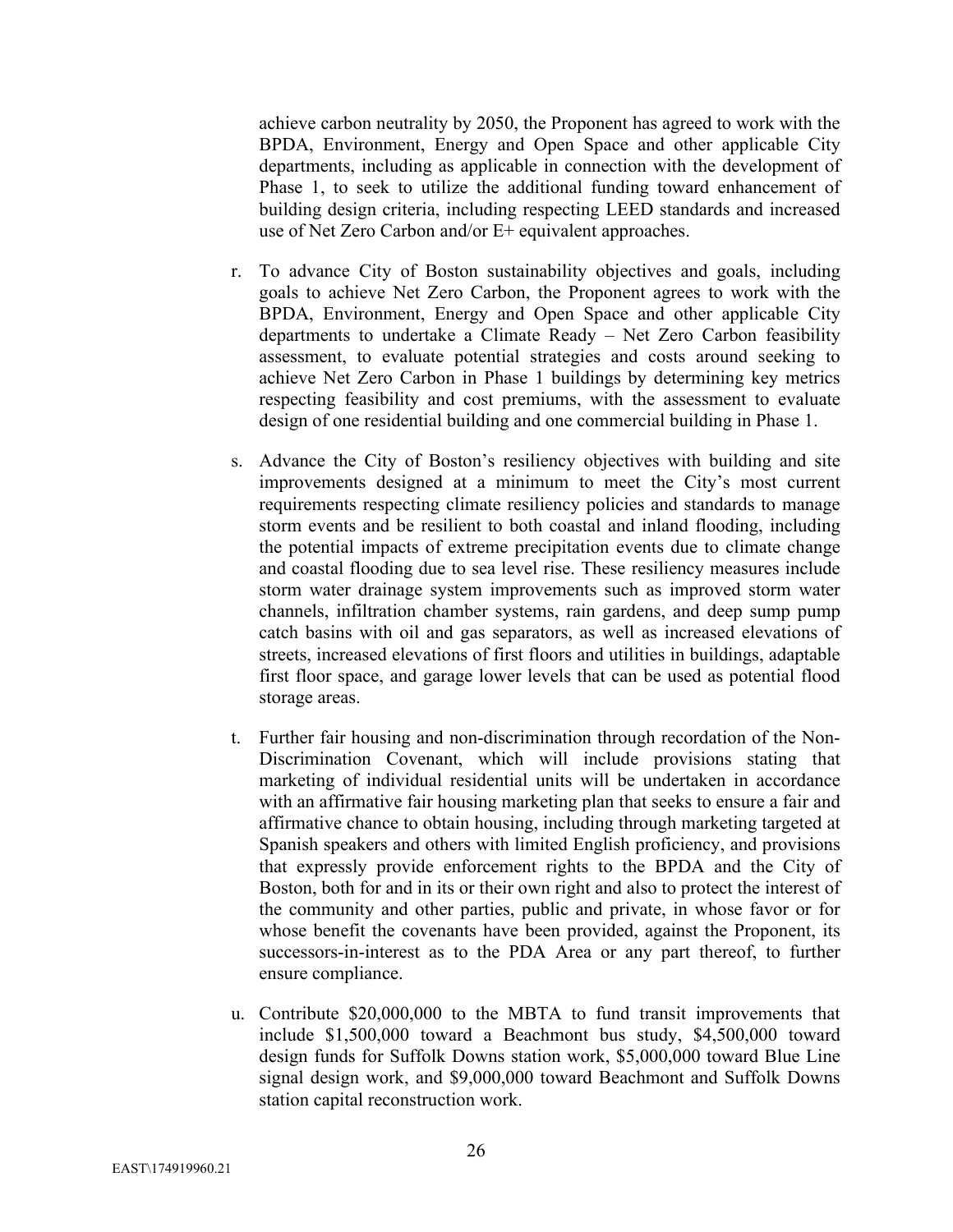- v. Contribute an additional \$3,150,000, payable in \$210,000 annual payments over a 15-year period, to subsidize MBTA Blue Line operations.
- w. Fund benefits to Belle Isle Marsh, including by facilitating a third-party study respecting Belle Isle Marsh (up to a maximum amount of \$175,000) that would evaluate visitor and climate change impacts and opportunities, and by funding an additional DCR staff person (Park Ranger, Grade 1 level or equivalent) at Belle Isle Marsh, with the annual cost to be funded for ten years, with the first payment to be made prior to issuance of a certificate of occupancy for the first building in Phase 2.
- x. Design and construct, or fund design and construction of, an extension of the East Boston Greenway from Constitution Beach to the southeast corner of the PDA Area.
- y. Fund a \$1,000,000 contribution toward apprenticeship preparation training and child care programs through the Building Pathways program for lowincome area residents seeking to work in the trade unions, with a portion of the funds to be used for child care to support a new initiative for advocacy, research, development and implementation of a child care program to support working mothers.
- z. Fund an additional \$1,000,000 contribution to further fund workforce training initiatives for East Boston residents, working with the City of Boston Office of Workforce Development, to invest in job training for ESL, computer training and soft skills for future commercial jobs at Suffolk Downs.

12. Language Access Plan. In connection with the development of the Master Project in accordance with this Master Plan, the Proponent shall be required to develop and implement a project-specific Language Access Plan ("**Suffolk Downs LAP**"). The Suffolk Downs LAP will be subject to BPDA approval, will be publicly disseminated, and will outline the Proponent's strategies for community engagement and inclusion from and after the approval of this Master Plan, as the Master Project is developed. The Suffolk Downs LAP will also address requirements for translation of vital documents that are referenced in this Master Plan.

13. Other Approvals and Reporting. The design of the individual buildings will be subject to review by the Boston Civic Design Commission and the Boston Interagency Green Building Committee in accordance with Article 28 and Article 37 of the Code, respectively. Each individual building shall meet the City's most current requirements at the time of submission of the individual building design review filing respecting updates to Article 37, USGBC's LEED Rating Systems, and Boston Climate Resiliency and Sea Level Rise Base Flood Elevation requirements, Climate Action Plan or their successors. Aspects of the Master Project may also require approvals of other governmental agencies, such as the City of Boston's Public Improvement Commission and the Boston Conservation Commission. No permits for any elements of the Master Project included in this Master Plan, as the same may be amended, shall be required from the Zoning Board of Appeals. In addition, each of the Phases and the buildings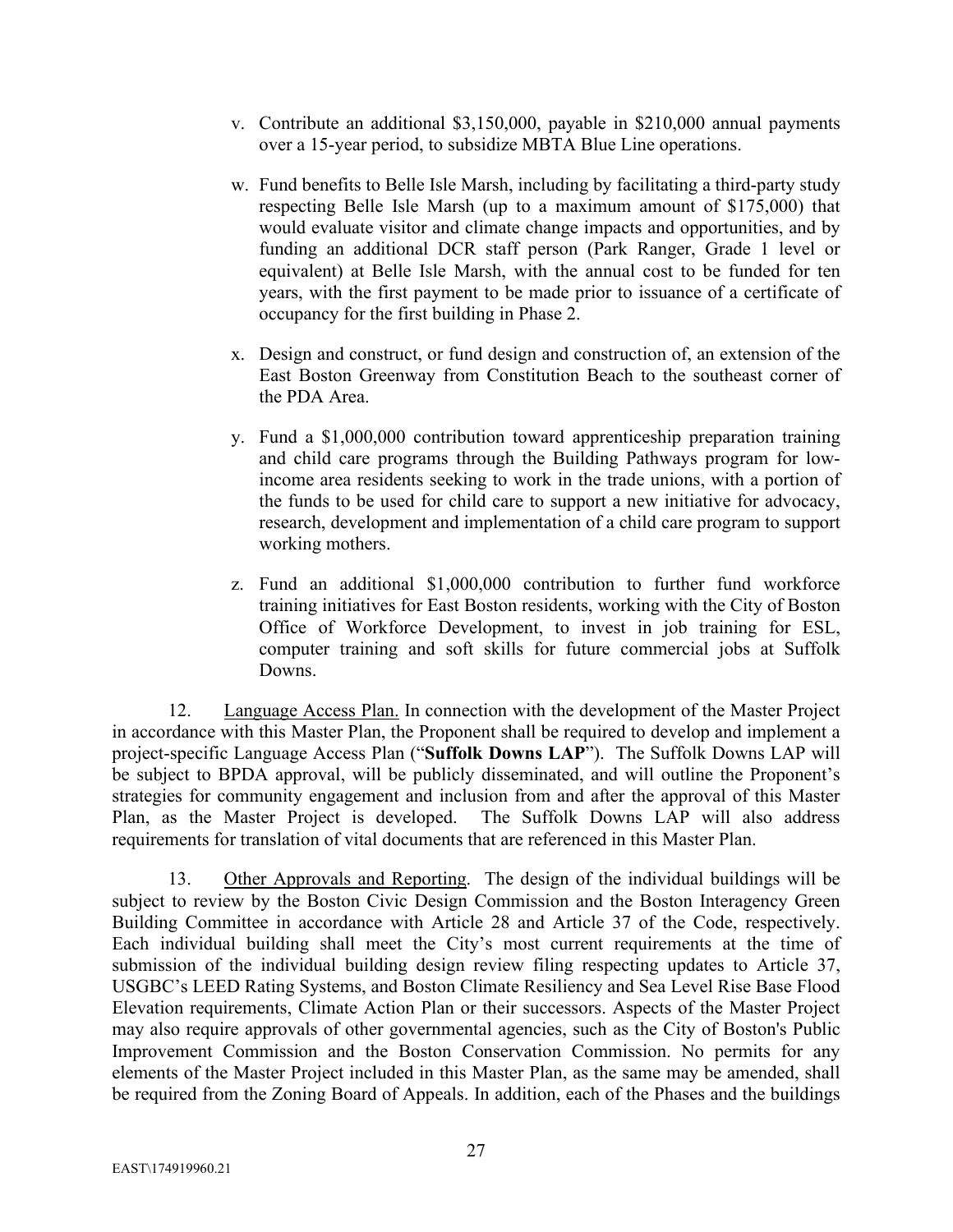and improvements to be incorporated in them, will be subject to one or more PDA Development Plans submitted and approved in accordance with Article 80C of the Code.

Because the PDA Area is currently a dilapidated former racetrack facility, without typical infrastructure associated with development of urban mixed-use projects, the Proponent will be required to fund an extraordinary amount of project-related investment beyond typical development costs, and much of this unusual investment will need to be made early such that ensuring future predictability of development rights and requirements is critical to allowing the project to proceed. Extraordinary expenses include funding of more than \$170 million in onsite public roadways, sidewalks, bicycle and pedestrian paths, water, sewer and storm drainage facilities, all of which will create new and robust public infrastructure at no cost to the City. The Proponent will also be constructing and maintaining 25% of the PDA Area (approximately 27 acres) as Publicly Accessible Open Space, again at no cost to the City. In addition, other measures intended to avoid, mitigate and minimize impacts and to create new public benefits will also need to be funded by the Proponent, including funding of \$5 million toward a housing stabilization fund (in addition to other affordable and fair housing measures), funding approximately \$41 million in offsite roadway improvements, funding a \$20 million offsite transit mitigation package and more than \$3 million in additional transit operational subsidies, making significant expected contributions to the Boston Neighborhood Housing Trust and Neighborhood Jobs Trust as referenced above, and making anticipated I/I payments to the BWSC of approximately \$15 million and funding new MWRA improvements, including a new pump station, among other numerous commitments. To help encourage these substantial investments over a period of many years, but with many of the investments front-loaded as part of initial phases, this Master Plan and the PDA Development Plans define both the scope and extent of the Proponent's obligations and create certainty as to obligations and development rights.

Given the complexity of the Master Project and the fact that it is likely that there will be changes in circumstances as development progresses, the Proponent shall be required to provide progress reports to the BPDA (i) upon the issuance of the final building permit for development within each Phase, or upon the issuance of the final building permit for aggregate Gross Floor Area equivalent to the completion of such Phase, whichever is earlier, and (ii) every two years during development of the Master Project. Such reports shall be in writing, shall be prepared following consultation with the BPDA, and shall identify development progress to date, provide status of completion of required mitigation and public benefits (including completion of transportation mitigation, Publicly Accessible Open Space, and required improvements as applicable), give an update on status of compliance with affordable and fair housing commitments (including under the Non-Discrimination Covenant), provide an update as to transportation monitoring, including on efforts to achieve Target Mode Share Goals for the Master Project, identify any material changes to the Master Project and its development schedule, provide an update on any efforts to access other city and/or state funds made available for potential expansion of affordable housing, and evaluate the role of the Master Project respecting City of Boston housing production and affordability efforts.

In addition to such reporting, the Proponent shall also be required, (i) before the issuance of the first building permit for development where total developed Gross Floor Area exceeds 60% of the Gross Floor Area that may be developed pursuant to this Master Plan (i.e., 6,312,000 square feet), to return to the BPDA Board for review and approval prior to the issuance of such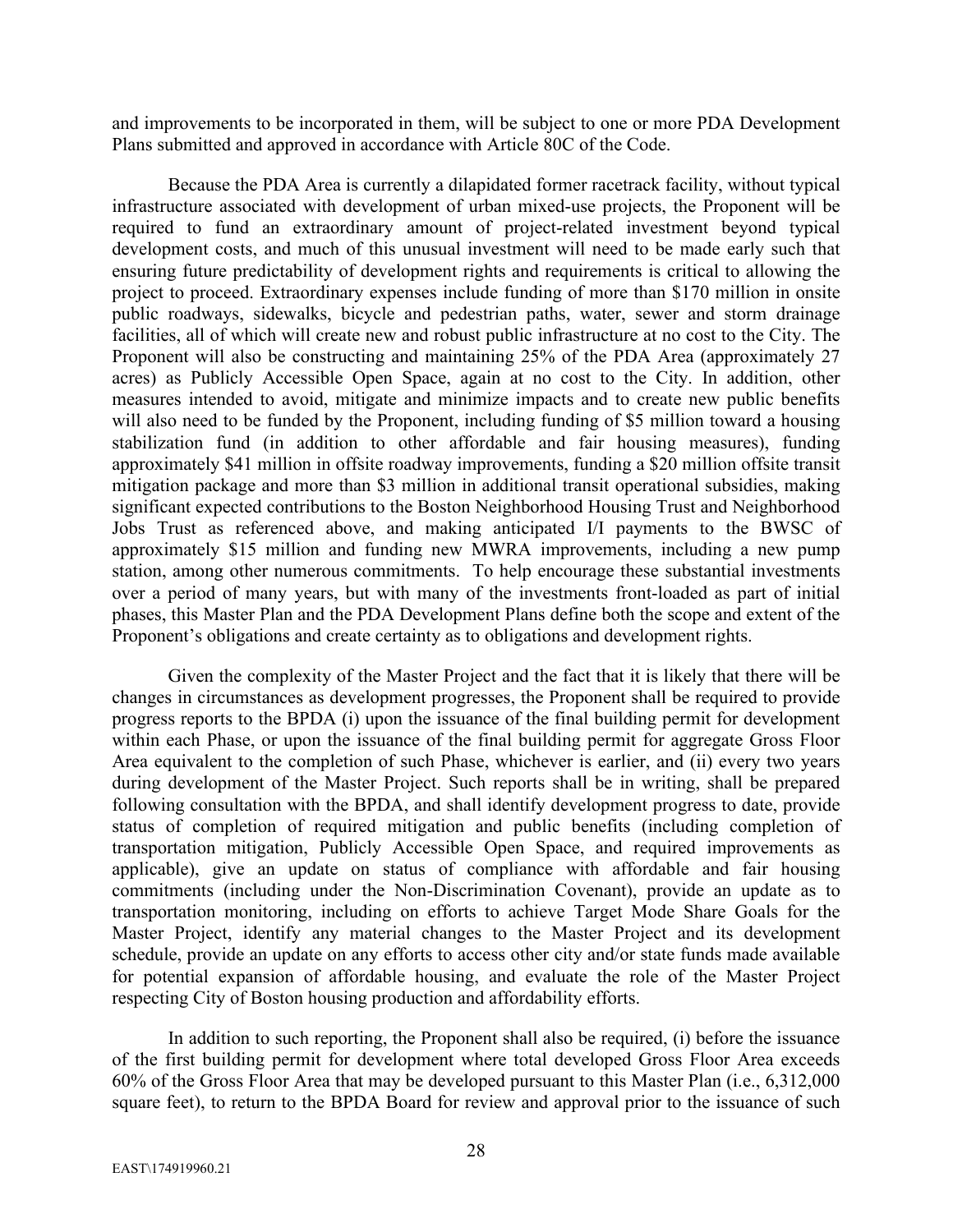building permit, and (ii) before the issuance of the first building permit for development where total developed Gross Floor Area exceeds 80% of the Gross Floor Area that may be developed pursuant to this Master Plan (i.e., 8,416,000 square feet), to again return to the BPDA Board for review and approval prior to the issuance of such building permit. The BPDA Board's review thereof shall be with respect to the Proponent's compliance with this Master Plan, and the BPDA Board shall review such proposed development and confirm that a Certification of Consistency or Partial Certificate of Consistency may be issued, or in the alternative shall issue findings specifying the areas of non-consistency, if any, prior to the issuance of such building permit.

14. Development Review Procedures. The Master Project is subject to Large Project Review under Section 80B of the Code. The design of all individual buildings, Publicly Accessible Open Space areas, and appropriate mitigation and community benefits will be subject to the approval process described herein and included in Section 14 (Development Review Procedures) of each individual PDA Development Plan, which shall include review and recommendation by the Boston Civic Design Commission (BCDC), review by the Interagency Green Building Committee (IGBC) and for Publicly Accessible Open Spaces the Boston Parks and Recreation Department (BPRD), and further review and approval by the BPDA of the schematic design, design development and construction drawings, pursuant to the most current requirements of the BPDA Development Review Guidelines, Articles 80B and 37 of the Code, and the other most current requirements as referenced below. Prior to the issuance of a Certification of Compliance and a Certification of Consistency for the each Project, the BPDA shall complete the Development Review Procedures, as specified in Section 14 (Development Review Procedures) of each PDA Development Plan. The BPDA shall not approve issuance of the requested Certification of Consistency and Certification of Compliance until such Development Review Procedures have been completed. The issuance of the Certification of Consistency and Certification of Compliance shall also be subject to further review and approval by the BPDA of the design development and construction drawings for individual buildings pursuant to the BPDA's most current Development Review Guidelines and Article 80B of the Code. Aspects of each Project may also require approvals of other governmental agencies, such as the City of Boston's Public Improvement Commission and the Boston Conservation Commission. No permits for any elements of any Project included in this Master Plan, as the same may be amended, shall be required from the Zoning Board of Appeals.

15. Effect of the Master Plan. This Master Plan sets forth the zoning for all elements of the Master Project for the PDA Area. Upon approval by the BPDA, each PDA Development Plan within the PDA Area that is consistent with this Master Plan will be presumed to be compliant and consistent with underlying zoning and all other provisions of the Code to the extent that such requirements have been addressed in this Master Plan or a subsequent PDA Development Plan.

In accordance with Section 80C-9 of the Code, the issuance of a Certification of Consistency or Partial Certification of Consistency confirms consistency of each applicable element of the Master Project or of a Phase thereof with this Master Plan and constitutes compliance with the requirements of the Code to the extent such requirements have been addressed in this Master Plan. In order to implement the Master Project, new legal lots may be created and one or more may be leased or conveyed to be in separate ownership. Notwithstanding that legal lots may be in separate legal ownership and/or separated by streets each separate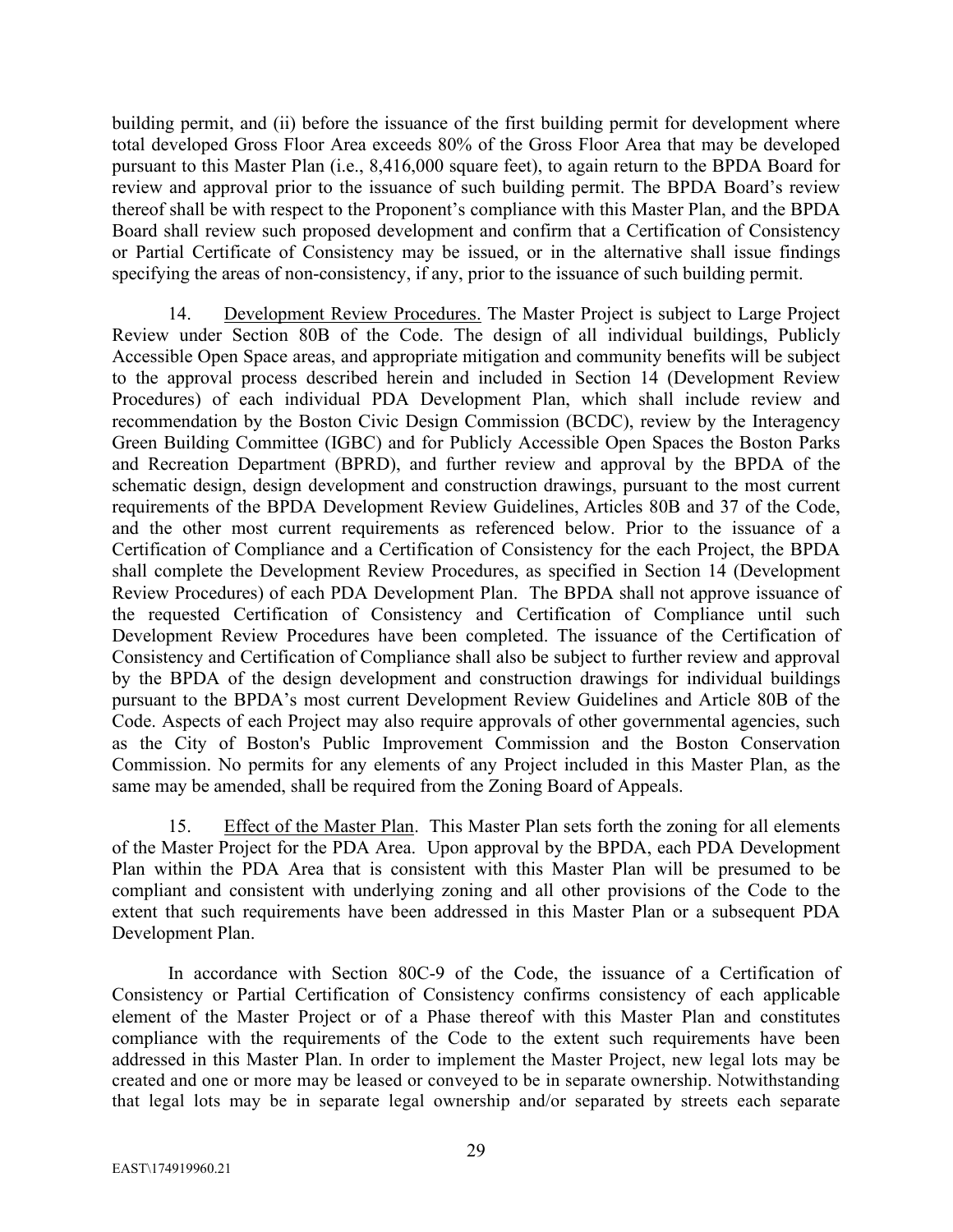building shall be eligible for and may receive a Certification of Consistency. Noncompliance of any building shall not affect compliance of any other building for which a Certificate of Consistency has been issued, or the right to construct any other building contemplated by this Plan.

16. Amendment of Master Plan. Any owner of an individual lot within the PDA Area may seek amendment of this Master Plan only as to such lot in accordance with the procedures prescribed by the Code without the consent of any other owner of land within the PDA Area, provided, however, that no such amendment shall affect the rights or obligations of any other owner of land in the Master PDA Area under this Master Plan or any agreements between the Proponent and the BPDA or other City agencies. Given the scope of the Master Project, and in light of the various reviews necessary to secure all required permits and approvals, the Proponent may seek to make modifications to the Phases, and the buildings and site improvements included therein. Such modifications may be approved by the BPDA as part of the development review process under a PDA Development Plan, without requiring an amendment to this Master Plan, provided that in no event, without an amendment to this Master Plan as may be determined by the BPDA, may the Total Gross Floor Area, Residential Gross Floor Area or Non-Residential Gross Floor Area for any Project within each Phase be increased or decreased by more than 10%, or may a proposed building materially deviate, without BPDA approval pursuant to Section 14 of the applicable PDA Development Plans, from the dimensional requirements and urban design parameters set forth above and in the Zoning Tables. Any proposed use within a zoning subdistrict that is not an allowed use in accordance to the applicable zoning table for such subdistrict shall require an amendment to the Master Plan and applicable PDA Development as determined by the BPDA. Notwithstanding any contrary provision of this Master Plan, no increase in the Building Height or Gross Floor Area of any buildings located within the Orient Heights Transition Zone may be made, and no building in the Orient Heights Transition Zone may be moved closer to the southern boundary of the Phase 1 Site than the distance shown on **Exhibit C**, without an amendment of this Master Plan.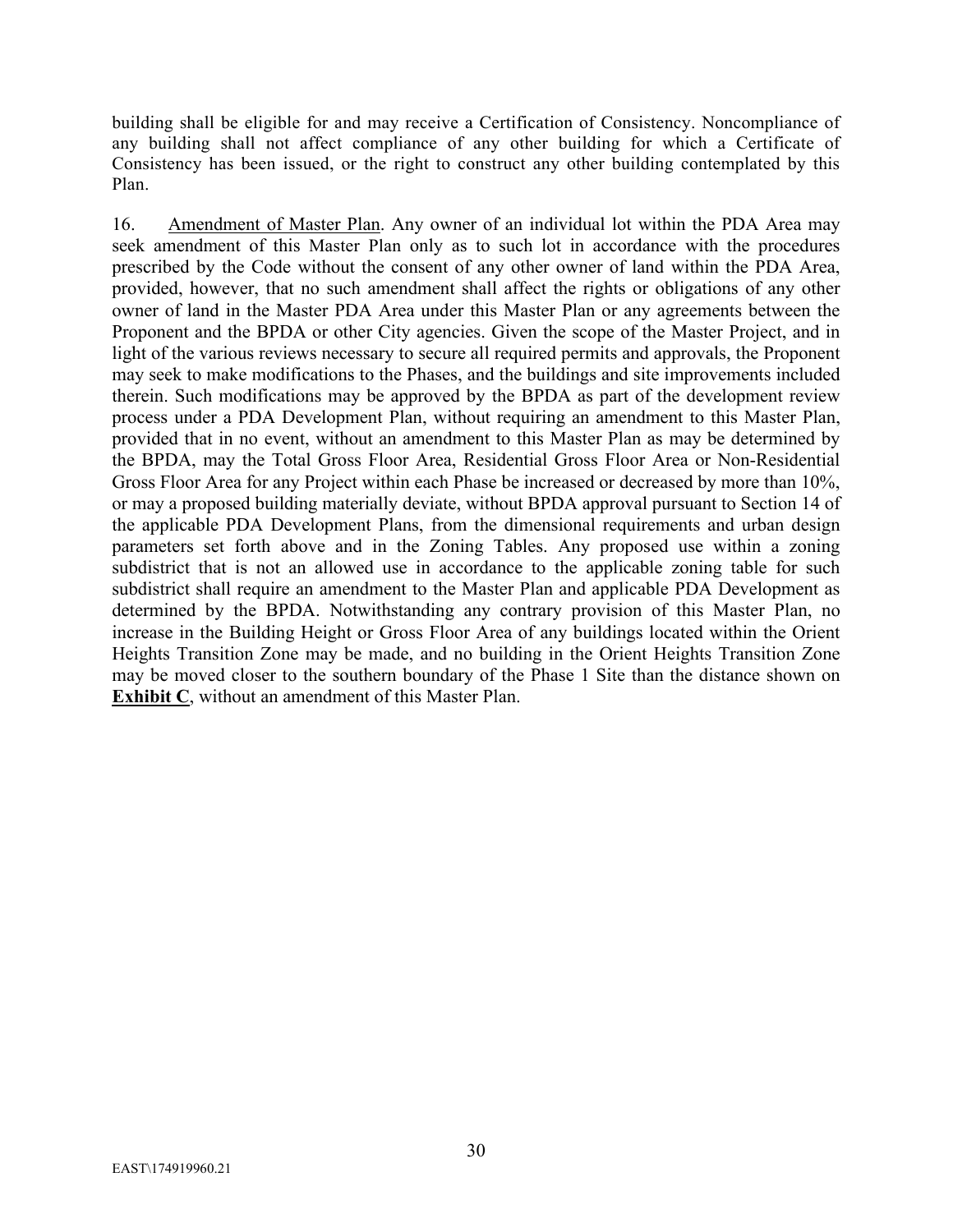# **Exhibit A**

# Legal Description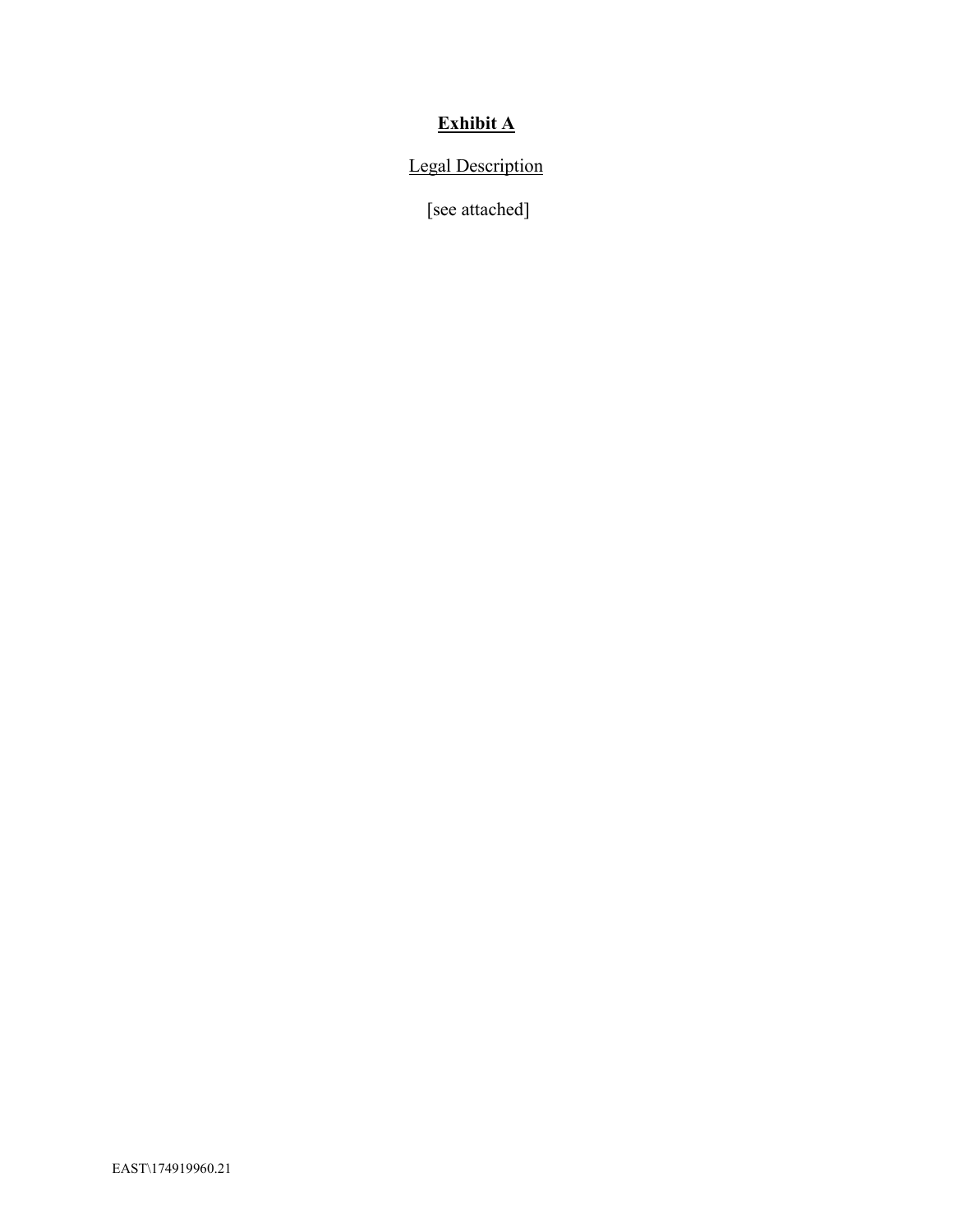# **Exhibit B**

# Master PDA Area Plan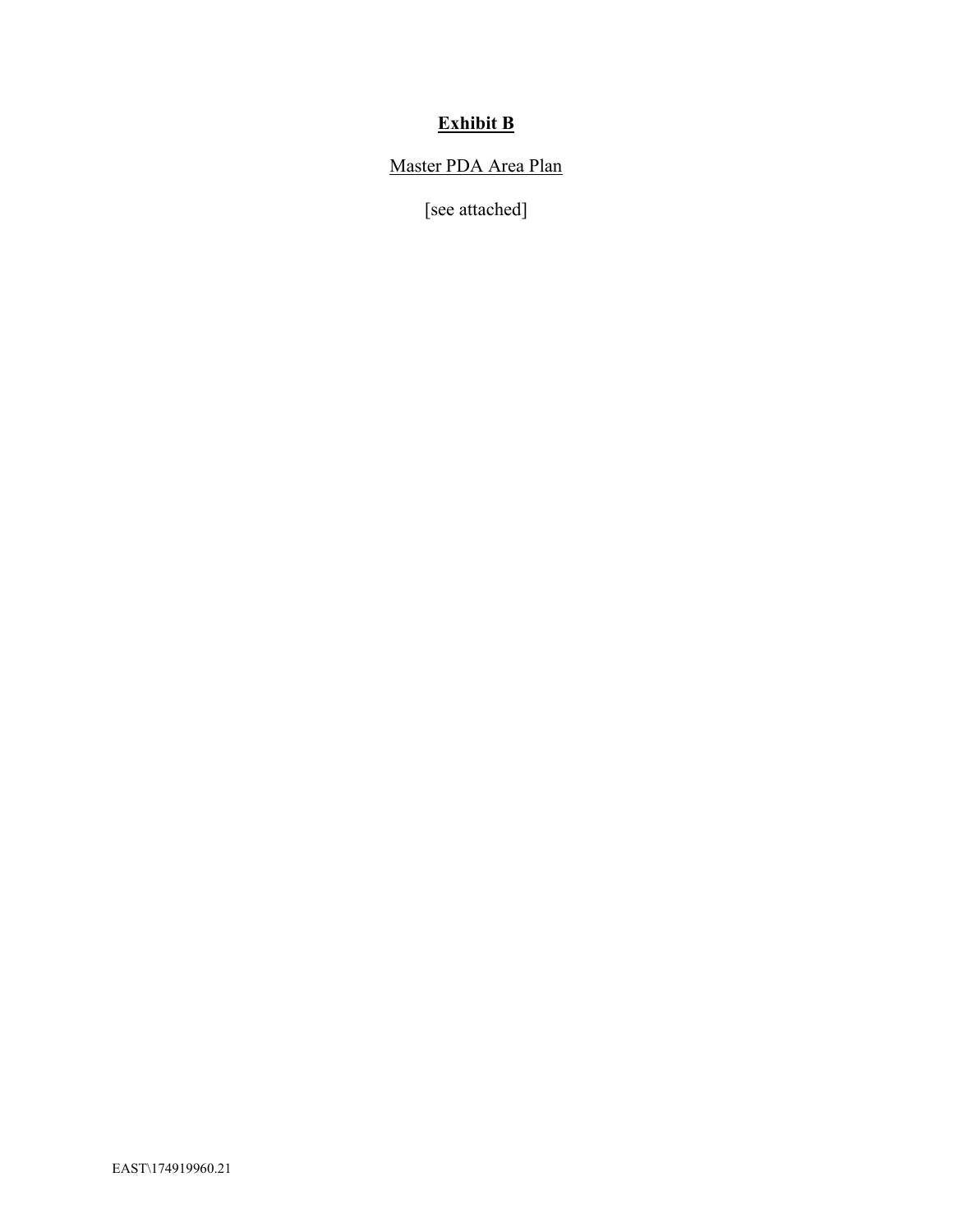# **Exhibit C**

Site Plan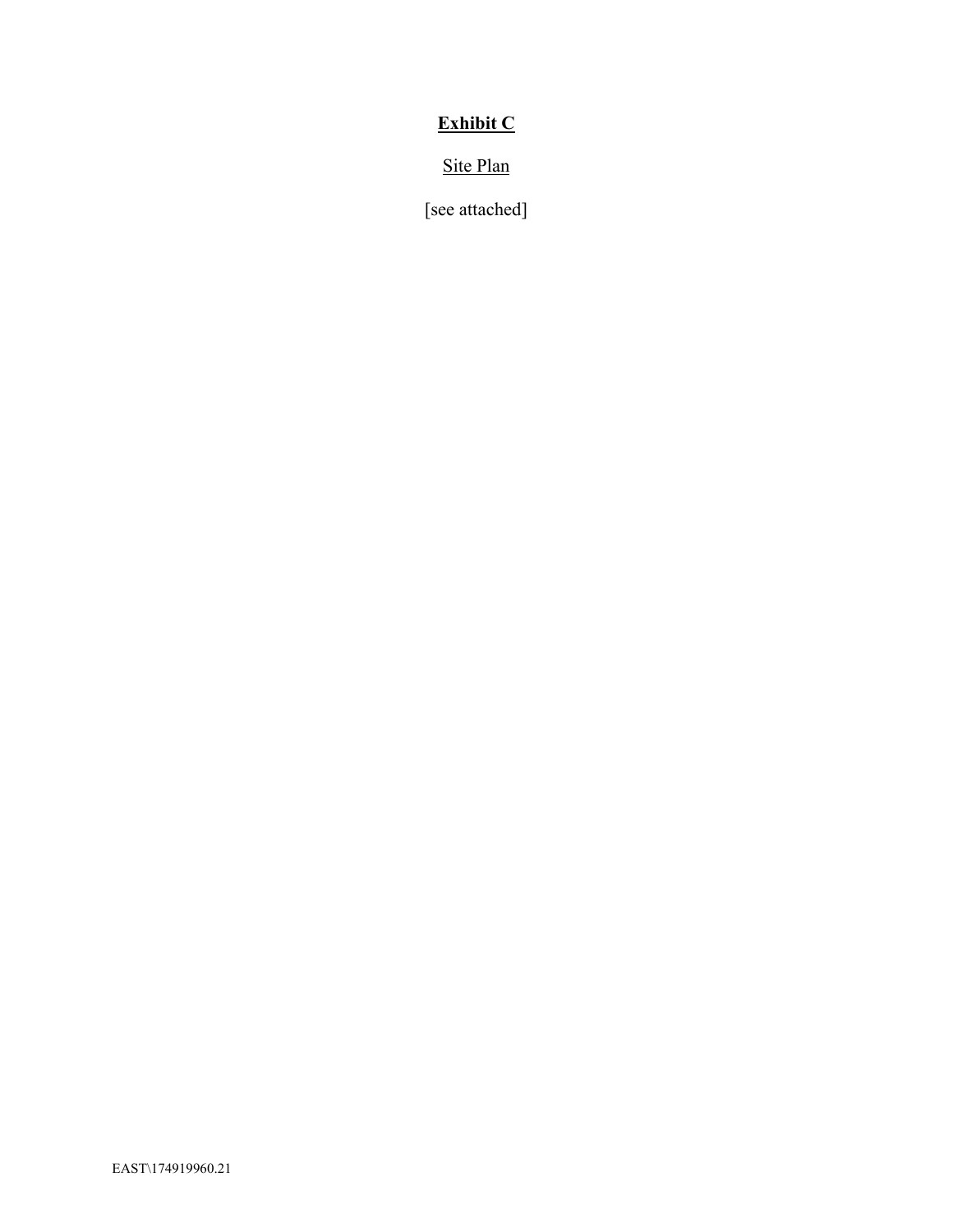# **Exhibit C-1**

# Plan Showing Zoning Subdistricts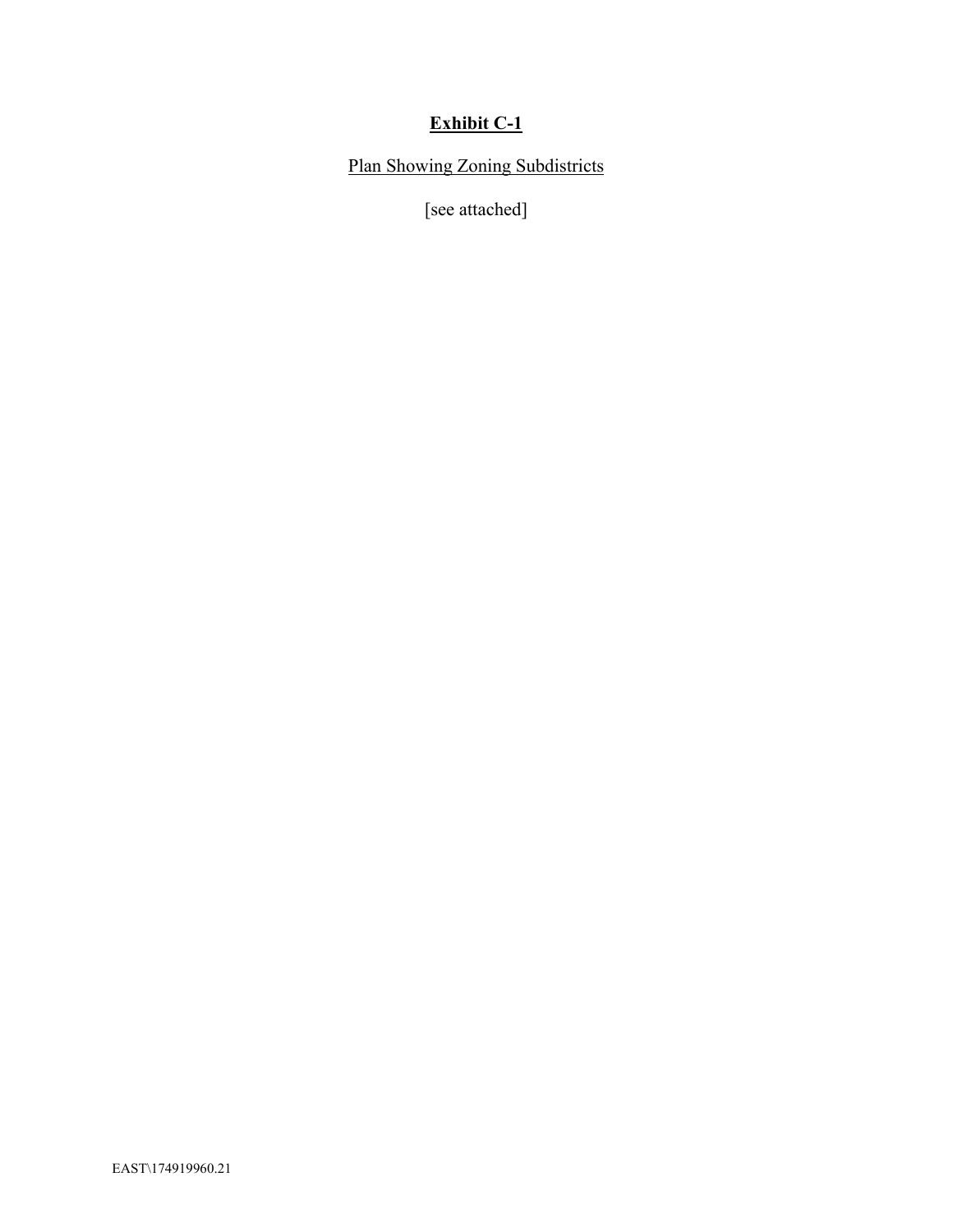### **Exhibit C-2**

#### Summary of Requirements Applicable Within Zoning Subdistricts<sup>[1](#page-34-0)</sup>

#### **Zoning Subdistrict: Mixed-use Highrise – 125 ("MUHR 125")**

*Allowed Uses: Residential Uses; Commercial Uses; Civic Uses; Community and Cultural Uses; Open Space and Recreational Uses* 

*Dimensional Requirements:*

| Max Length of<br>Building Face <sup>2</sup> | Max Floor Plate Area<br>(Gross Floor Area) <sup>2</sup>                     | Max Podium and<br><b>Building Heights</b>              | Min Podium Step Back                                                                                                           |
|---------------------------------------------|-----------------------------------------------------------------------------|--------------------------------------------------------|--------------------------------------------------------------------------------------------------------------------------------|
| Commercial-<br>415'<br>Residential - 285'   | Podium $-72,500$                                                            | Podium $-$<br>Residential - 70' or<br>Commercial - 85' | 5' stepback are required above:<br>Residential - 70' or<br>Commercial - 85'<br>at locations and as specified on<br>Exhibit C-5 |
|                                             | Above podium, each<br>tower: Commercial -<br>45,000<br>Residential - 22,000 | Building - 125'                                        | 20% exception                                                                                                                  |

<span id="page-34-0"></span><sup>&</sup>lt;sup>1</sup> Capitalized terms used in this **Exhibit C-2** and not defined herein shall have the meanings set forth in Exhibit E attached to this Master Plan.

<span id="page-34-1"></span> $^{\rm 2}$  In these tables, references to "Commercial" or "Residential" in this Exhibit C-2 refer to primary building use, and references to podium floor plate area include Gross Floor Area for parking uses, if applicable.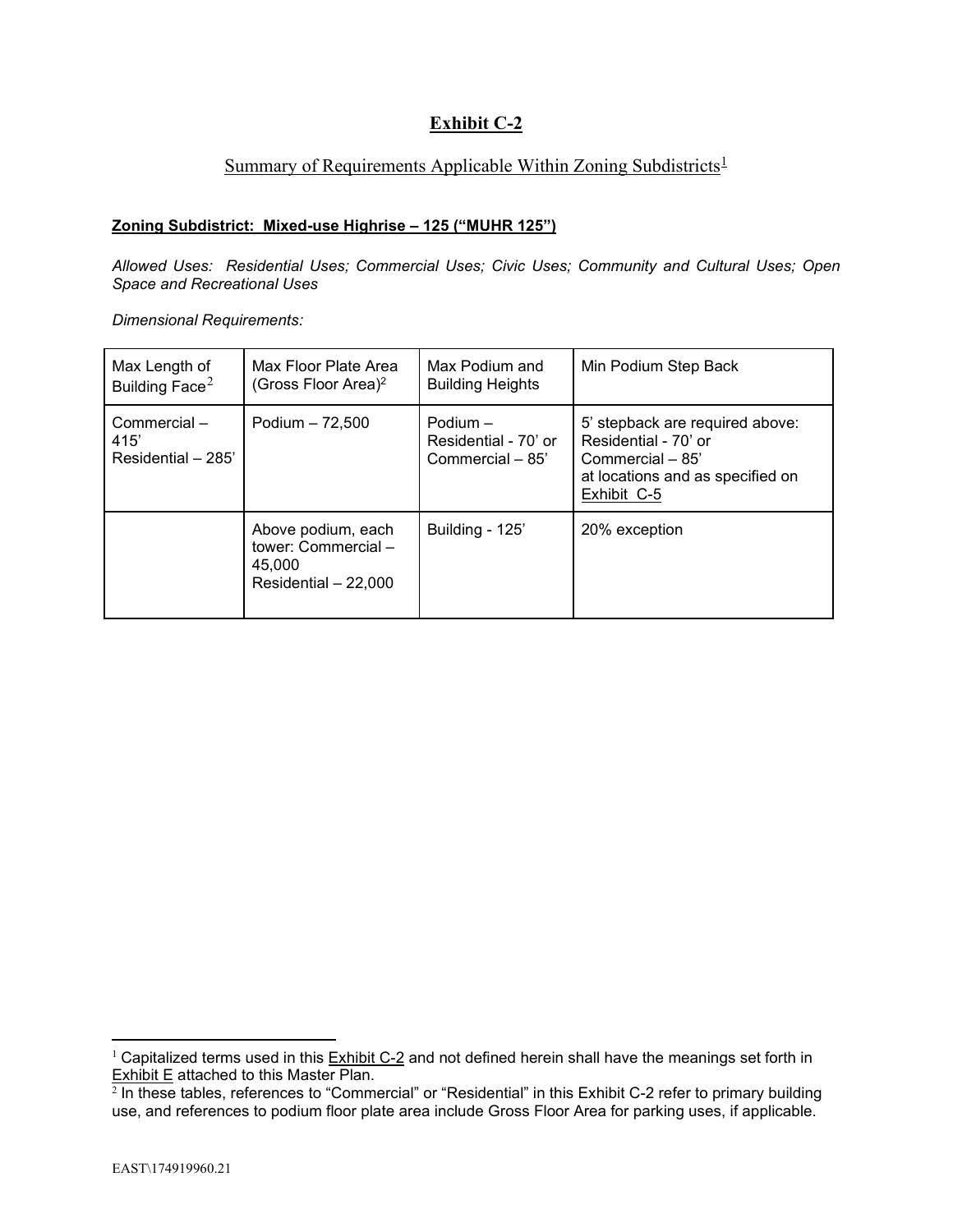#### **Zoning Subdistrict: Mixed-use Highrise – 140 ("MUHR 140")**

*Allowed Uses: Residential Uses; Commercial Uses; Civic Uses; Community and Cultural Uses; Open Space and Recreational Uses*

#### *Dimensional Requirements:*

| Max Length of<br><b>Building Face</b> | Max Floor Plate Area<br>(Gross Floor Area) <sup>2</sup>                                                                                                                                           | Max Podium and<br><b>Building Heights</b>              | Min Podium Step Back                                                                                                           |
|---------------------------------------|---------------------------------------------------------------------------------------------------------------------------------------------------------------------------------------------------|--------------------------------------------------------|--------------------------------------------------------------------------------------------------------------------------------|
| 320'                                  | Podium - 50,000                                                                                                                                                                                   | Podium $-$<br>Residential - 70' or<br>Commercial - 85' | 5' stepback are required above:<br>Residential - 70' or<br>Commercial - 85'<br>at locations and as specified on<br>Exhibit C-5 |
|                                       | Above podium, each<br>tower: Commercial -<br>31,000<br>Residential - 23,0003                                                                                                                      | Building - 140'                                        | 20% exception                                                                                                                  |
|                                       | For Residential towers,<br>if actual Podium Floor<br>Plate exceeds 35,000,<br>the maximum<br>aggregate tower floor<br>plate GFA shall be<br>75% of the actual<br>podium floor plate<br><b>GFA</b> |                                                        |                                                                                                                                |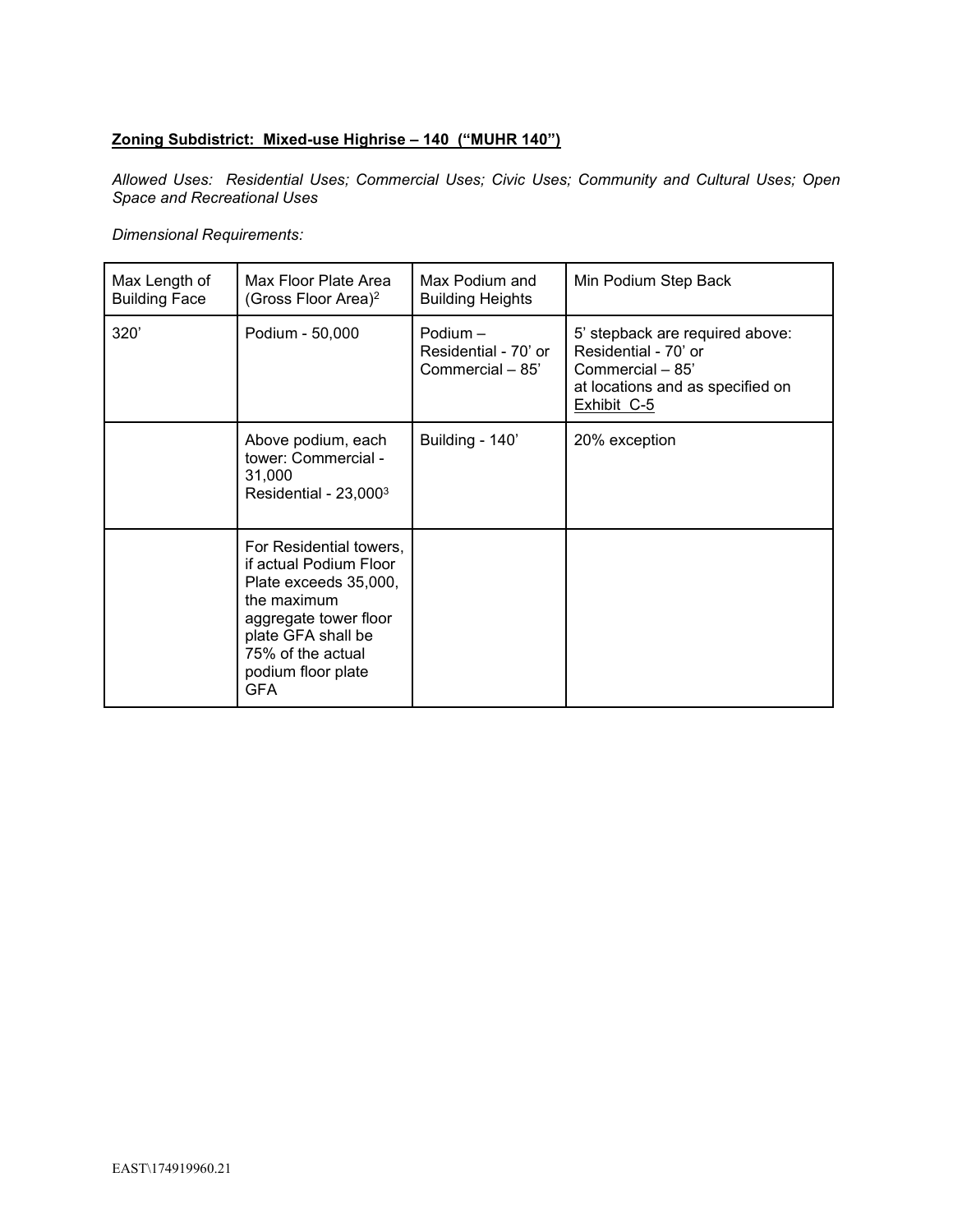### **Zoning Subdistrict: Mixed-use Highrise - 175 Limited ("MUHR 175L")**

*Allowed Uses: Residential Uses; Commercial Uses; Civic Uses; Community and Cultural Uses; Open Space and Recreational Uses*

| Max Length of<br><b>Building Face</b> | Max Floor Plate Area<br>(Gross Floor Area) <sup>2</sup>                                                                                                                                           | Max Podium and<br><b>Building Heights</b>              | Min Podium Step Back                                                                                                           |
|---------------------------------------|---------------------------------------------------------------------------------------------------------------------------------------------------------------------------------------------------|--------------------------------------------------------|--------------------------------------------------------------------------------------------------------------------------------|
| 325'                                  | Podium - 82,000                                                                                                                                                                                   | Podium $-$<br>Residential - 70' or<br>Commercial - 85' | 5' stepback are required above:<br>Residential - 70' or<br>Commercial - 85'<br>at locations and as specified on<br>Exhibit C-5 |
|                                       | Above podium, each<br>tower: Commercial -<br>46,000<br>Residential - $40,000^3$                                                                                                                   | Building - 175'                                        | 20% exception                                                                                                                  |
|                                       | <b>For Residential</b><br>towers, if actual<br>Podium Floor Plate<br>exceeds 50,000, the<br>maximum aggregate<br>tower floor plate GFA<br>shall be 65% of the<br>actual podium floor<br>plate GFA |                                                        |                                                                                                                                |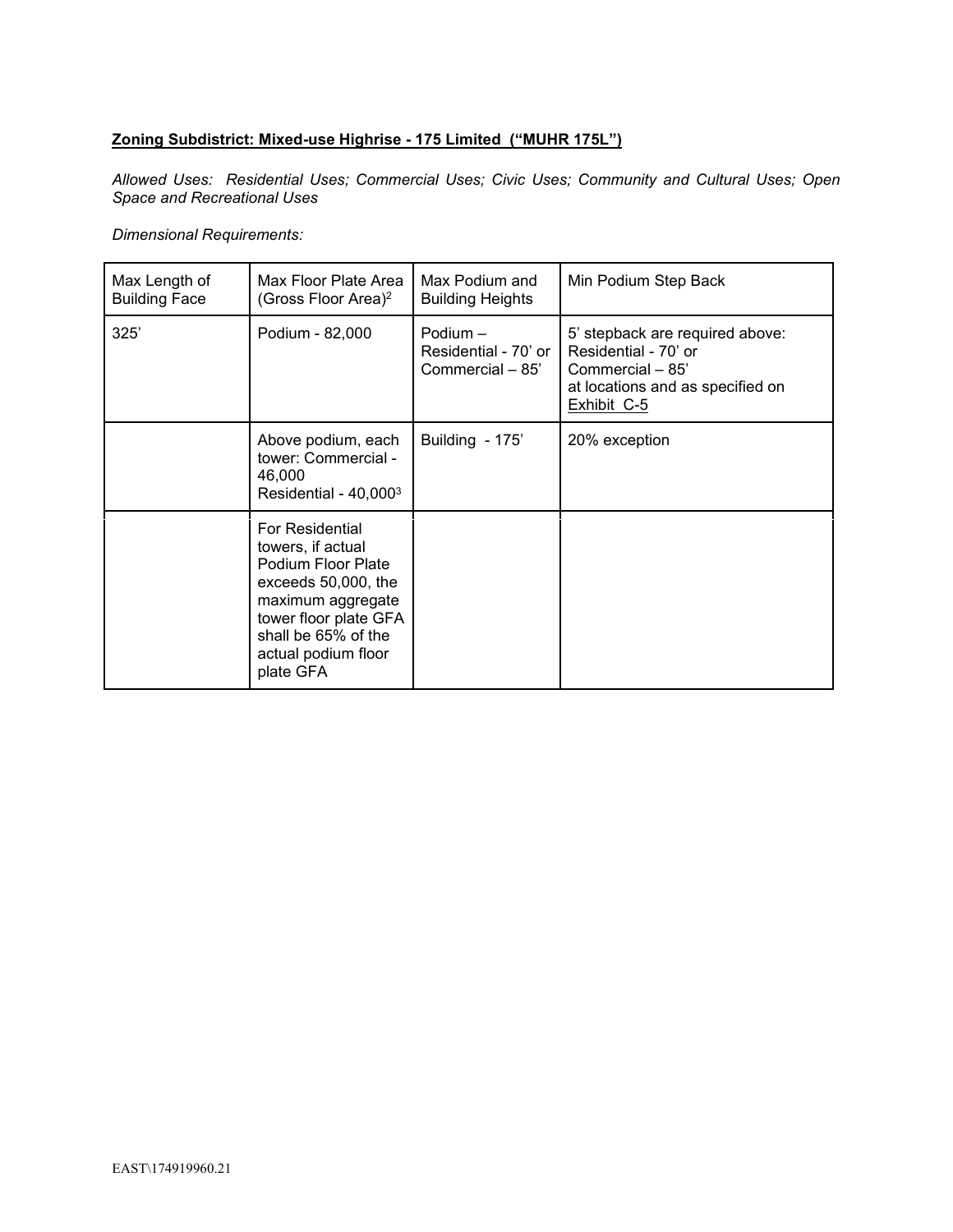#### *Zoning Subdistrict: Mixed-use Highrise – 175* **("MUHR 175")**

*Allowed Uses: Residential Uses; Commercial Uses; Civic Uses; Community and Cultural Uses; Open Space and Recreational Uses*

| Max Length of<br><b>Building Face</b> | Max Floor Plate Area<br>(Gross Floor Area) <sup>2</sup>                                                                                                                                           | Max Podium and<br><b>Building Heights</b>              | Min Podium Step Back                                                                                                           |
|---------------------------------------|---------------------------------------------------------------------------------------------------------------------------------------------------------------------------------------------------|--------------------------------------------------------|--------------------------------------------------------------------------------------------------------------------------------|
| 300'                                  | Podium - 70,000                                                                                                                                                                                   | Podium $-$<br>Residential - 70' or<br>Commercial - 85' | 5' stepback are required above:<br>Residential - 70' or<br>Commercial - 85'<br>at locations and as specified on<br>Exhibit C-5 |
|                                       | Above podium, each<br>tower: Commercial -<br>41,000<br>Residential - 20,000 <sup>3</sup>                                                                                                          | Building - 175'                                        | 20% exception                                                                                                                  |
|                                       | <b>For Residential</b><br>towers, if actual<br>Podium Floor Plate<br>exceeds 50,000, the<br>maximum aggregate<br>tower floor plate GFA<br>shall be 60% of the<br>actual podium floor<br>plate GFA |                                                        |                                                                                                                                |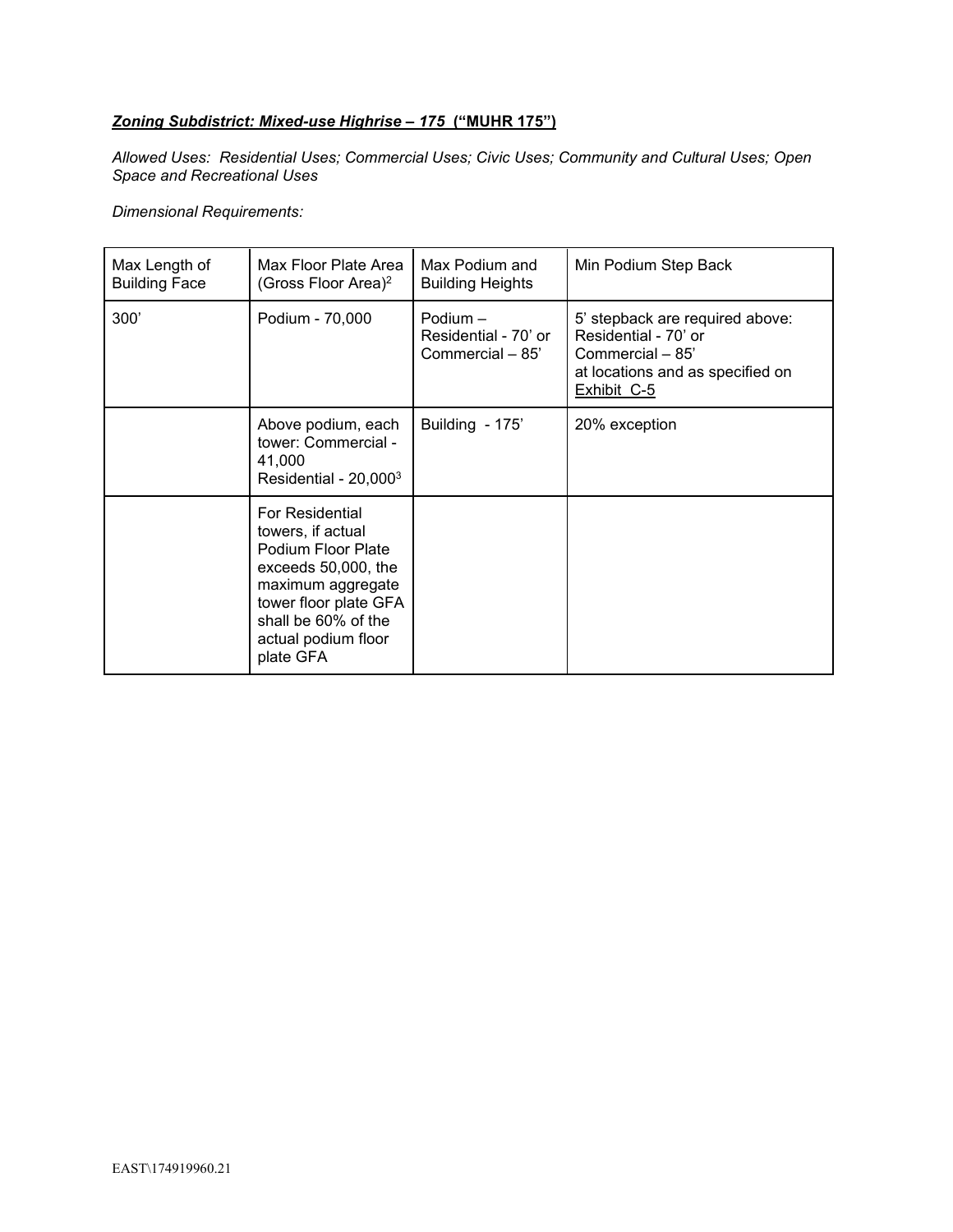### *Zoning Subdistrict: Mixed-use Highrise – 175R* **("MUHR 175R")***[3](#page-38-0)*

*Allowed Uses: Residential Uses; Commercial Uses; Civic Uses; Community and Cultural Uses; Open Space and Recreational Uses*

| Max Length of<br><b>Building Face</b> | Max Floor Plate Area<br>(Gross Floor Area) <sup>2</sup>                                                                                                                                           | Max Podium and<br><b>Building Heights</b>              | Min Podium Step Back                                                                                                           |
|---------------------------------------|---------------------------------------------------------------------------------------------------------------------------------------------------------------------------------------------------|--------------------------------------------------------|--------------------------------------------------------------------------------------------------------------------------------|
| 300'                                  | Podium - 70,000                                                                                                                                                                                   | Podium $-$<br>Residential - 70' or<br>Commercial – 85' | 5' stepback are required above:<br>Residential - 70' or<br>Commercial - 85'<br>at locations and as specified on<br>Exhibit C-5 |
|                                       | Above podium, each<br>tower: Commercial -<br>41,000<br>Residential - 40,0003                                                                                                                      | Building - 175'                                        | 20% exception                                                                                                                  |
|                                       | <b>For Residential</b><br>towers, if actual<br>Podium Floor Plate<br>exceeds 50,000, the<br>maximum aggregate<br>tower floor plate GFA<br>shall be 60% of the<br>actual podium floor<br>plate GFA |                                                        |                                                                                                                                |

<span id="page-38-0"></span> $^3$  Portions of buildings within MUHR 175R subdistrict are planned to be located in Boston, and remainder of buildings in Revere. All dimensional requirements for MUHR 175R are applicable to portions of the applicable buildings in Boston only.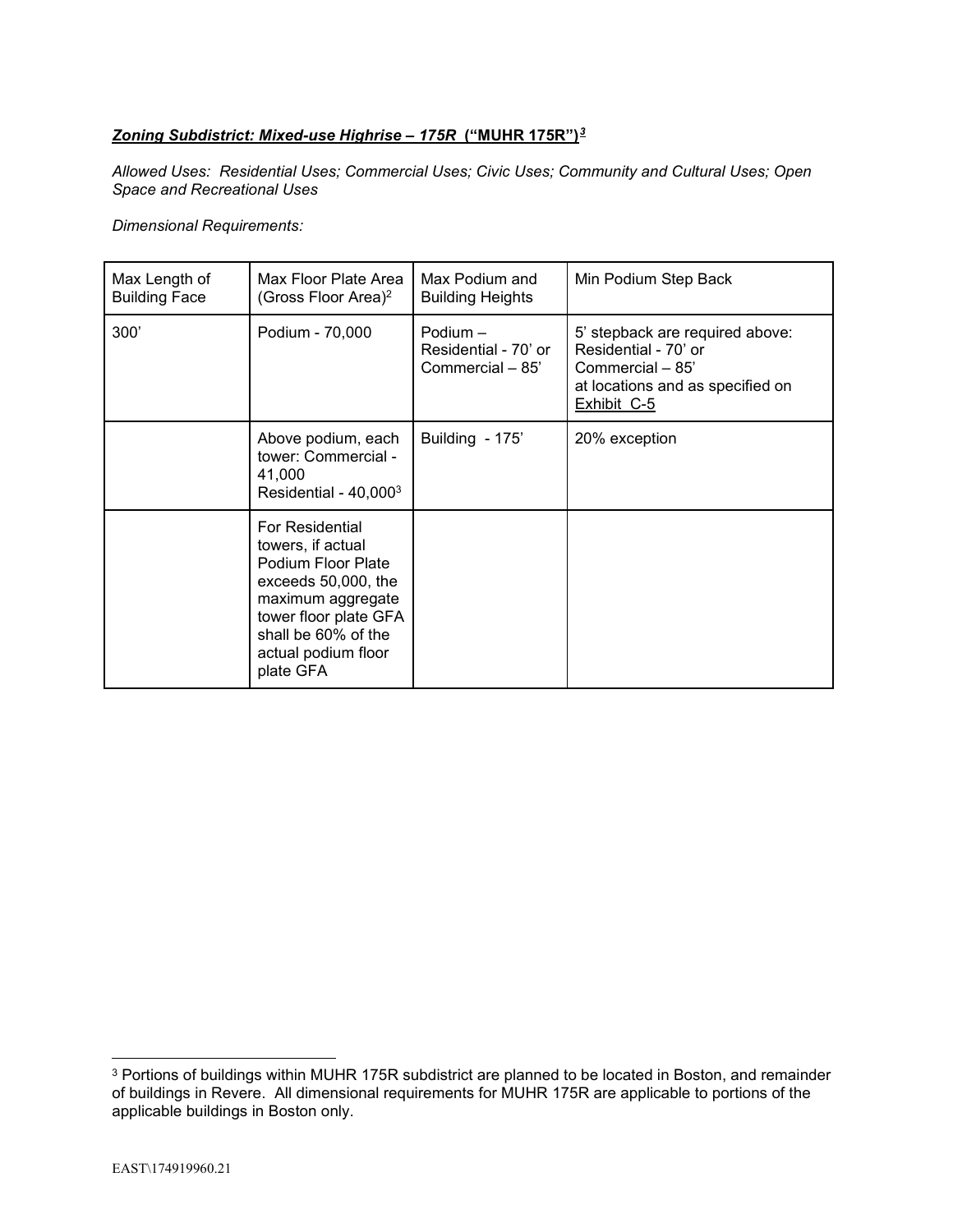### *Zoning Subdistrict: Mixed-use Highrise – 180* **("MUHR 180")***[4](#page-39-0)*

*Allowed Uses: Residential Uses; Commercial Uses; Civic Uses; Community and Cultural Uses; Open Space and Recreational Uses*

| Max Length of<br><b>Building Face</b> | Max Floor Plate Area<br>(Gross Floor Area) <sup>2</sup>                        | Max Podium and<br><b>Building Heights</b>              | Min Podium Step Back                                                                                                           |
|---------------------------------------|--------------------------------------------------------------------------------|--------------------------------------------------------|--------------------------------------------------------------------------------------------------------------------------------|
| 300'                                  | Podium $-20,000$                                                               | Podium $-$<br>Residential - 70' or<br>Commercial - 85' | 5' stepback are required above:<br>Residential - 70' or<br>Commercial - 85'<br>at locations and as specified on<br>Exhibit C-5 |
|                                       | Above podium, each<br>tower: Commercial -<br>15.000<br>Residential $-15,000^3$ | Building - 200'                                        | 20% exception                                                                                                                  |

<span id="page-39-0"></span><sup>4</sup> Portion of building within MUHR 180 subdistrict is planned to be located in Boston, and remainder of building in Revere. All dimensional requirements for MUHR 180 are applicable to portions of the applicable building in Boston only.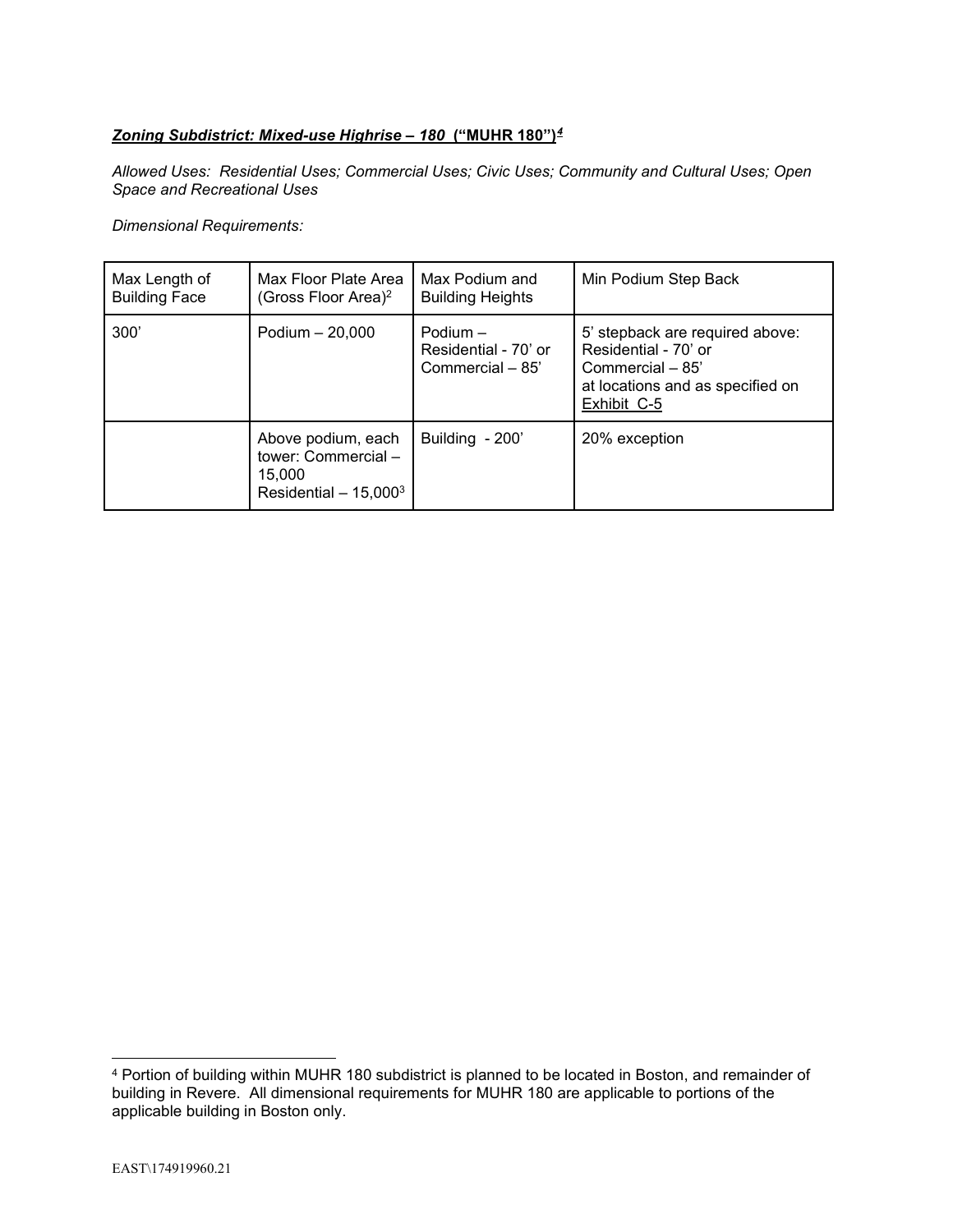#### *Zoning Subdistrict: Mixed-use Highrise – 200* **("MUHR 200")**

*Allowed Uses: Residential Uses; Commercial Uses; Civic Uses; Community and Cultural Uses; Open Space and Recreational Uses*

| Max Length of<br>Building Face <sup>2</sup>                                                         | Max Floor Plate<br>Area (Gross Floor<br>Area $)^2$                                                                                                                                                      | Max Podium and<br><b>Building Heights</b>              | Min Podium Step Back                                                                                                           |
|-----------------------------------------------------------------------------------------------------|---------------------------------------------------------------------------------------------------------------------------------------------------------------------------------------------------------|--------------------------------------------------------|--------------------------------------------------------------------------------------------------------------------------------|
| Commercial -300'<br>Residential - 340'<br>Notwithstanding<br>above, max for<br>Building B27 is 410' | Podium - 70,000                                                                                                                                                                                         | Podium $-$<br>Residential - 70' or<br>Commercial - 85' | 5' stepback are required above:<br>Residential - 70' or<br>Commercial - 85'<br>at locations and as specified on<br>Exhibit C-5 |
|                                                                                                     | Above podium,<br>each tower:<br>Commercial-<br>35,000<br>Residential-<br>25,0003                                                                                                                        | Building - 200'                                        | 20% exception                                                                                                                  |
|                                                                                                     | <b>For Residential</b><br>towers, if actual<br>Podium Floor<br>Plate exceeds<br>50,000, the<br>maximum<br>aggregate tower<br>floor plate GFA<br>shall be 65% of<br>the actual podium<br>floor plate GFA |                                                        |                                                                                                                                |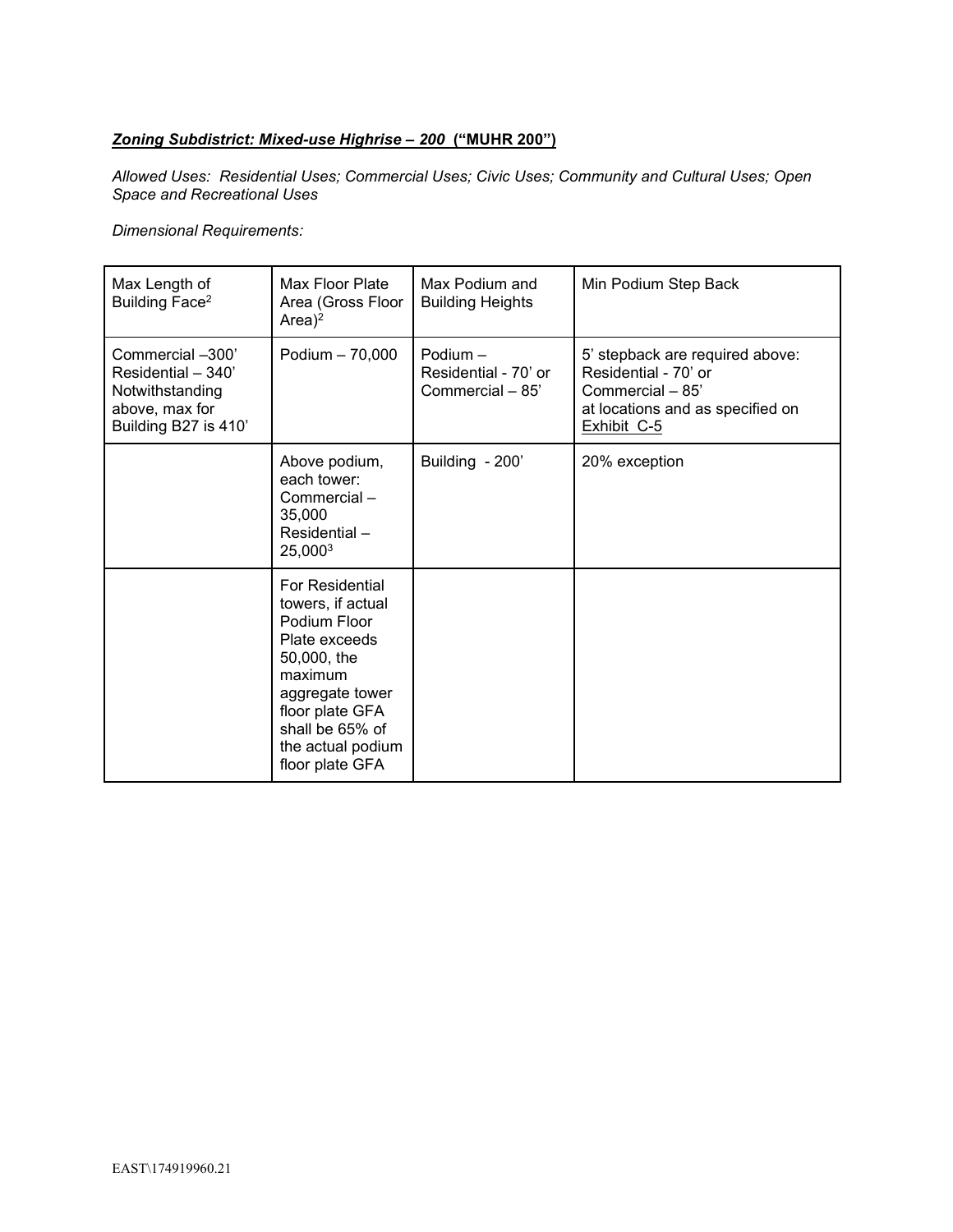### *Zoning Subdistrict: Mixed-use Highrise – 220* **("MUHR 220")**

*Allowed Uses: Residential Uses; Commercial Uses; Civic Uses; Community and Cultural Uses; Open Space and Recreational Uses*

| Max Length of<br><b>Building Face</b> | Max Floor Plate<br>Area (Gross Floor<br>Area $)^2$                                                                                                                                               | Max Podium and<br><b>Building Heights</b>              | Min Podium Step Back                                                                                                           |
|---------------------------------------|--------------------------------------------------------------------------------------------------------------------------------------------------------------------------------------------------|--------------------------------------------------------|--------------------------------------------------------------------------------------------------------------------------------|
| 300'                                  | Podium - 55,000                                                                                                                                                                                  | Podium $-$<br>Residential - 70' or<br>Commercial - 85' | 5' stepback are required above:<br>Residential - 70' or<br>Commercial - 85'<br>at locations and as specified on<br>Exhibit C-5 |
|                                       | Above podium,<br>each tower:<br>Commercial -<br>35,000<br>Residential -<br>15,0003                                                                                                               | Building - 220'                                        | 20% exception                                                                                                                  |
|                                       | For Residential<br>towers, if actual<br>Podium Floor<br>Plate exceeds<br>50,000, the<br>maximum<br>aggregate tower<br>floor plate GFA<br>shall be 65% of<br>the actual podium<br>floor plate GFA |                                                        |                                                                                                                                |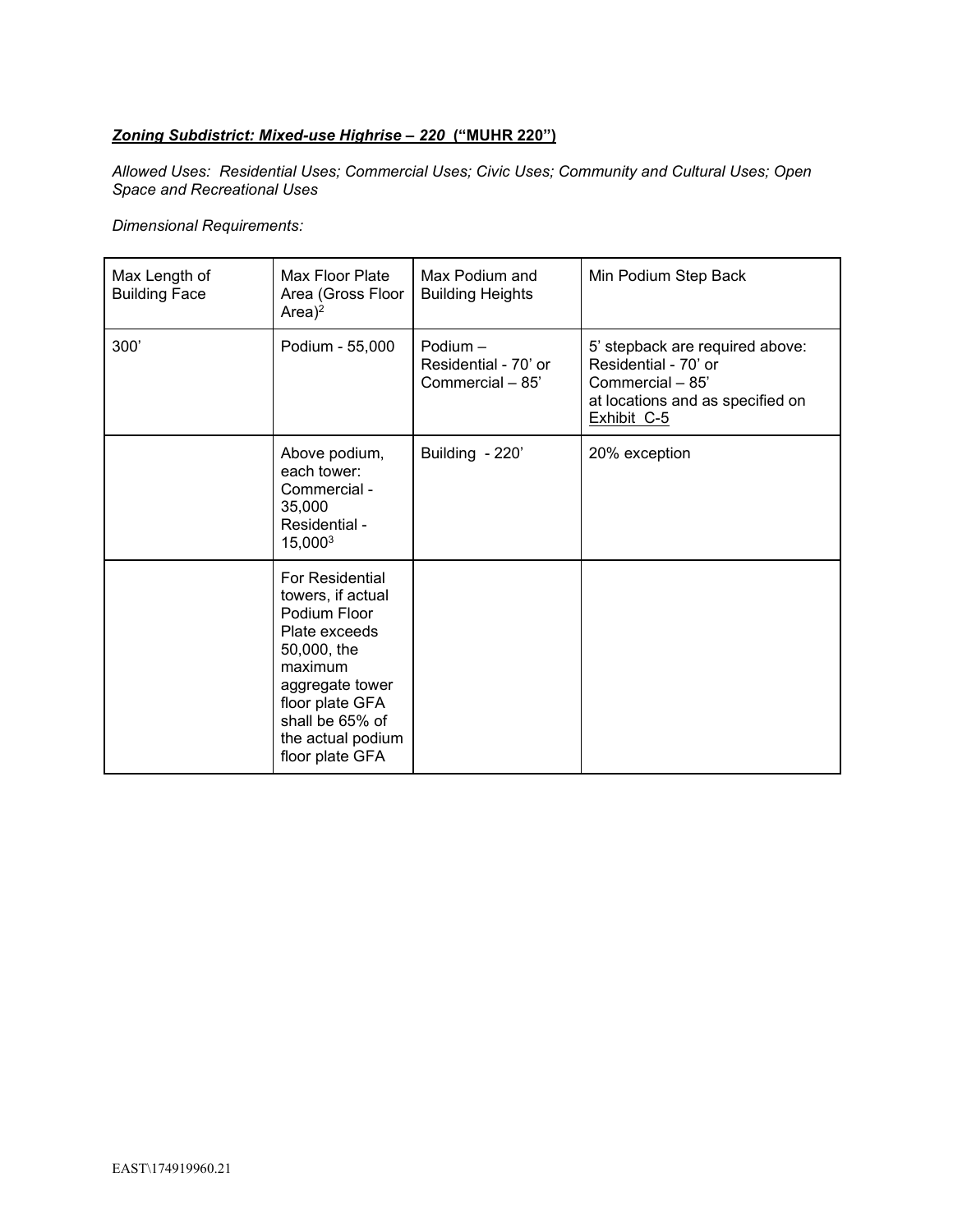### *Zoning Subdistrict: Mixed-use Highrise – 220 Limited* **("MUHR 220L")**

*Allowed Uses: Residential Uses; Commercial Uses; Civic Uses; Community and Cultural Uses; Open Space and Recreational Uses*

| Max Length of<br><b>Building Face</b> | Max Floor Plate<br>Area (Gross Floor<br>Area $)^2$                                 | Max Podium and<br><b>Building Heights</b>              | Min Podium Step Back                                                                                                    |
|---------------------------------------|------------------------------------------------------------------------------------|--------------------------------------------------------|-------------------------------------------------------------------------------------------------------------------------|
| 300'                                  | Podium - 30,000                                                                    | Podium $-$<br>Residential - 70' or<br>Commercial - 85' | 5' stepback required above:<br>Residential - 70'<br>Commercial - 85'<br>at locations and as specified on<br>Exhibit C-5 |
|                                       | Above podium,<br>each tower:<br>Commercial -<br>20,000<br>Residential -<br>15,0003 | Building - 220'                                        | 20% exception                                                                                                           |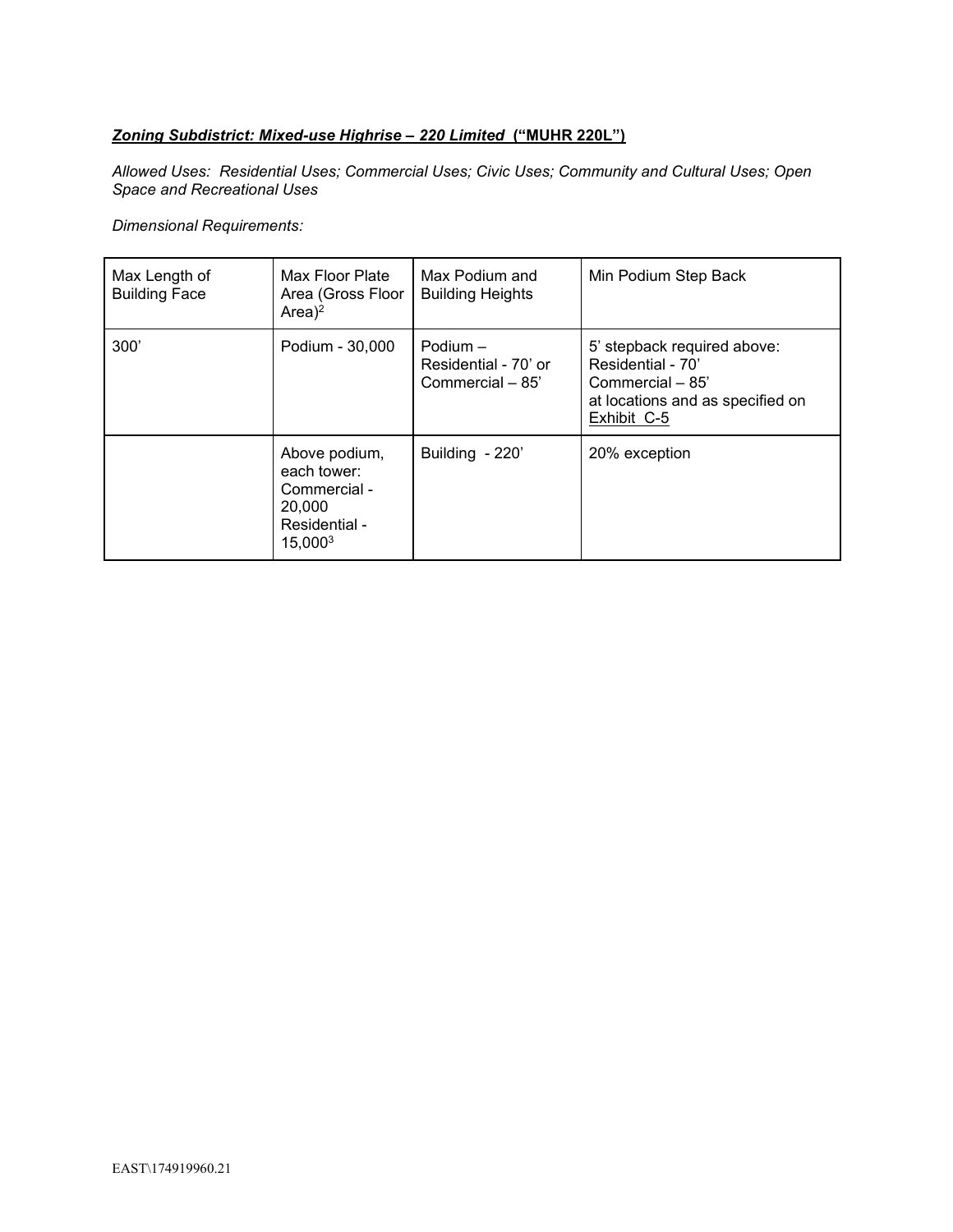#### *Zoning Subdistrict: Residential Highrise – 220* **("RHR 220")**

*Allowed Uses: Residential Uses; Retail Uses; Restaurant Uses; Entertainment Uses; Wireless Uses; Renewable and Stored Energy Uses; Neighborhood Medical Uses; Art Uses; Parking and Vehicular Uses (limited to parking garages, car-sharing and on-street parking); Civic Uses; Community and Cultural Uses; Open Space and Recreational Uses*

*Dimensional Requirements:*

| Max Length of<br><b>Building Face</b> | Max Floor Plate<br>Area (Gross Floor<br>Area) | Max Podium and<br><b>Building Heights</b>              | Min Podium Step Back                                                                                                           |
|---------------------------------------|-----------------------------------------------|--------------------------------------------------------|--------------------------------------------------------------------------------------------------------------------------------|
| 260'                                  | Podium - 30,000                               | Podium $-$<br>Residential - 70' or<br>Commercial – 85' | 5' stepback are required above:<br>Residential - 70' or<br>Commercial - 85'<br>at locations and as specified on<br>Exhibit C-5 |
|                                       | Above podium,<br>each tower:<br>15,000        | Building - 220'                                        | 20% exception                                                                                                                  |

#### *Zoning Subdistrict: Residential Highrise – 190* **("RHR 190")**

*Allowed Uses: Residential Uses; Retail Uses; Restaurant Uses; Entertainment Uses; Wireless Uses; Renewable and Stored Energy Uses; Neighborhood Medical Uses; Art Uses; Parking and Vehicular Uses (limited to parking garages, car-sharing and on-street parking); Civic Uses; Community and Cultural Uses; Open Space and Recreational Uses*

| Max Length of<br><b>Building Face</b> | Max Floor Plate<br>Area (Gross Floor<br>Area) | Max Podium and<br><b>Building Heights</b>              | Min Podium Step Back                                                                                                           |
|---------------------------------------|-----------------------------------------------|--------------------------------------------------------|--------------------------------------------------------------------------------------------------------------------------------|
| 250'                                  | Podium - 20,000                               | Podium $-$<br>Residential - 70' or<br>Commercial - 85' | 5' stepback are required above:<br>Residential - 70' or<br>Commercial - 85'<br>at locations and as specified on<br>Exhibit C-5 |
|                                       | Above podium,<br>each tower:<br>15,000        | Building - 190'                                        | 20% exception                                                                                                                  |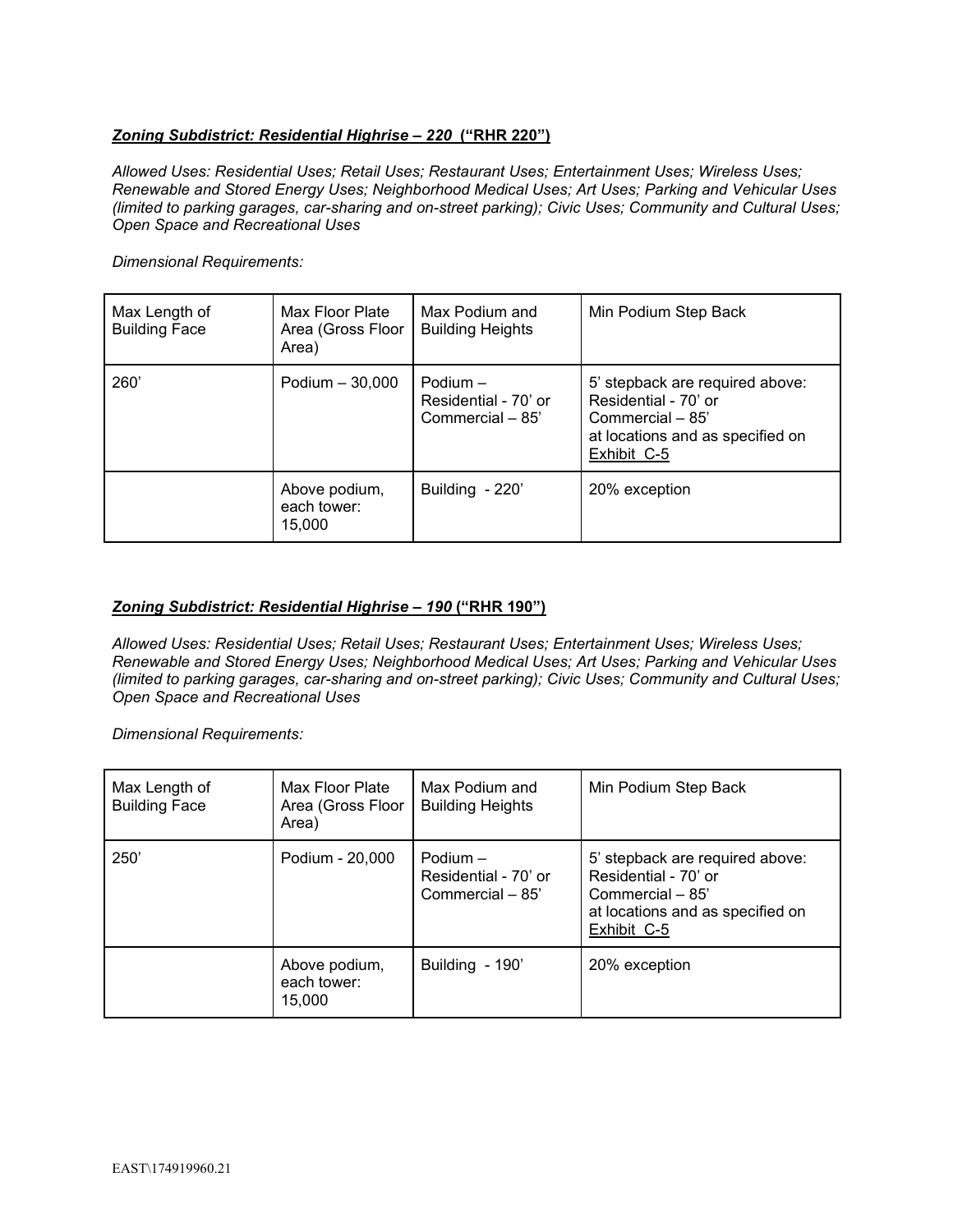#### *Zoning Subdistrict: Residential Highrise – 120* **("RHR 120")**

*Allowed Uses: Residential Uses; Retail Uses; Restaurant Uses; Entertainment Uses; Wireless Uses; Renewable and Stored Energy Uses; Neighborhood Medical Uses; Art Uses; Parking and Vehicular Uses (limited to parking garages, car-sharing and on-street parking); Civic Uses; Community and Cultural Uses; Open Space and Recreational Uses*

| Max Length of<br><b>Building Face</b> | Max Floor Plate<br>Area (Gross Floor<br>Area)                                                                                                                                                    | Max Podium and<br><b>Building Heights</b>              | Min Podium Step Back                                                                                                           |
|---------------------------------------|--------------------------------------------------------------------------------------------------------------------------------------------------------------------------------------------------|--------------------------------------------------------|--------------------------------------------------------------------------------------------------------------------------------|
| 300'                                  | Podium - 50,000                                                                                                                                                                                  | Podium $-$<br>Residential - 70' or<br>Commercial - 85' | 5' stepback are required above:<br>Residential - 70' or<br>Commercial - 85'<br>at locations and as specified on<br>Exhibit C-5 |
|                                       | Above podium,<br>each tower:<br>30,000                                                                                                                                                           | Building- 120'                                         | 20% exception                                                                                                                  |
|                                       | For Residential<br>towers, if actual<br>Podium Floor<br>Plate exceeds<br>35,000, the<br>maximum<br>aggregate tower<br>floor plate GFA<br>shall be 75% of<br>the actual podium<br>floor plate GFA |                                                        |                                                                                                                                |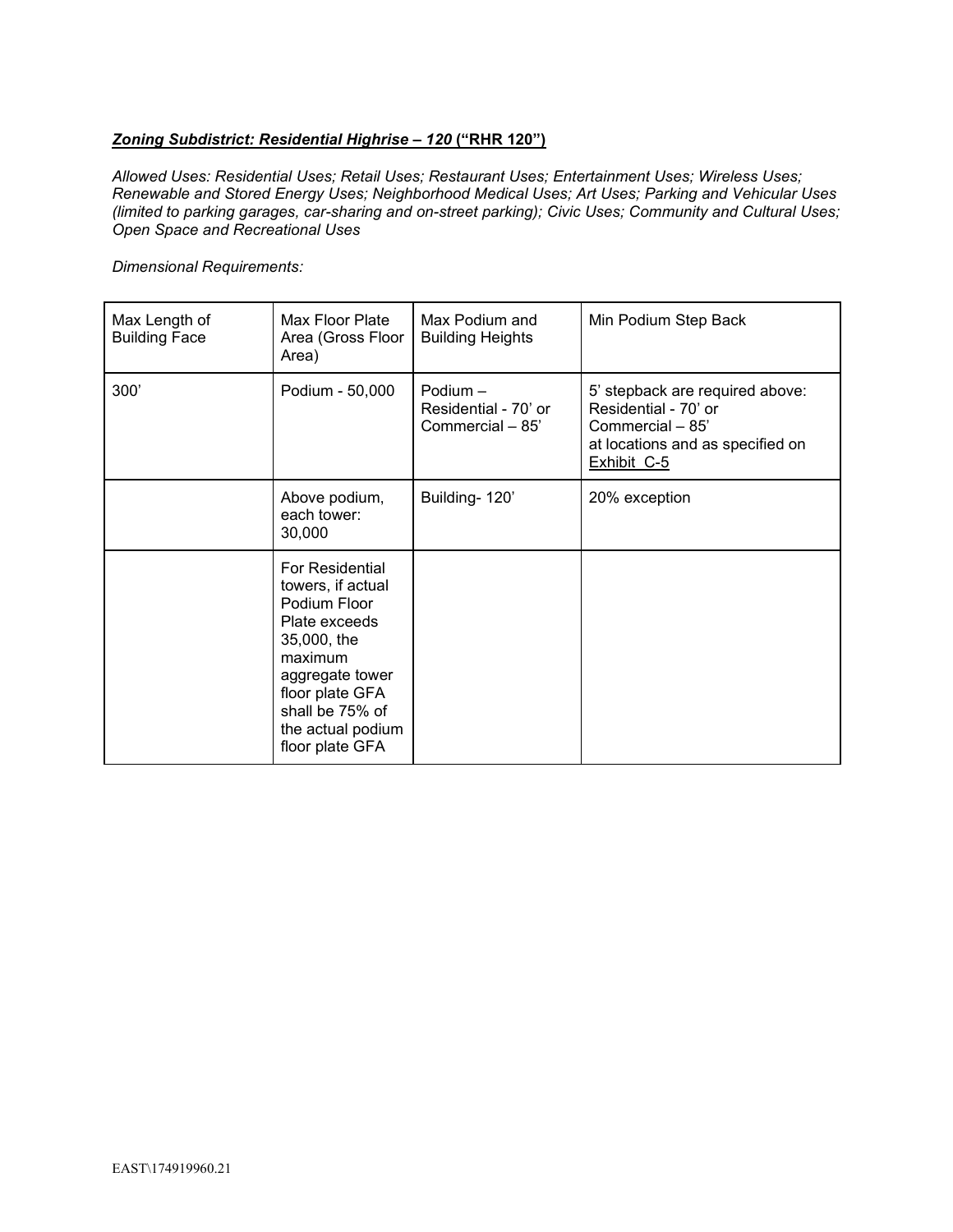#### *Zoning Subdistrict: Residential Highrise – 100* **("RHR 100")**

*Allowed Uses: Residential Uses; Retail Uses; Restaurant Uses; Entertainment Uses; Wireless Uses; Renewable and Stored Energy Uses; Neighborhood Medical Uses; Art Uses; Parking and Vehicular Uses (limited to parking garages, car-sharing and on-street parking); Civic Uses; Community and Cultural Uses; Open Space and Recreational Uses*

*Dimensional Requirements:*

| Max Length of<br><b>Building Face</b> | Max Floor Plate<br>Area (Gross Floor<br>Area) | Max Podium and<br><b>Building Heights</b>              | Min Podium Step Back                                                                                                           |
|---------------------------------------|-----------------------------------------------|--------------------------------------------------------|--------------------------------------------------------------------------------------------------------------------------------|
| 300'                                  | Podium - 56,000                               | Podium $-$<br>Residential - 70' or<br>Commercial - 85' | 5' stepback are required above:<br>Residential - 70' or<br>Commercial - 85'<br>at locations and as specified on<br>Exhibit C-5 |
|                                       | Above podium,<br>each tower:<br>35,000        | Building - 100'                                        | 20% exception                                                                                                                  |

#### *Zoning Subdistrict: Mixed-use Midrise – 85* **("MUMR 85")**

*Allowed Uses: Residential Uses; Hotel Uses, Retail Uses; Restaurant Uses; Entertainment Uses; Wireless Uses; Renewable and Stored Energy Uses; Neighborhood Medical Uses; Art Uses; Parking and Vehicular Uses (limited to parking garages, car-sharing and on-street parking); Civic Uses; Community and Cultural Uses; Open Space and Recreational Uses*

| Max Length of<br><b>Building Face</b> | Max Floor Plate Area (Gross<br>Floor Area) | Max Building Height |
|---------------------------------------|--------------------------------------------|---------------------|
| 300'                                  | 40,000                                     | 85'                 |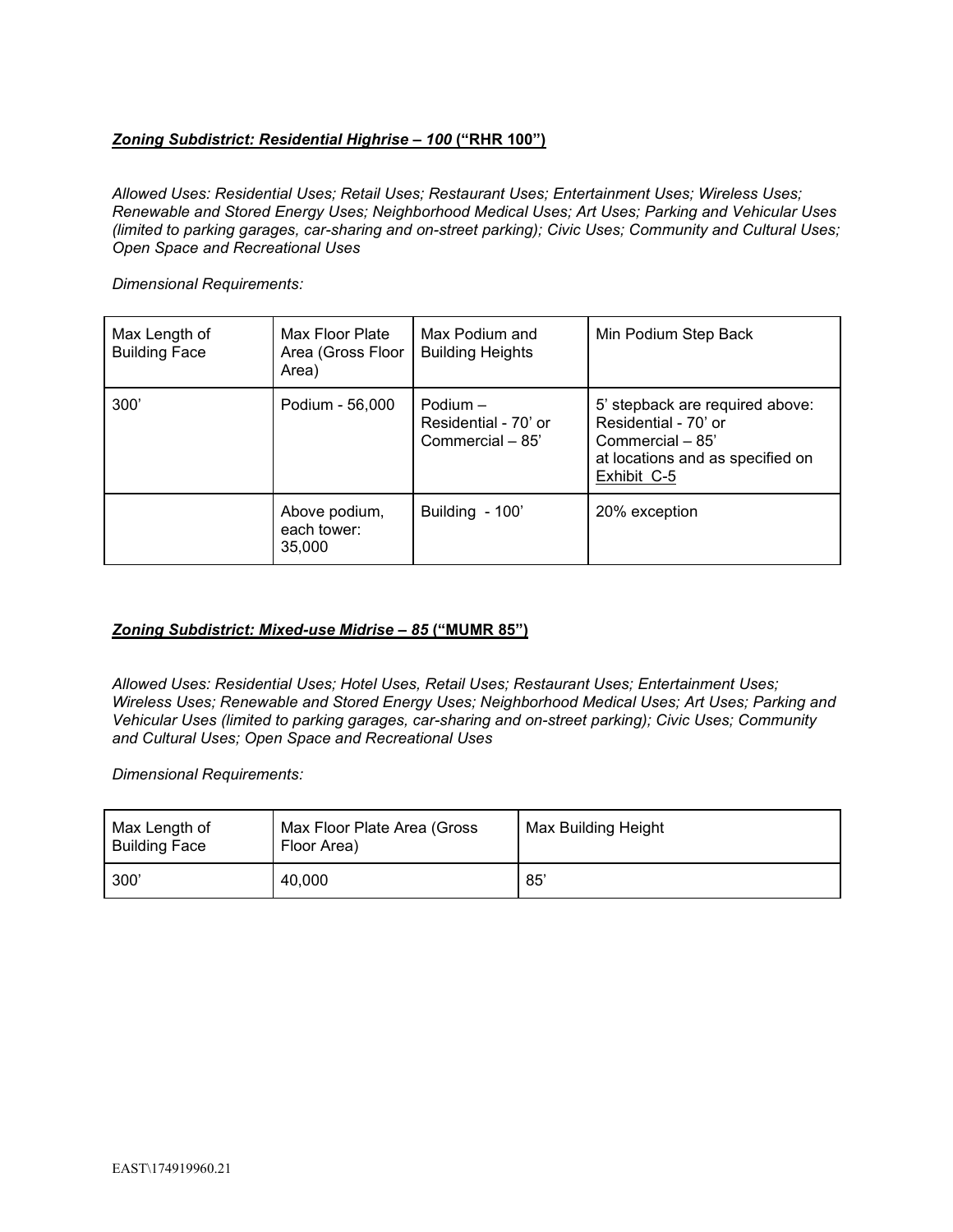#### *Zoning Subdistrict: Residential Midrise – 85* **("RMR 85")**

*Allowed Uses: Residential Uses; Parking and Vehicular Uses (limited to parking garages, car-sharing and on-street parking); Wireless Uses; Renewable and Stored Energy Uses; Open Space and Recreational Uses*

*Dimensional Requirements:*

| Max Length of<br><b>Building Face</b> | Max Floor Plate Area (Gross<br>Floor Area) | Max Building Height |
|---------------------------------------|--------------------------------------------|---------------------|
| 300'                                  | 50,000                                     | 85                  |

#### *Zoning Subdistrict: Residential Midrise – 70* **("RMR 70")**

*Allowed Uses: Residential Uses; Retail Uses; Restaurant Uses; Entertainment Uses; Wireless Uses; Renewable and Stored Energy Uses; Neighborhood Medical Uses; Art Uses; Parking and Vehicular Uses (limited to parking garages, car-sharing and on-street parking); Civic Uses; Community and Cultural Uses; Open Space and Recreational Uses*

*Dimensional Requirements:*

| Max Length of Building<br>Face | Max Floor Plate Area (Gross Floor Area) | Max Building Height |
|--------------------------------|-----------------------------------------|---------------------|
| 300'                           | 19,000                                  | 70                  |

#### *Zoning Subdistrict: Residential Lowrise* **("RLR")**

*Allowed Uses: Residential Uses; Parking and Vehicular Uses (limited to parking garages, car-sharing and on-street parking); Wireless Uses; Renewable and Stored Energy Uses; Open Space and Recreational Uses*

*Dimensional Requirements:*

| Max Building Height |  |
|---------------------|--|
| 40'                 |  |

#### *Zoning Subdistrict: Retail 1* **("R1")**

*Allowed Uses: Retail Uses; Restaurant Uses; Entertainment Uses; Wireless Uses; Renewable and Stored Energy Uses; Neighborhood Medical Uses; Art Uses; Parking and Vehicular Uses (limited to parking*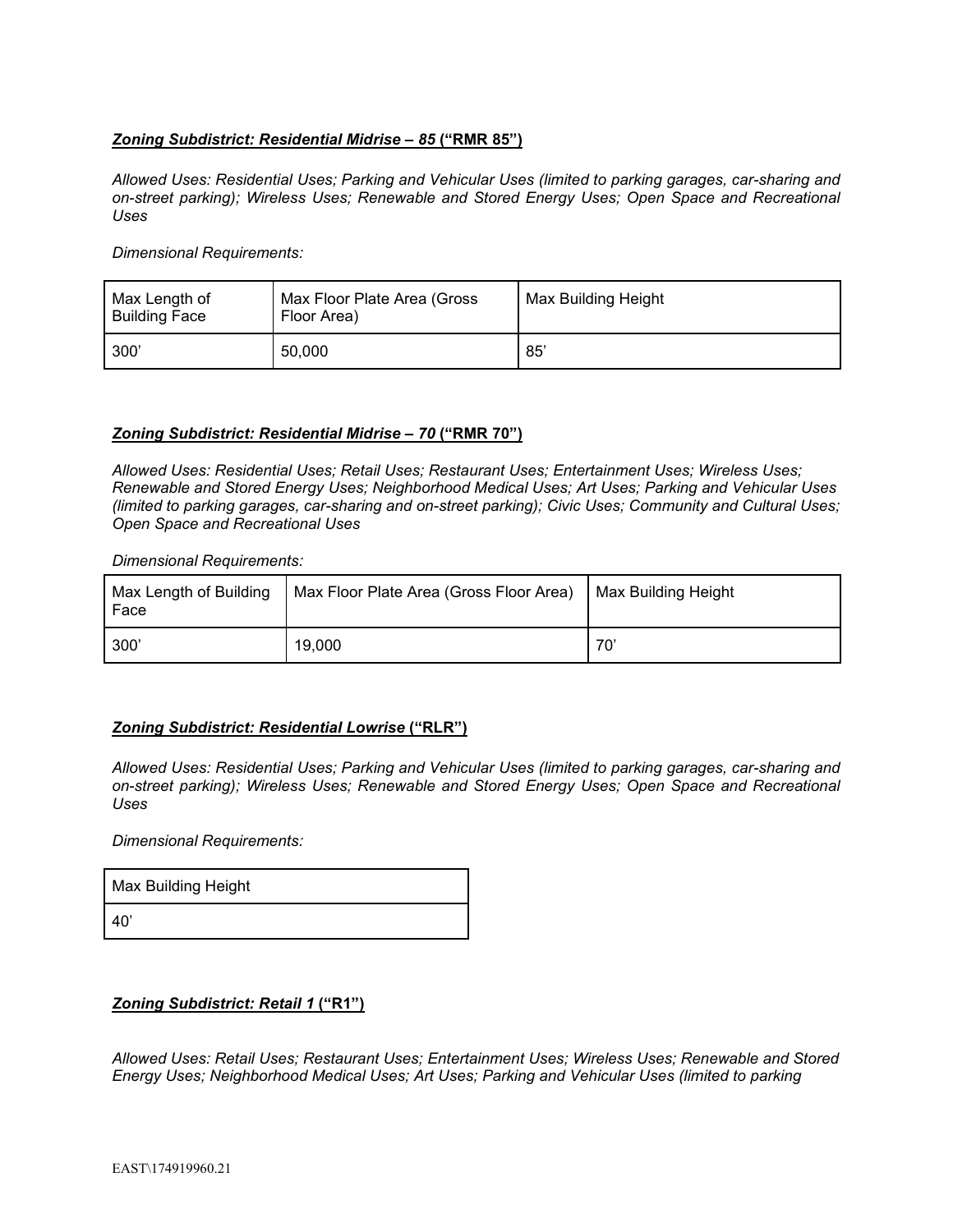*garages, car-sharing and on-street parking); Civic Uses; Community and Cultural Uses; Open Space and Recreational Uses*

*Dimensional Requirements:*

Max Building Height 45'

#### *Zoning Subdistrict: Civic ("C1")*

*Allowed Uses: 70% of Gross Floor Area may be Civic Uses only; remaining 30% of Gross Floor Area may be Community and Cultural Uses; Restaurant Uses, Retail, and/or accessory uses to any of such uses. Wireless Uses; Renewable and Stored Energy Uses; and Open Space and Recreational Uses shall also be Allowed Uses.*

*Dimensional Requirements:*

Max Building Height

45'

#### *Zoning Subdistrict: Open Space – Recreational*

*Allowed Uses: Open Space and Recreational Uses*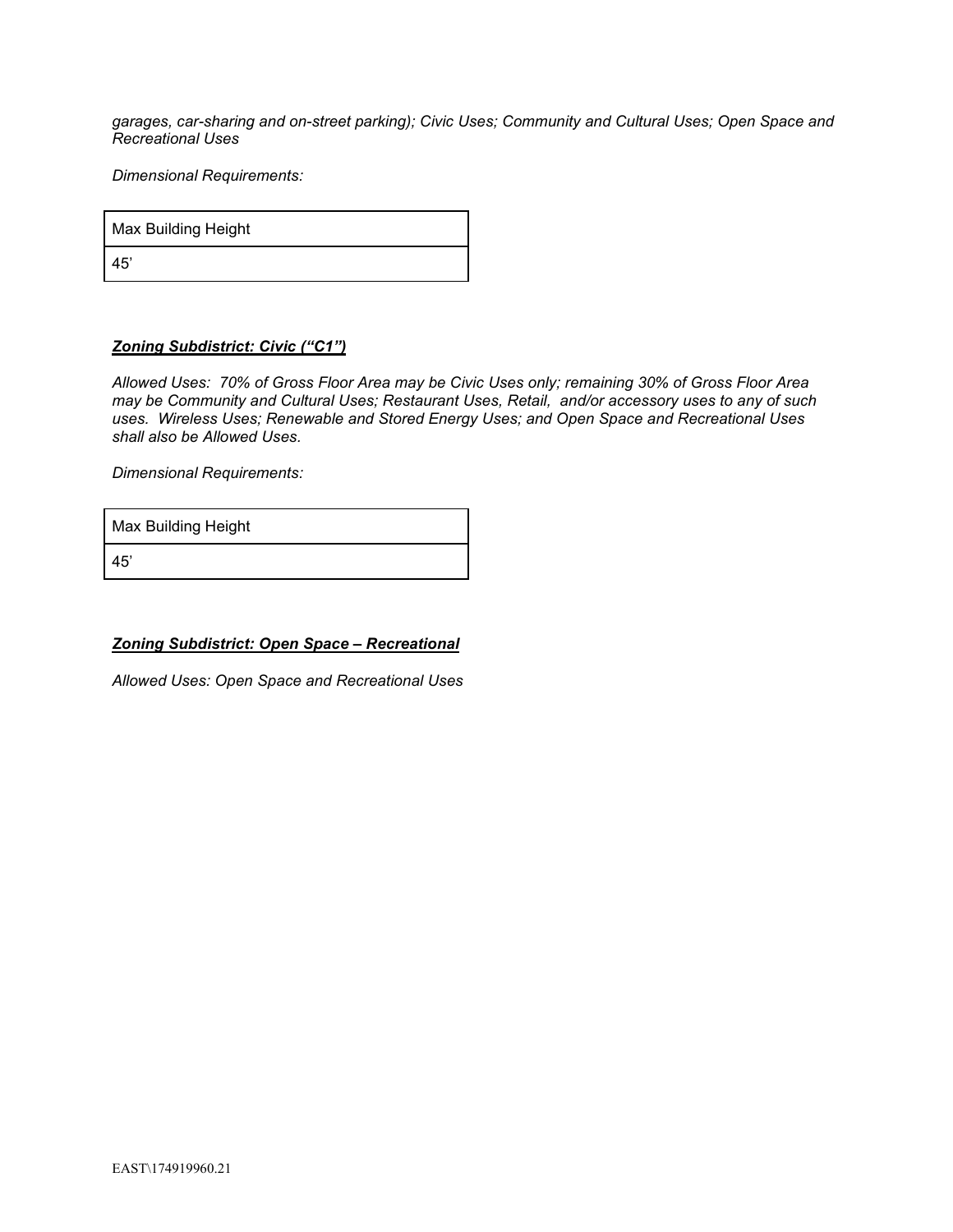## Rights-of-Way Plan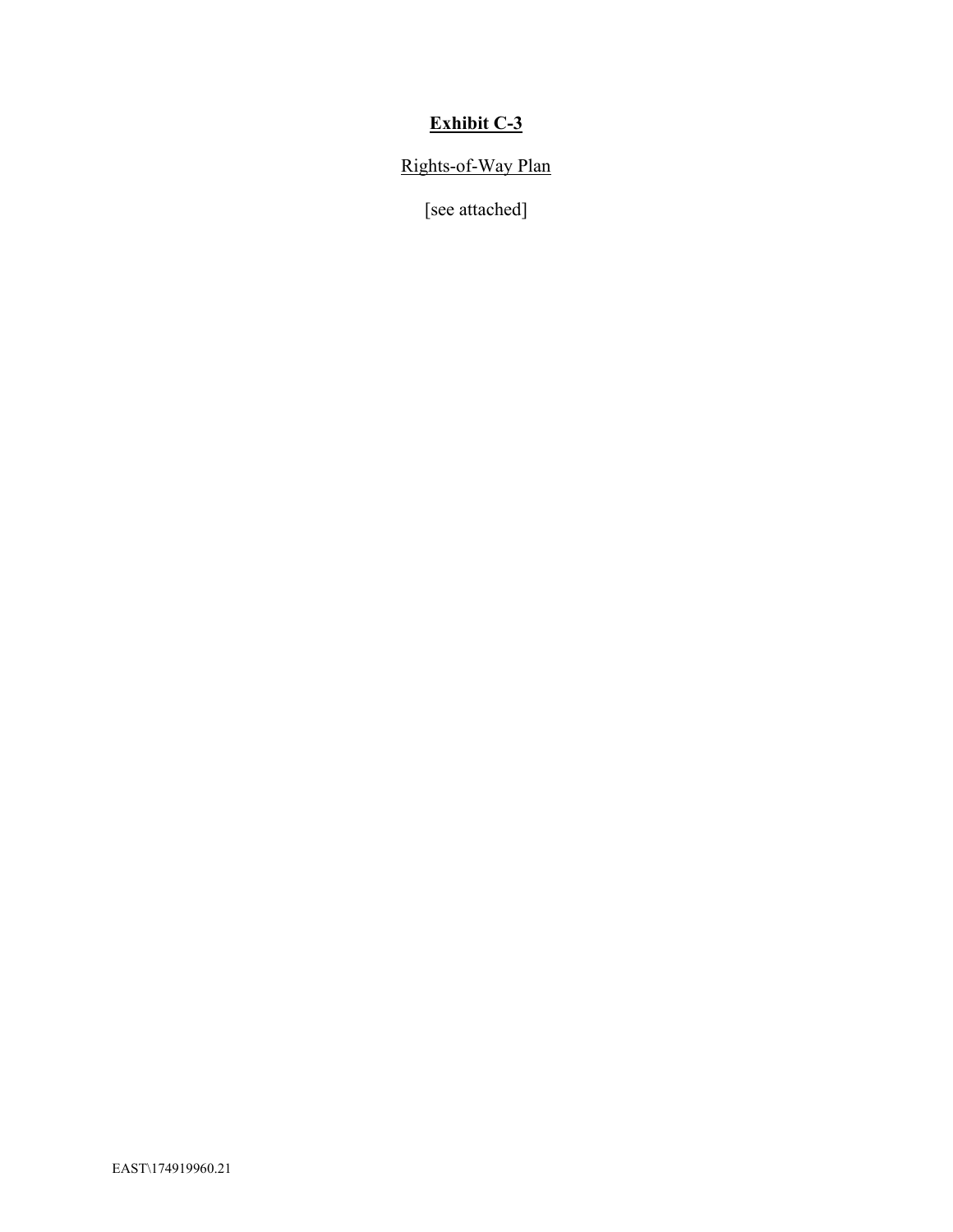Commercial and Retail Corridor Uses Plan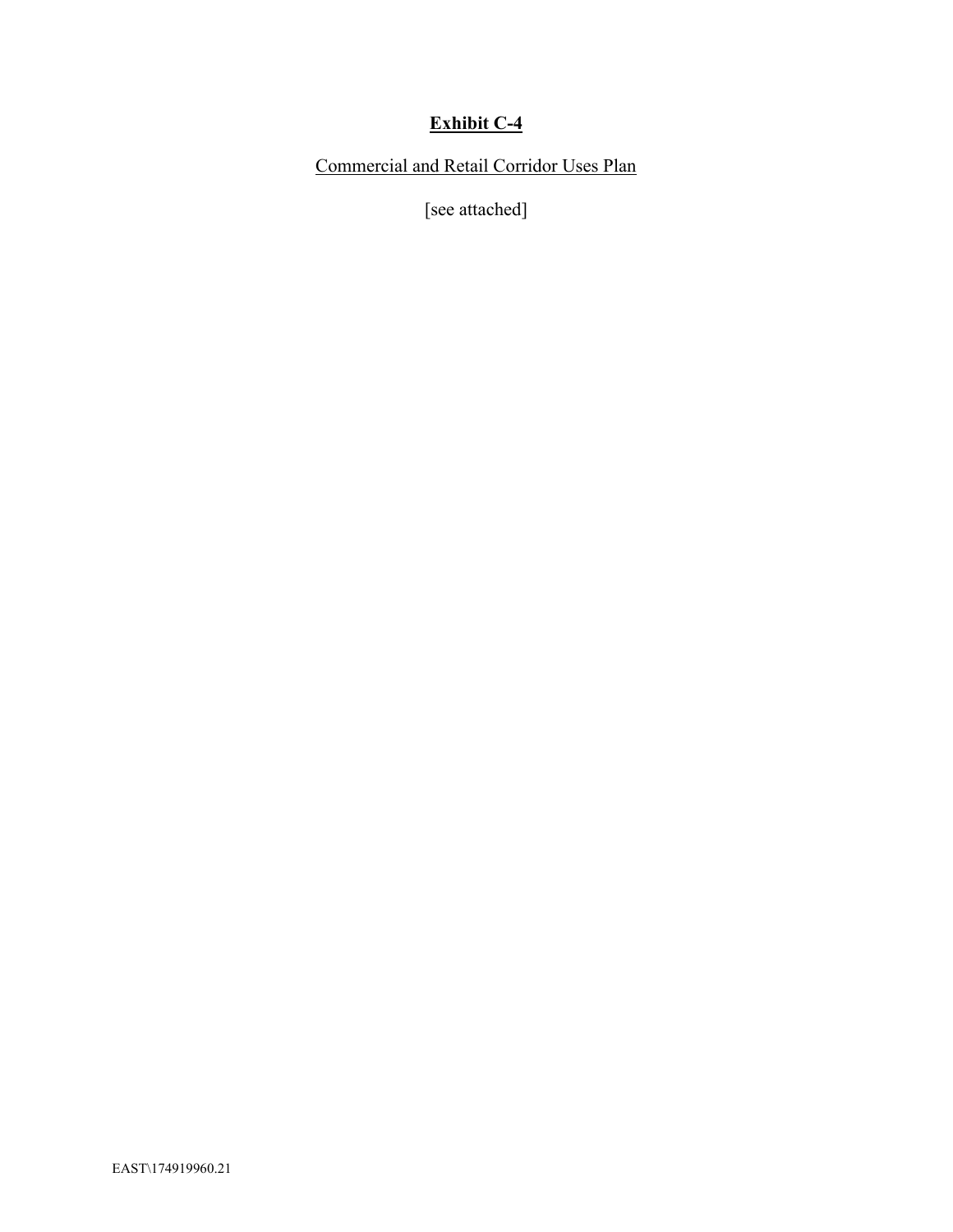# Building Podium Stepback Plan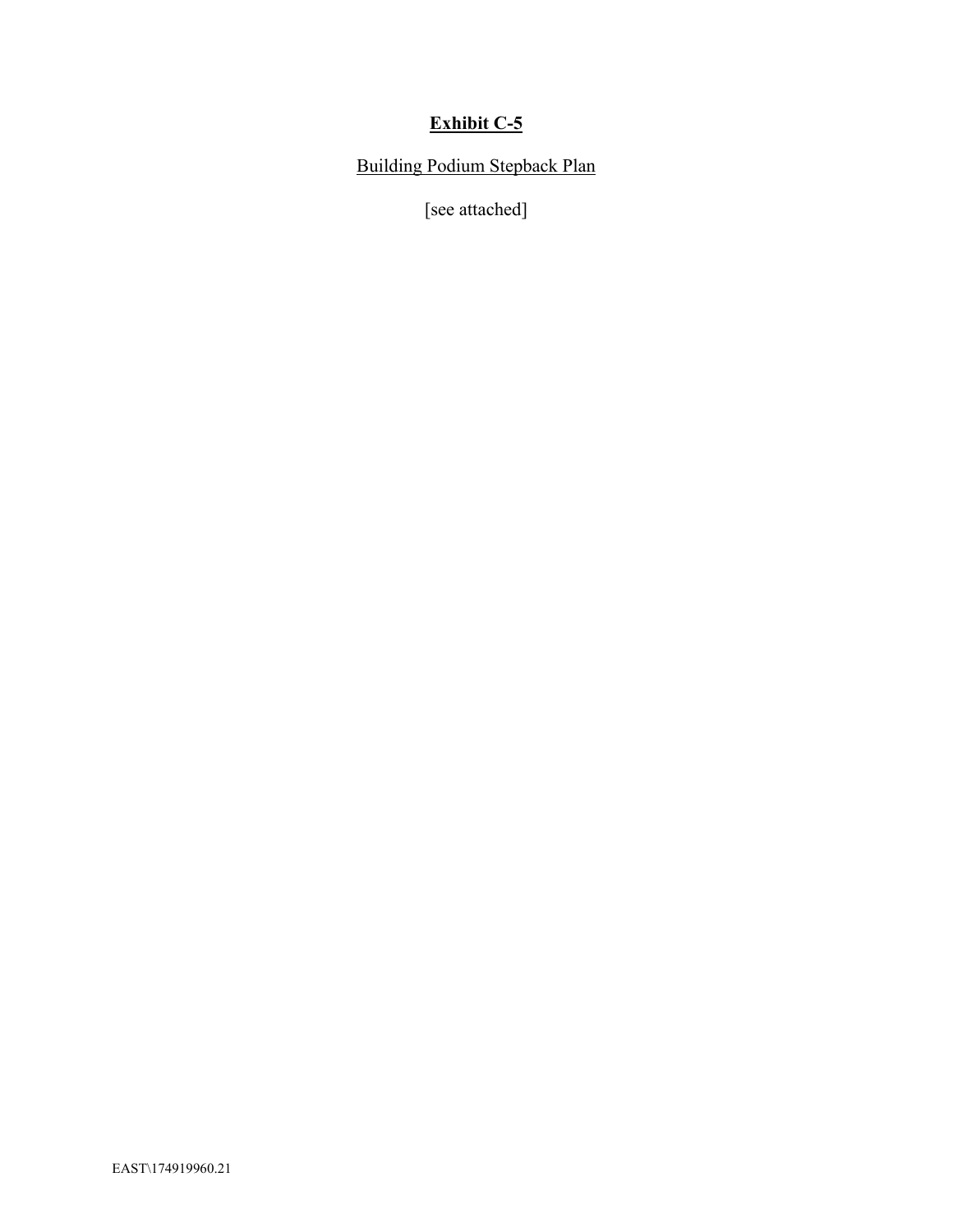## Building Setbacks Plan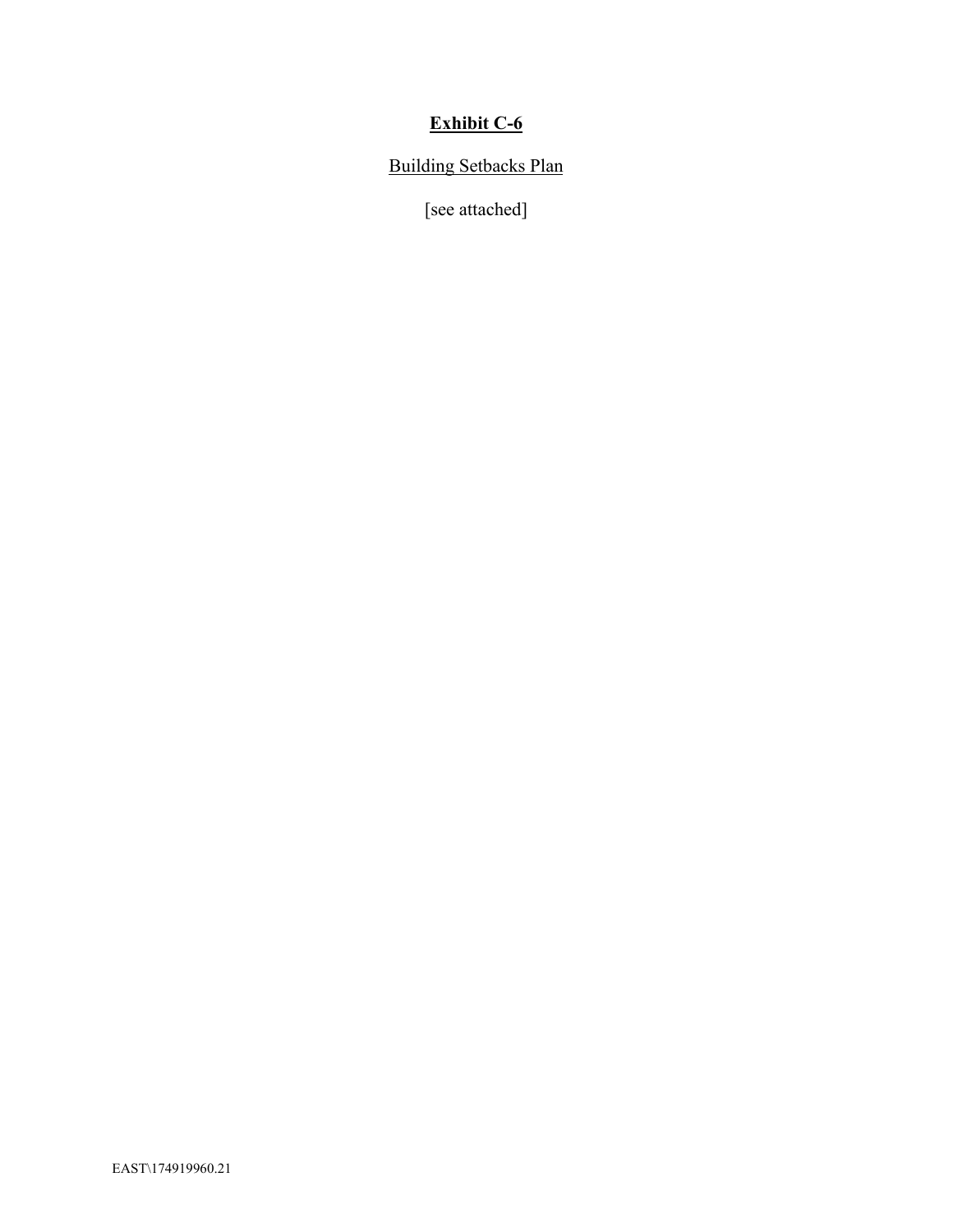Parking, Service and Loading Dock Entrance Plan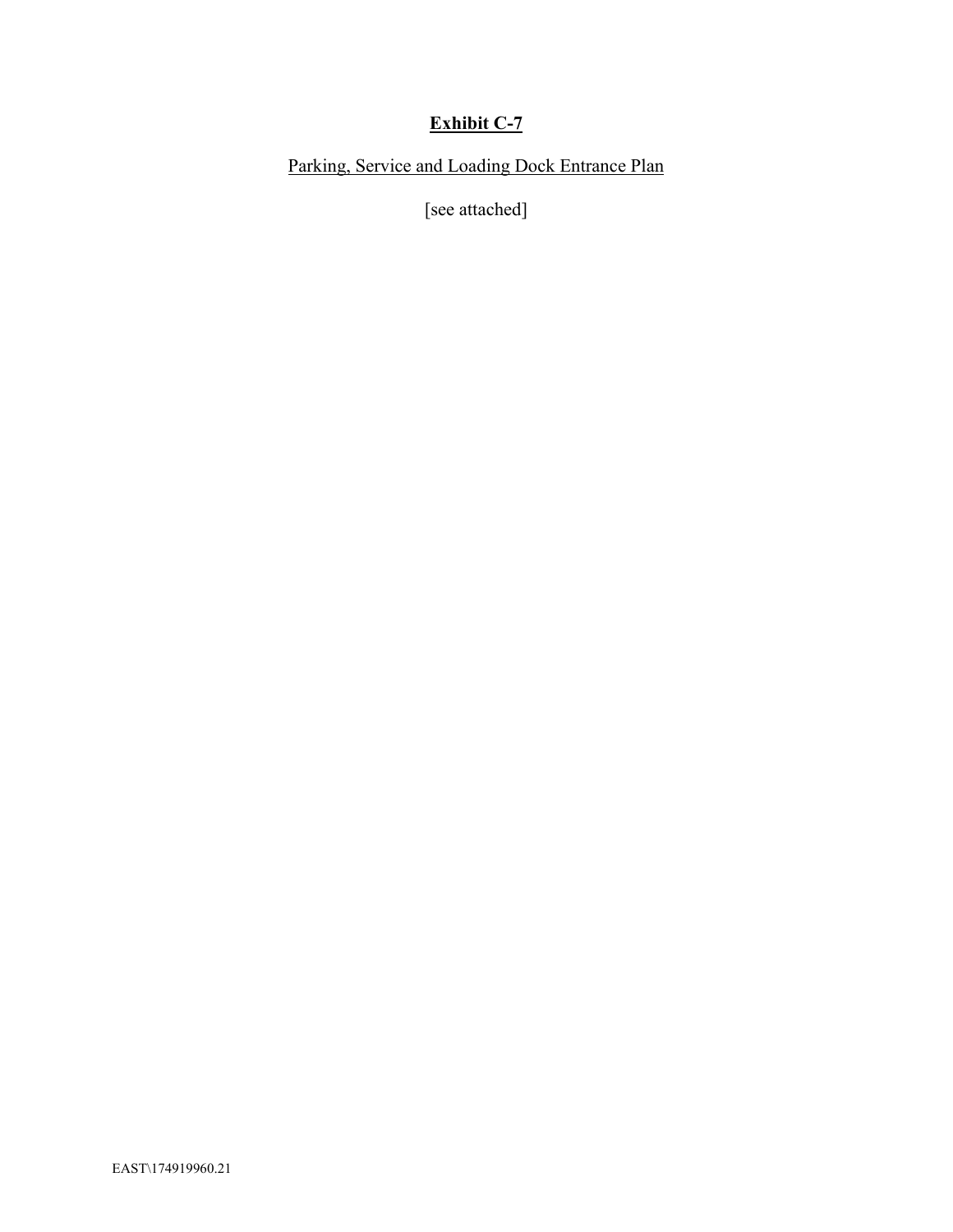# Open Space Guidelines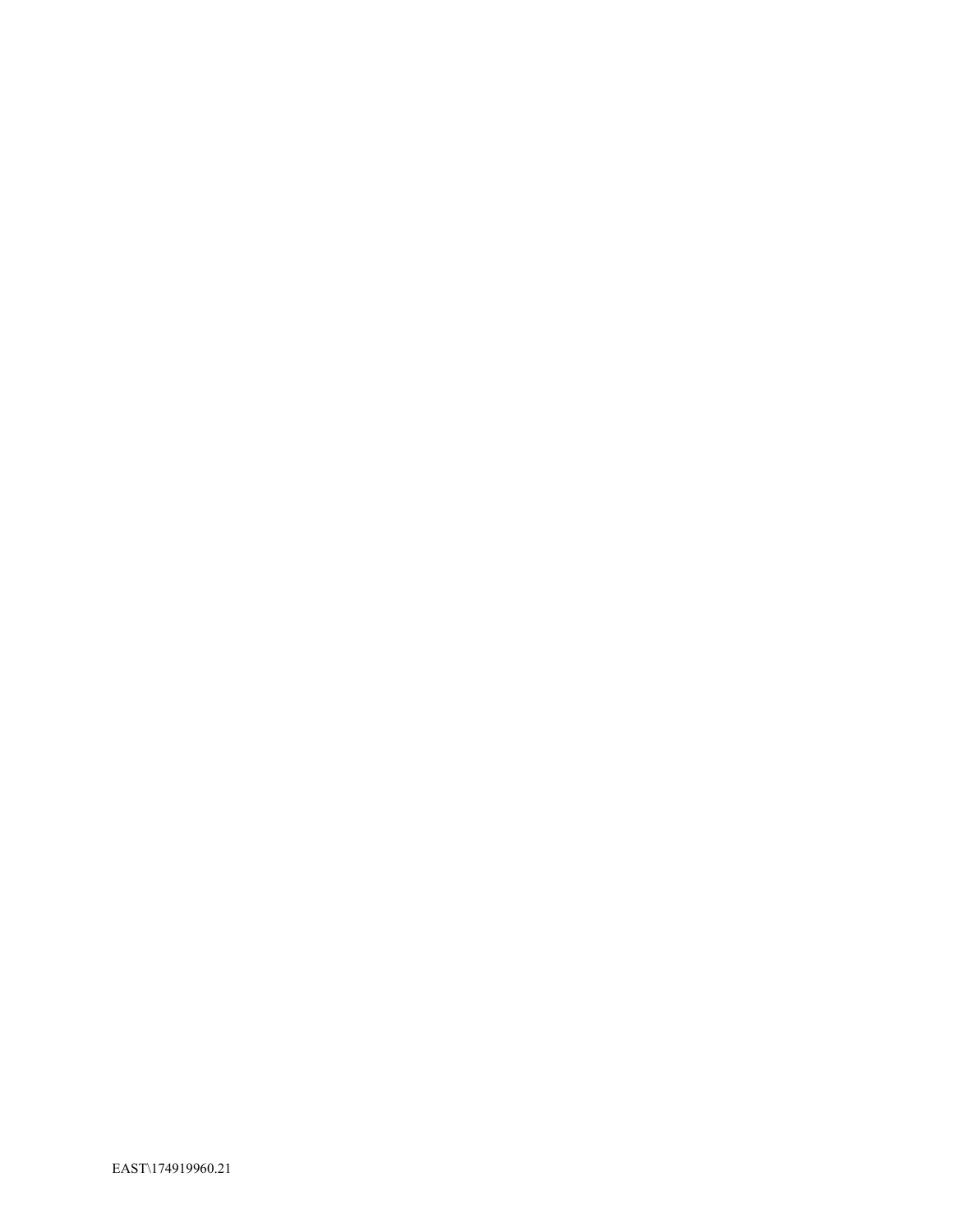Plan Showing Anticipated Right-of-Way and Block Locations and Dimensions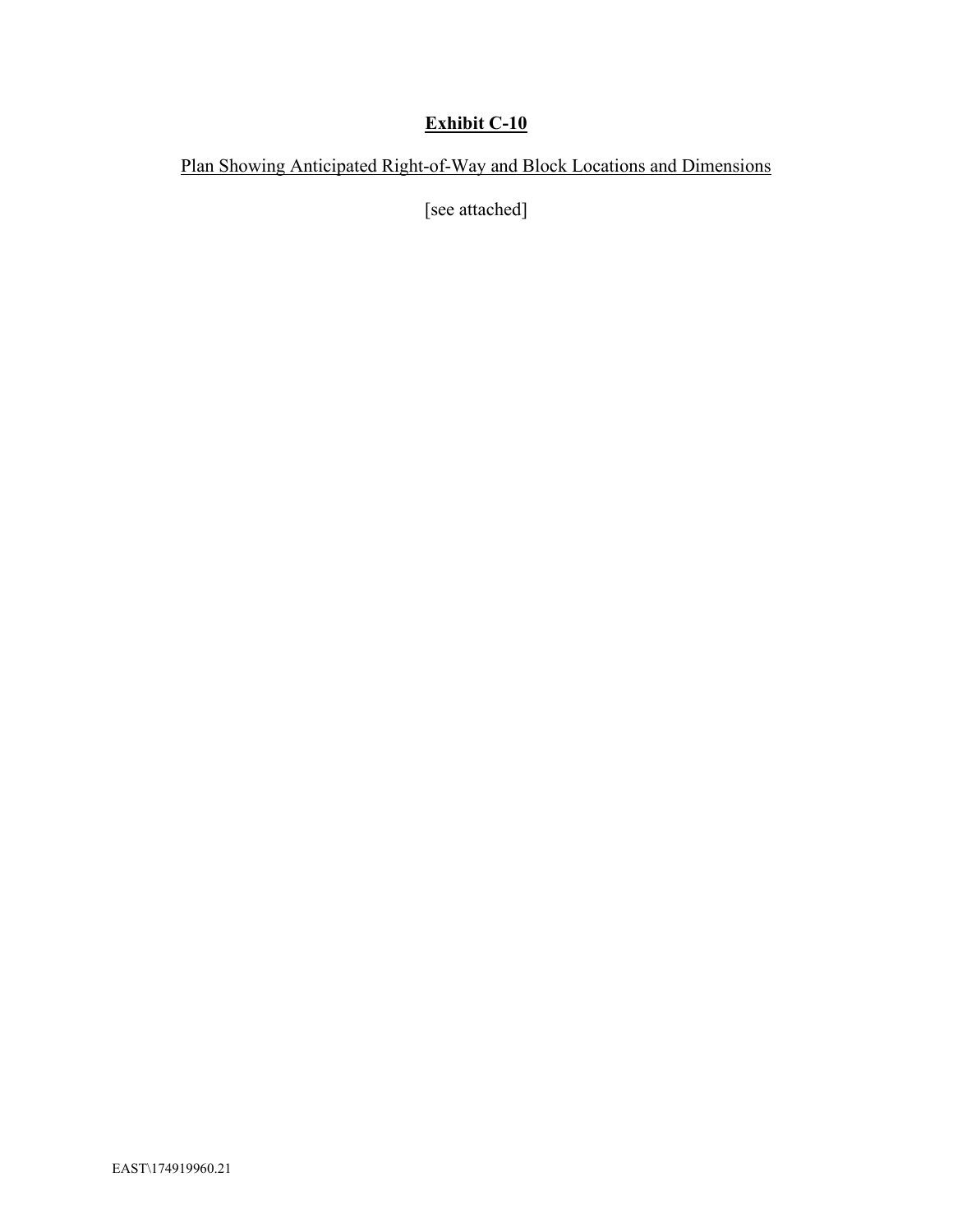Plan Showing Anticipated Building Lots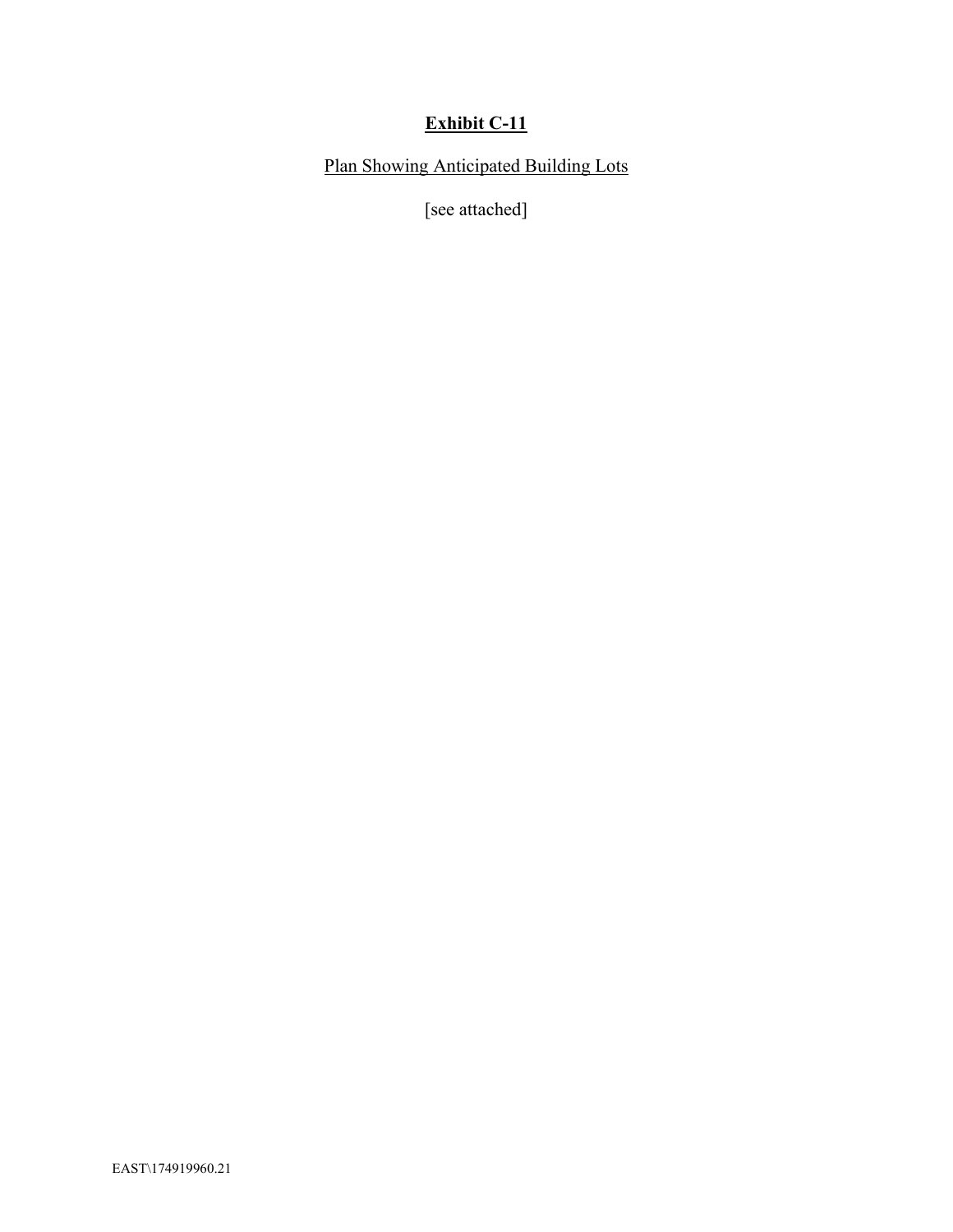## Plan Showing Wetland Areas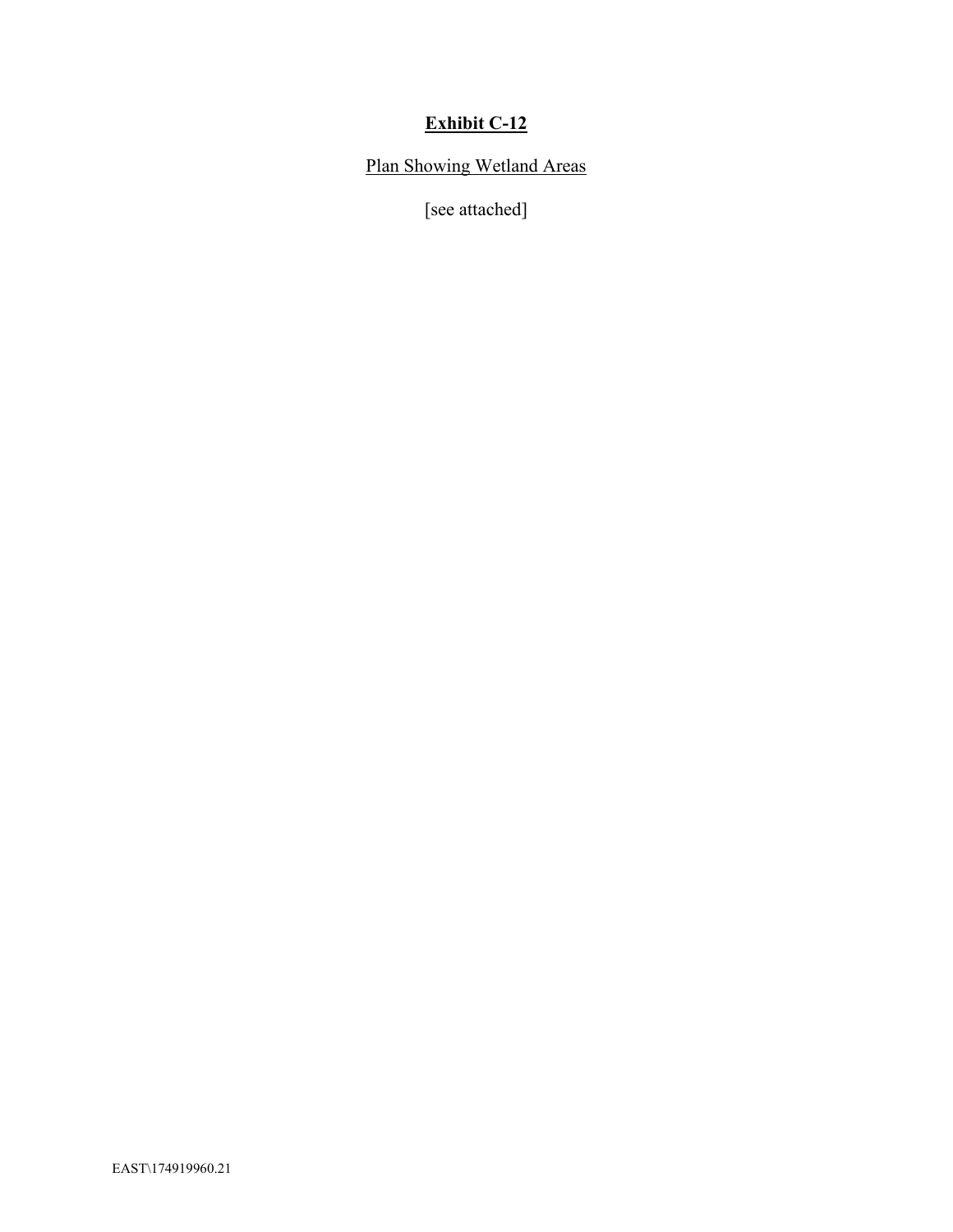## **Exhibit D**

Use Plan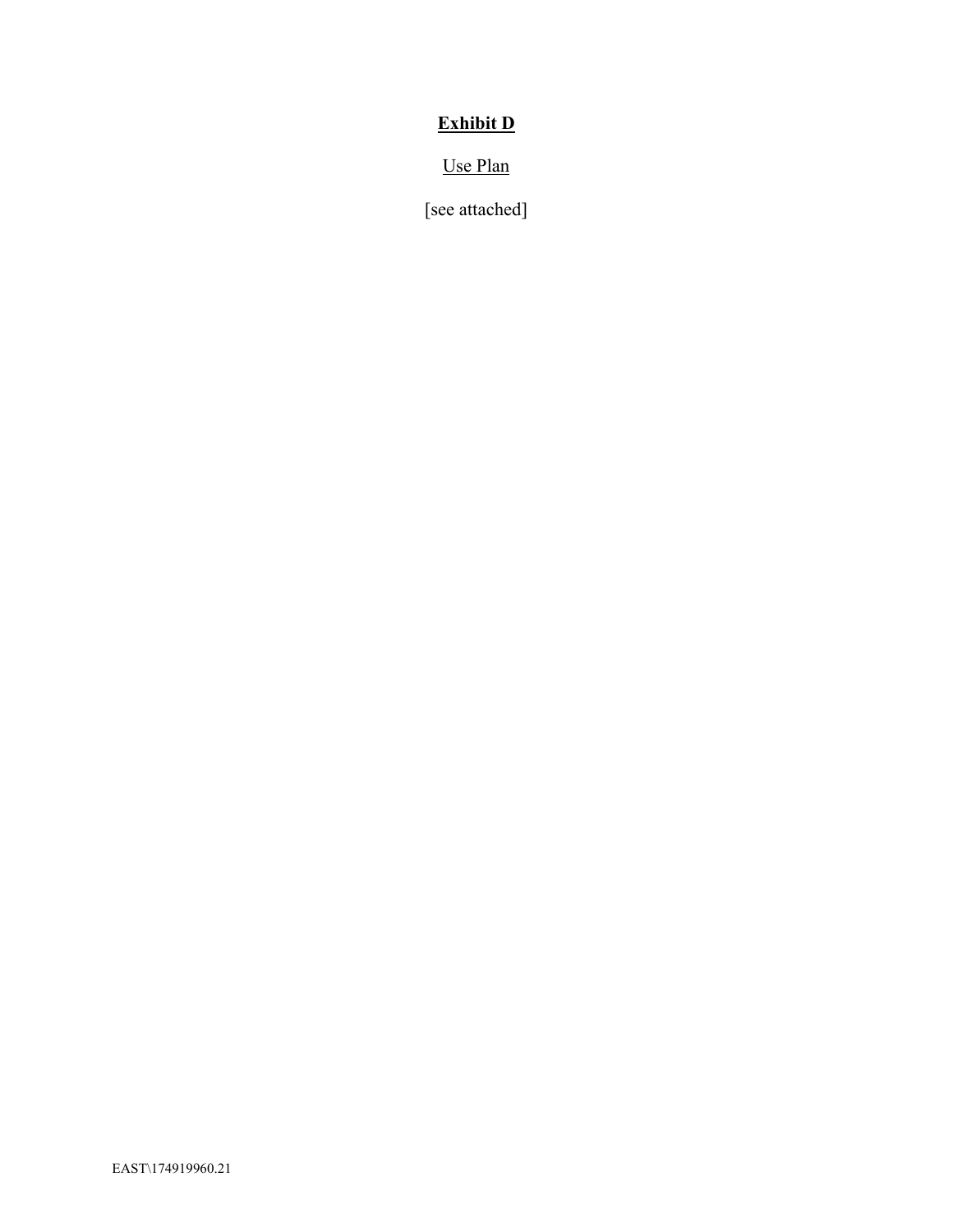### **Exhibit E**

### List of Allowed Uses<sup>[5](#page-59-0)</sup>

### • **Residential Uses:**

o Residential Uses, including, but not limited to single family homes, town homes, multi-family residential uses and senior housing, with a mix of unit types, including smaller units as contemplated by the BPDA's Compact Living pilot program or any successor compact living policy, studios, one, two and three bedroom units and executive suite apartments.

### • **Civic Uses;**

o Governmental and quasi-governmental uses, library uses, police station uses, fire station uses, learning or tutoring center, community center by governmental and quasi-governmental agencies and organizations.

### • **Community and Cultural Uses:**

o Non-profit uses, house of worship uses, social services center uses, childcare, day care center and nursery school uses by non-profit agencies and organizations, learning or tutoring center, community center, art use and artists' performance space and artists workshop, arts studio, art gallery and exhibit space, historical exhibit, public art display space, studios (music, dancing, visual arts or theatrical) and ticket sales.

### • **Commercial Uses:**

- o Laboratory, Research and Development Uses:
	- **Research and Development Uses and Scientific Laboratory Uses,** including, but not limited to, basic laboratory; research laboratory, or prototype manufacturing or a facility devoted to the testing and analysis of scientific and applied research hypotheses through experimentation.
- o Office Uses:
	- Office Uses, including, but not limited to, agency or professional office, back office, data center uses (provided that such use is in support of a commercial use within Boston, as determined by the BPDA), shared office space, general office and office uses by insurance companies, cultural groups, community service organizations, banks and offices of architects, attorneys, dentists, physicians or other professional people.

<span id="page-59-0"></span> $5$  Capitalized terms used but not defined in this Exhibit E shall be as defined in Section 2A of the Code as in effect on the date hereof, and not as amended hereafter.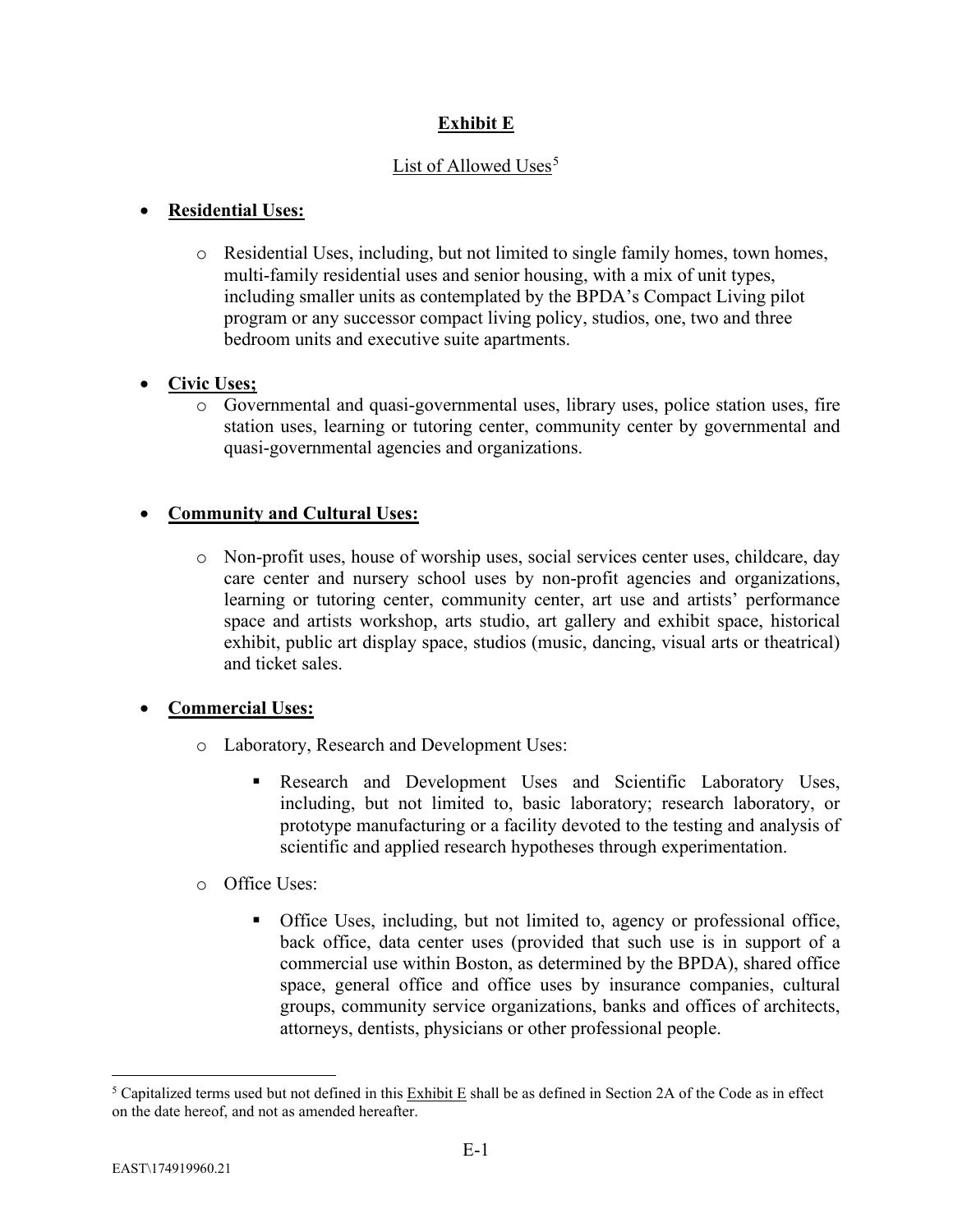- o Hotel Uses:
	- Hotel and Conference Center Uses, including, but not limited to, bed and breakfast; conference center; hotel, including extended stay hotel.
- o Restaurant Uses:
	- Restaurant Uses, including, but not limited to lunchroom, restaurant with or without live entertainment, cafeteria, bar with or without live entertainment, establishments serving or not serving alcohol and/or other place for the service or sale of food and/or drink for on-premises consumption and serving or not serving alcohol, including outdoor cafes; place for sale and consumption of food and beverages and serving or not serving alcohol providing dancing or entertainment or both; in a structure, sale over the counter, not wholly incidental to a local retail business or restaurant use, of food or drink prepared on premises for off-premises consumption or for on-premises consumption if, as so sold, such food or drink is ready for take-out; bakery, café, coffee shop, delicatessen and/or diner and facility of public assembly.
- o Retail Uses:
	- **Retail Uses, Banking and Postal Uses, Service Uses and Wholesale Uses,** including, but not limited to retail or service business, including, but not limited to, store primarily serving the local retail business or service needs of the neighborhood, including but not limited to, barber shop, beauty shop, shoe repair shop, self-service laundry, photocopying establishment, tailor, post office, pick-up and delivery station of laundry or dry cleaner, liquor store, tailor shop, hand laundry, store retailing items including, but not limited to, the following: food, alcohol, baked goods, groceries, medication, tobacco products, clothing, dry goods, books, film, video, computer software, art, flowers, paint, hardware, and small household appliances, retail uses, including, but not limited to, department store, furniture store, general merchandise mart and accessory storage, bank (not including a drive-in window), automatic teller machine and a wholesale business.
- o Facility of Public Assembly Uses:
	- Facility of Public Assembly, such as auditorium, theater, concert hall, dance hall, or drive-in theater.
- o Neighborhood Medical Uses:
	- Medical offices, clinic including facility for out-patient procedures, assisted living and custodial care facility.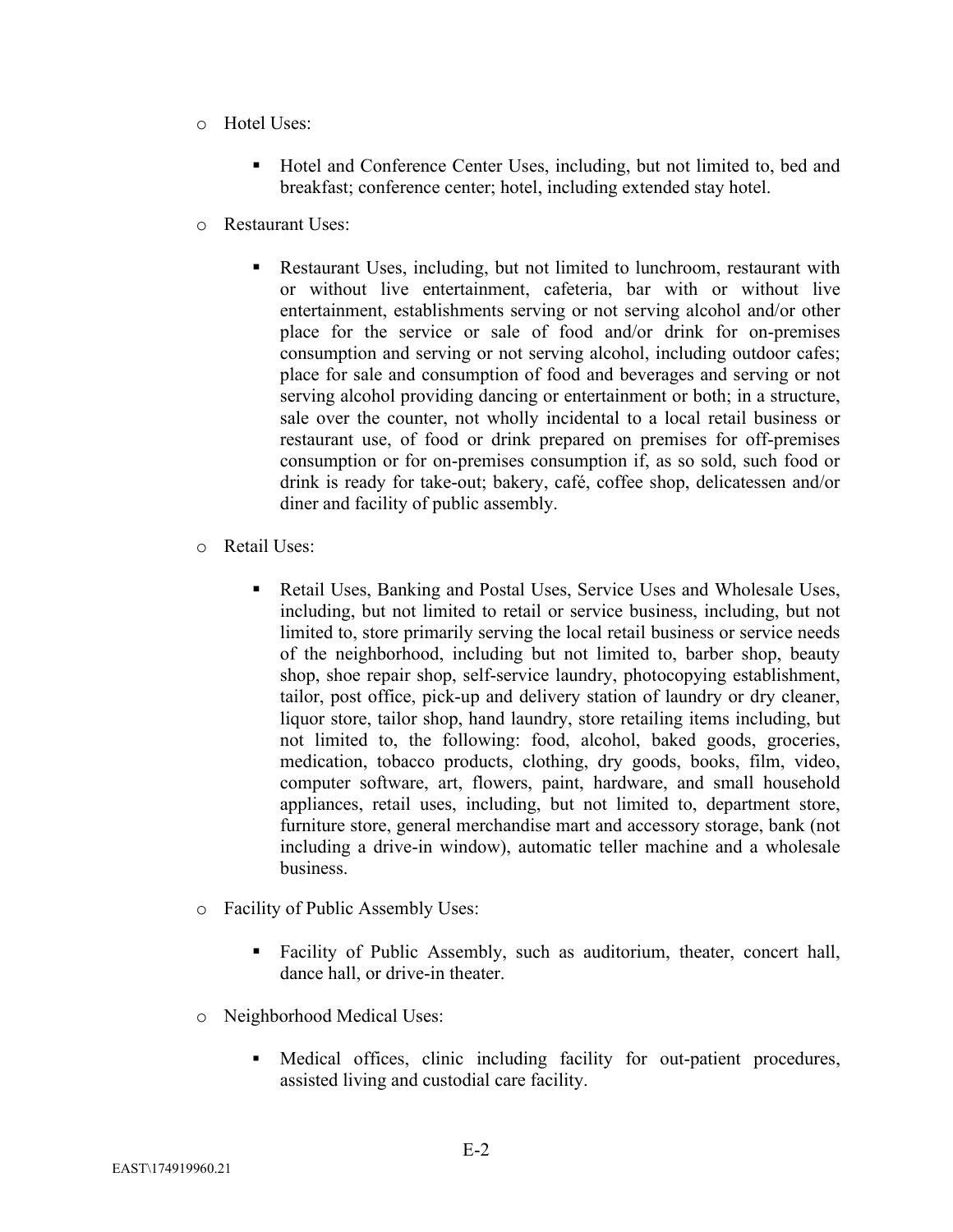- o Educational Uses:
	- Day care facilities, and satellite facilities for professional school or trade school, or any other use that is expressly allowed under an Applicable Institutional Master Plan that has been approved by the BPDA.
- o Art Uses:
	- The creation, manufacture, or assemblage of visual art, including two- or three-dimensional works of fine art or craft, or other fine art objects created, manufactured, or assembled for the purpose of sale, display, commission, consignment, or trade by artists or artisans; or classes held for art instruction.
- o Parking and Vehicular Uses:
	- Parking uses, including, but not limited to, parking garages; on-street parking; vehicle cleaning services, car-sharing and/or bicycle-sharing service and vehicle rental agency principally for residents, employees and visitors to the Suffolk Downs Site and surrounding neighborhoods.
- o Renewable and Stored Energy Uses:
	- Renewable and stored energy facilities and equipment, including, but not limited to, solar panels for the generation of electricity, geothermal wells for heat transfer systems, stored thermal energy (water, ice, and similar), stored electrical energy (batteries), and building integrated wind energy facilities.
- o Wireless Uses:
	- Wireless communications equipment, including, but not limited to, antennae, communications dishes and other reception and transmission equipment and equipment mounting structures in connection with the wireless transmission or reception of electro-magnetic communications signals.
- o Entertainment Uses:
	- Entertainment Uses, including, but not limited to, theatre, bar, fitness center and/or gymnasium.

#### • **Open Space and Recreational Uses:**

o Open Space Uses, including, but not limited to, open space for active or passive recreational use and publicly accessible open space.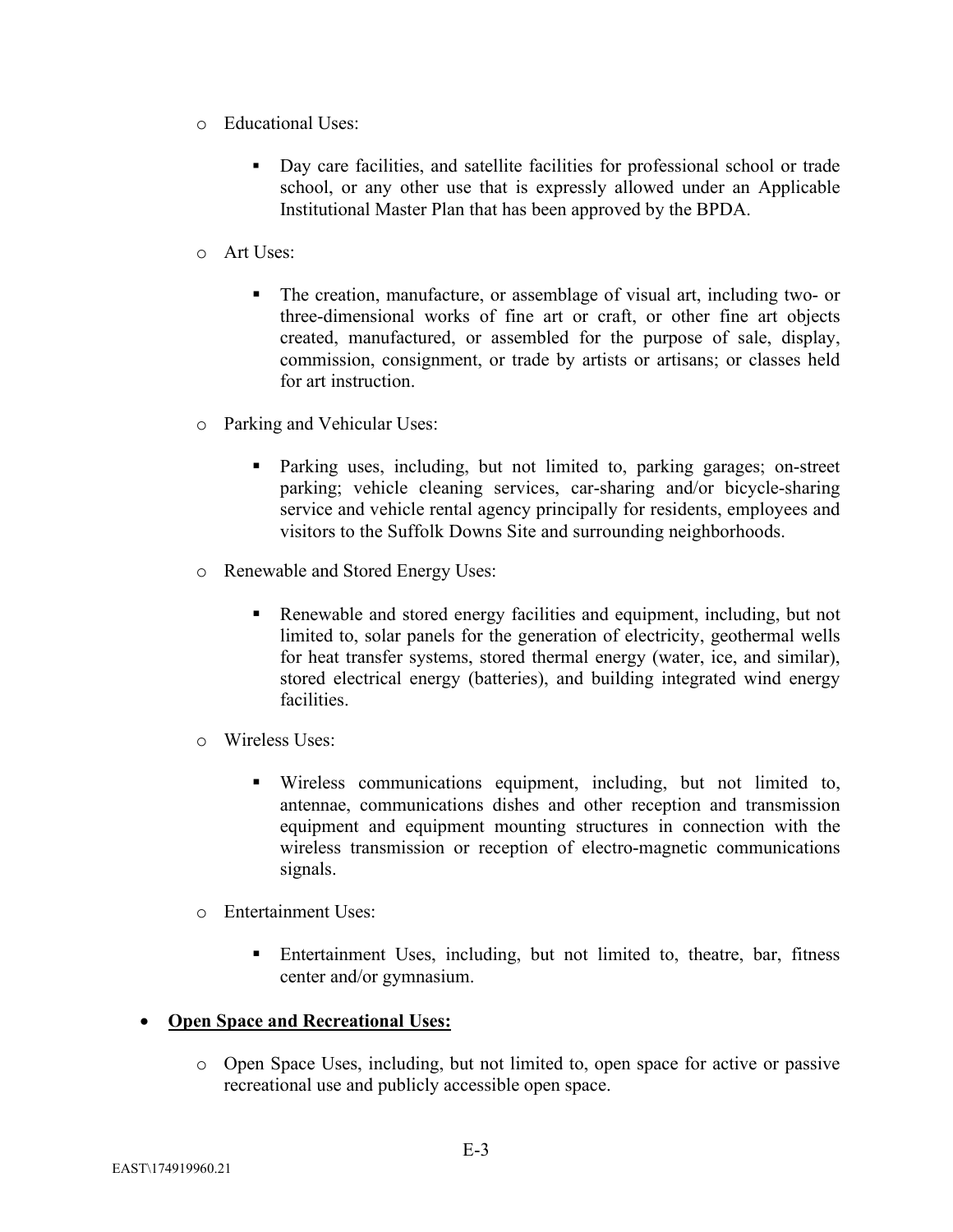#### • **Accessory and Ancillary Uses:**

o The categories of uses set forth in this Exhibit E shall be deemed to include Accessory Uses and Ancillary Uses as defined by the Code, including, but not limited to, any use accessory or ancillary to, and ordinarily incident to, a lawful main use; the storage of flammable liquids and gases incidental to a lawful use; permanent dwellings for personnel required to be resident on a Lot for the safe and proper operation of a lawful main use; storage; accessory keeping of laboratory animals; day care center; and/or health club facility; parking in a parking garage; on-street parking car-sharing and/or bicycle-sharing service.

### • **Signs:**

o Signs as permitted in accordance with the applicable PDA Development Plan shall be deemed to be an accessory use to all other uses, as applicable. Electronic Signs, as defined by the Code, are forbidden except to the extent the same are approved by BPDA staff.

In addition to the above uses, given the phased nature of the build-out of the PDA Area, interim uses and improvements may be located from time to time on portions of the PDA Area that have not been redeveloped as contemplated by the Master Project. Such interim uses may include soil stockpiling, temporary parking lots for buildings developed as part of the Master Project pending completion of shared garages to be built in later Phases, and other uses that are consistent with underlying zoning. In addition, short term public events such as festivals and performances (e.g., Cirque de Soleil), shall be permitted and be coordinated with City of Boston public safety officials.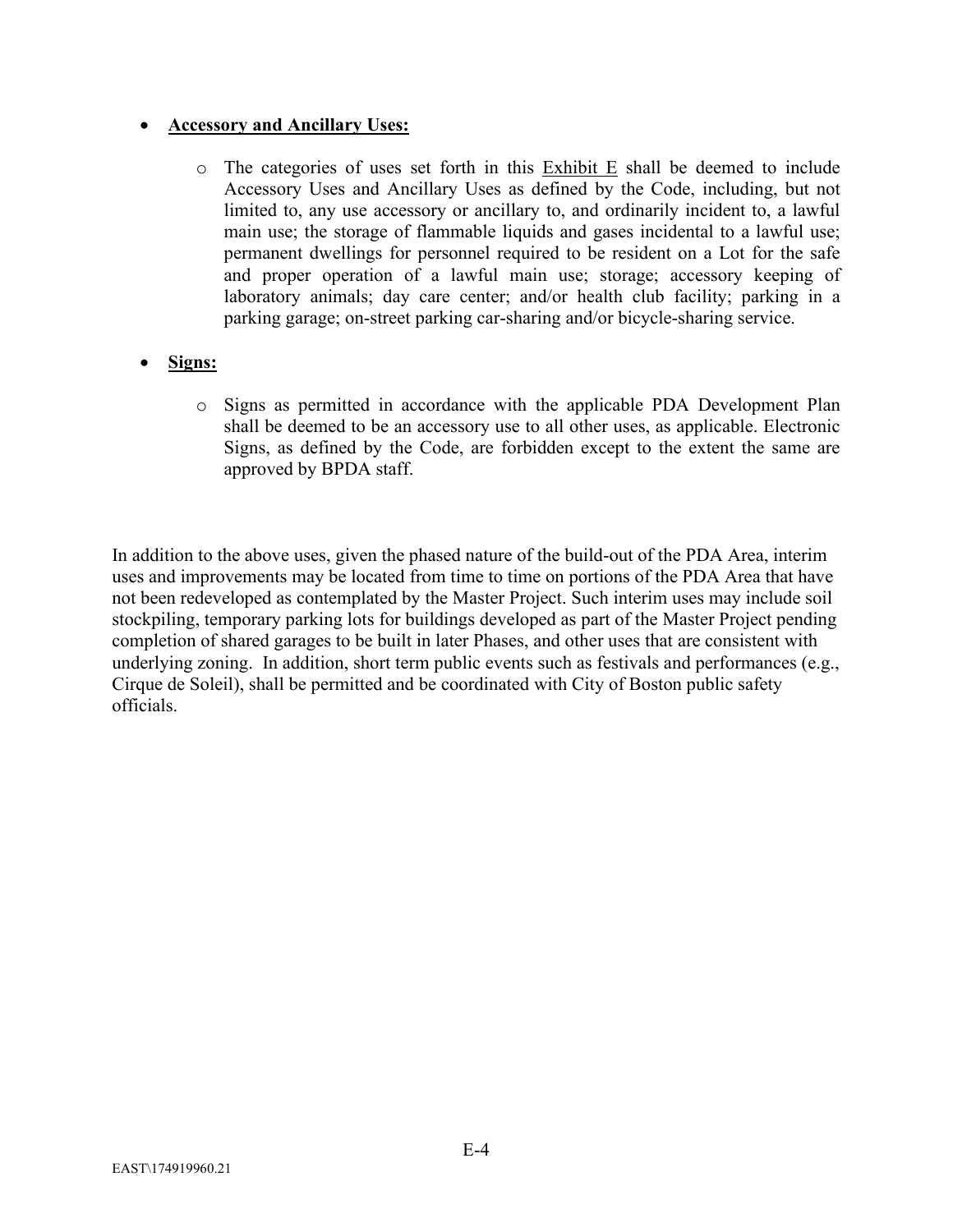## **Exhibit F**

# Open Space Plan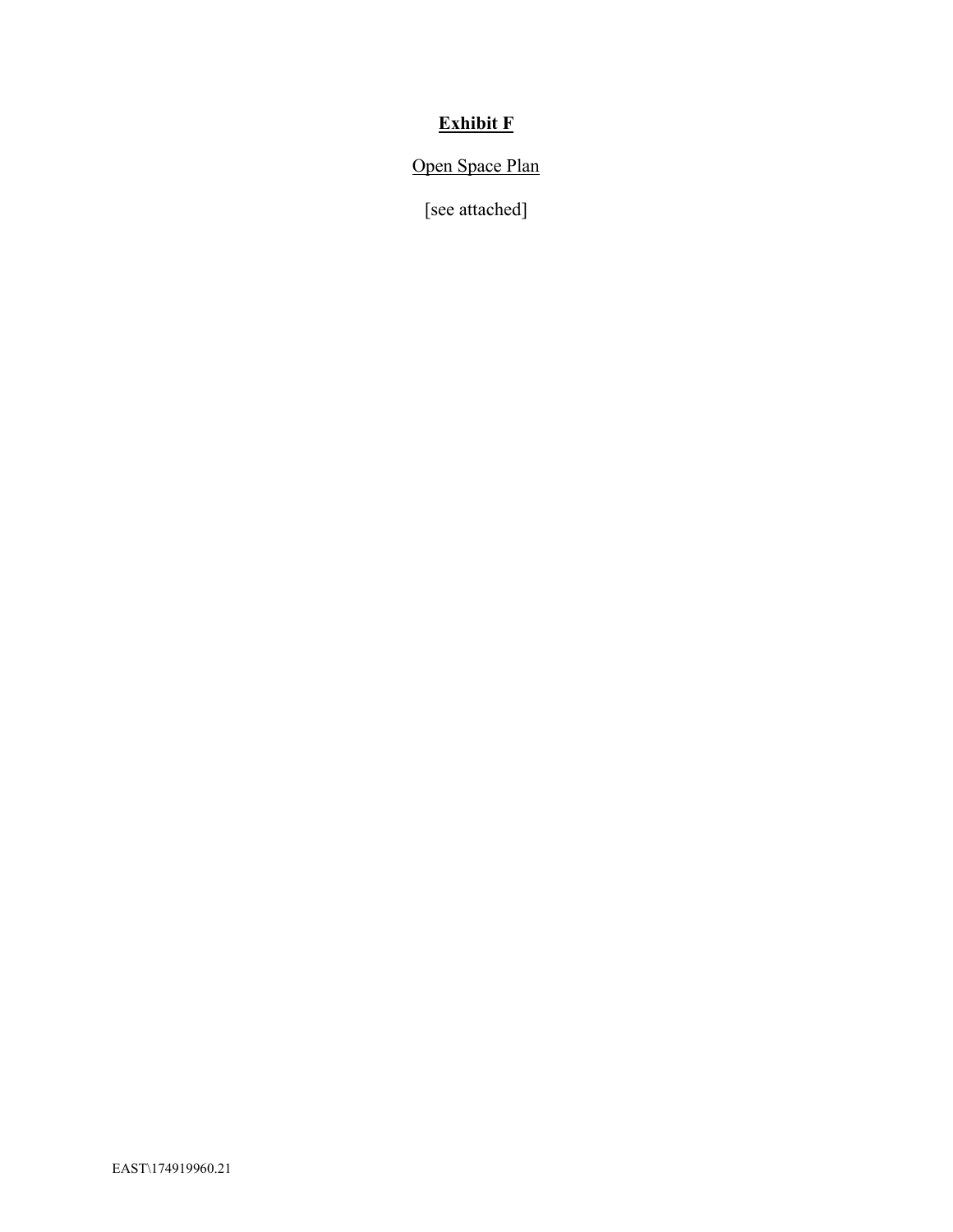## **Exhibit G**

## Roadway Circulation Plan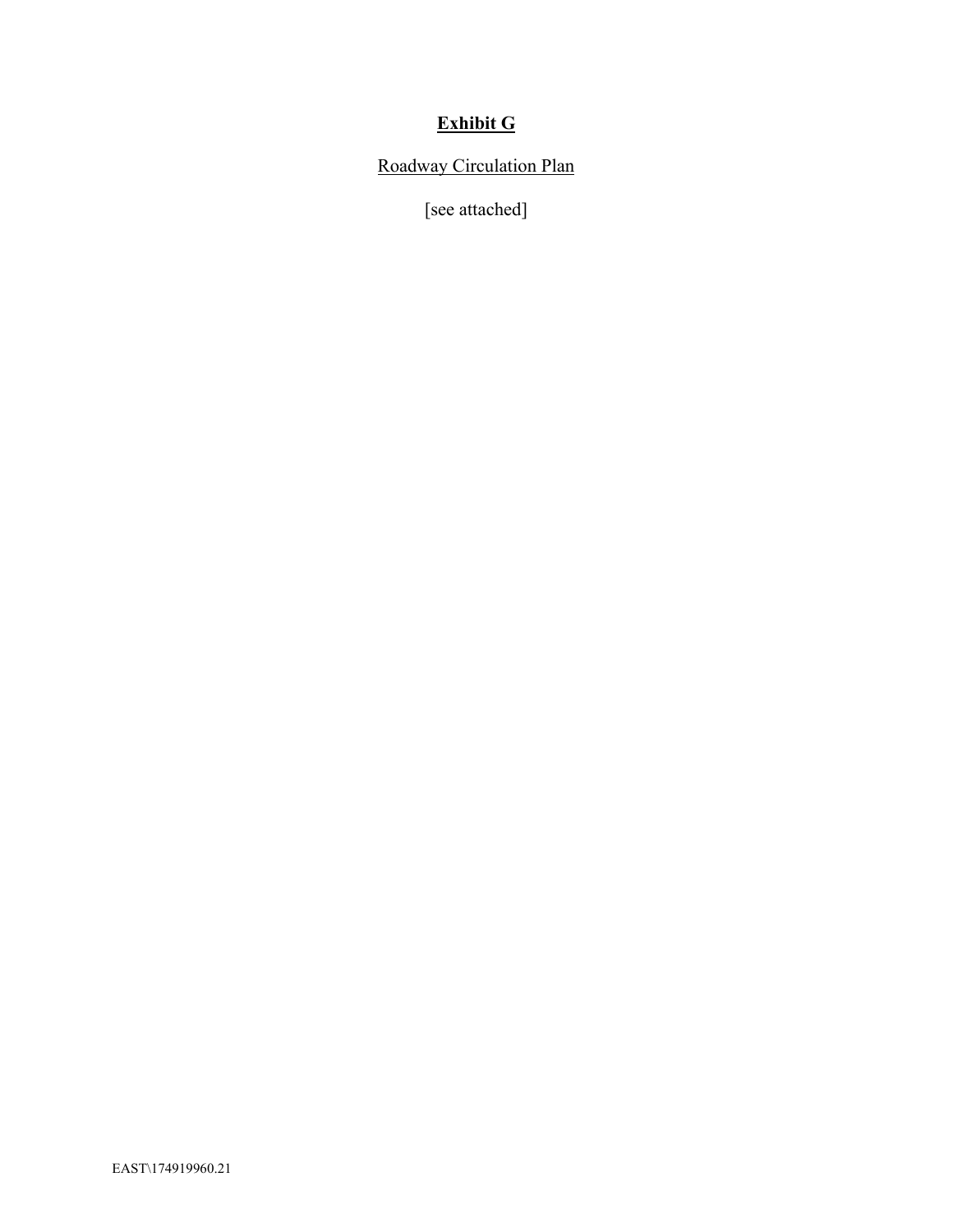## **Exhibit H**

## Phasing Plan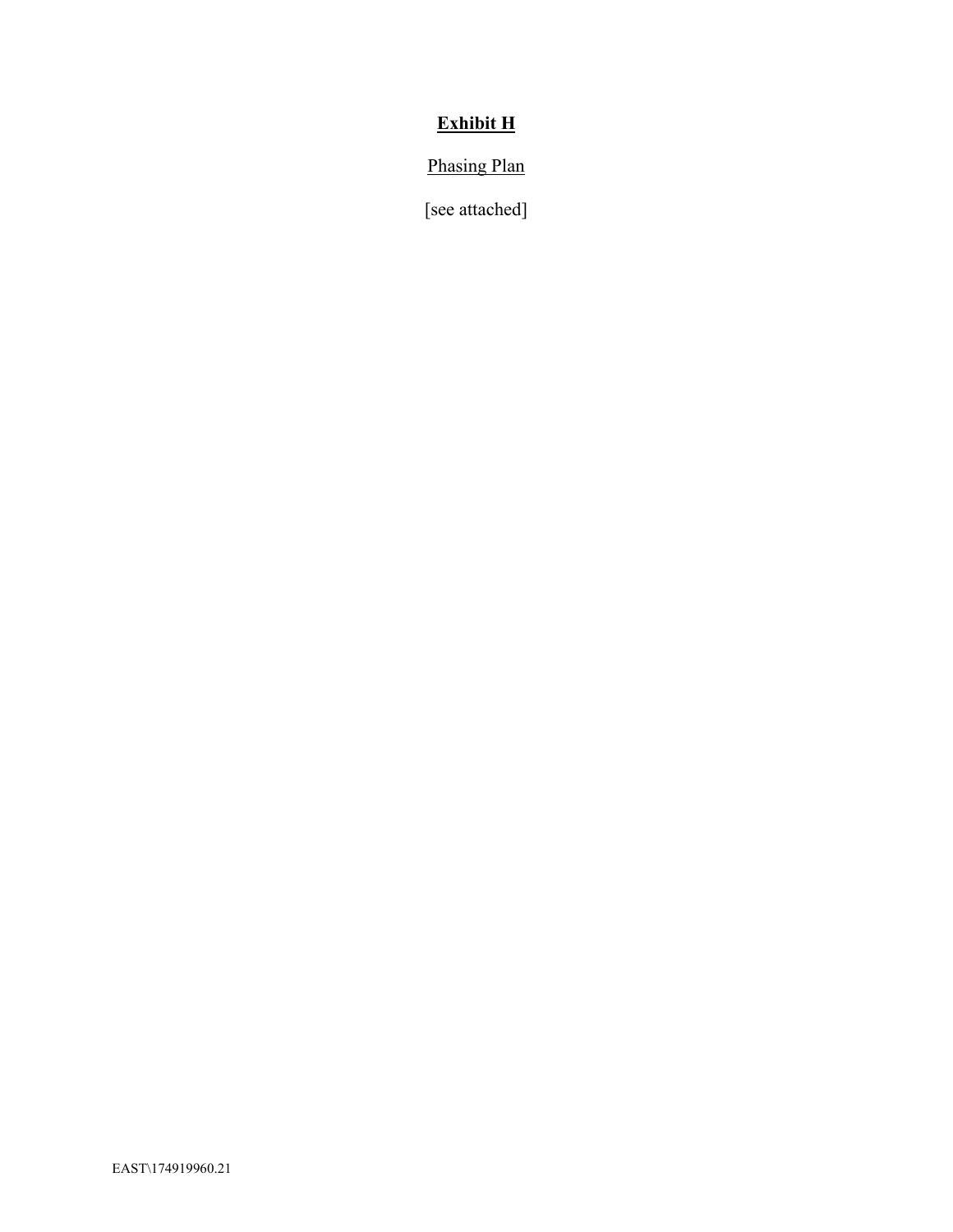## **Exhibit I**

Height Zone Map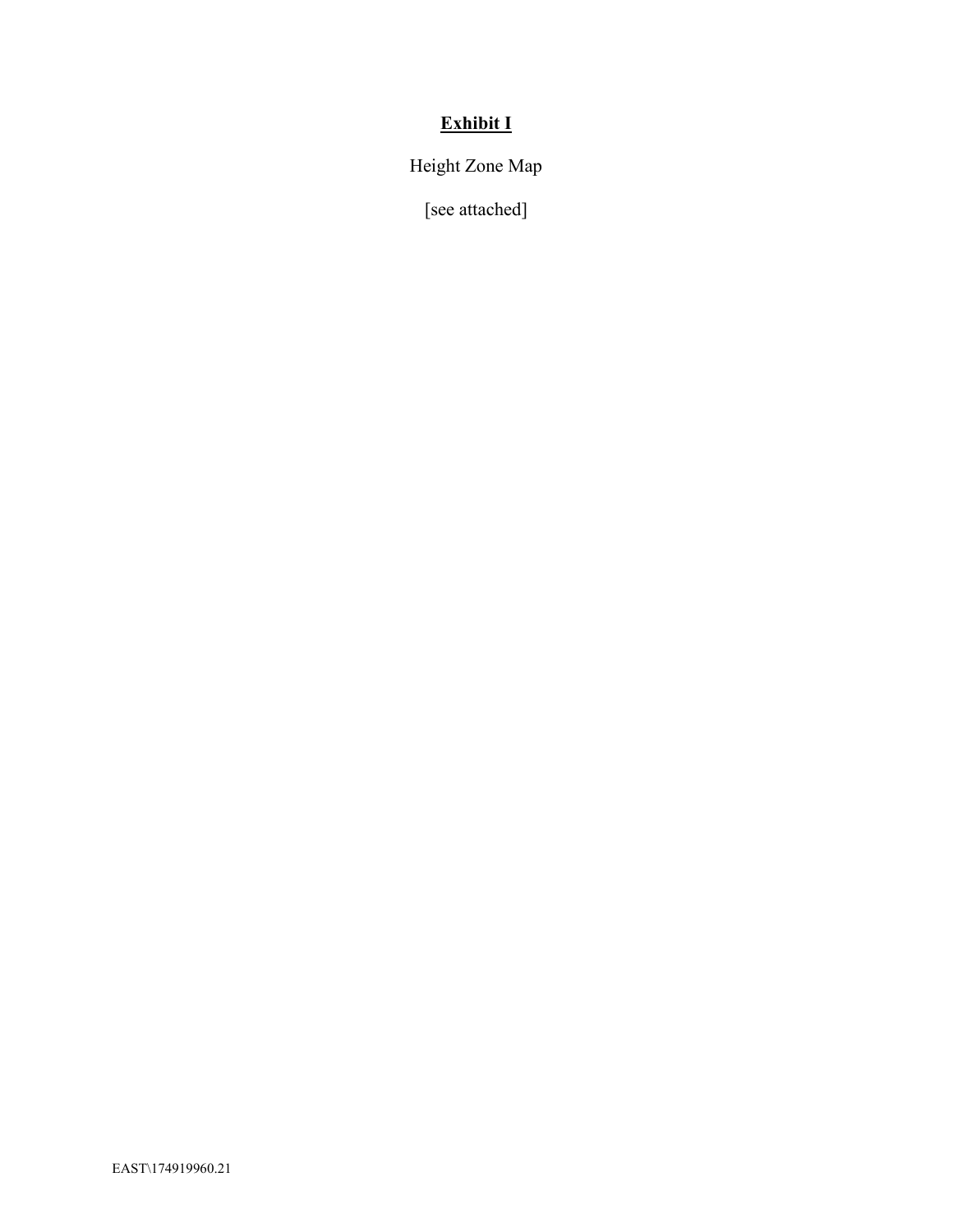### **Exhibit J**

#### **Suffolk Downs**

### **Summary of Public Benefits and Project-Related Mitigation Measures**

| <b>General</b>                                                                                                                                                                                                                                                                                                                                                                                      |                                                                                                           |
|-----------------------------------------------------------------------------------------------------------------------------------------------------------------------------------------------------------------------------------------------------------------------------------------------------------------------------------------------------------------------------------------------------|-----------------------------------------------------------------------------------------------------------|
| Diversify and expand East Boston's economic and job opportunities<br>through new development with a mix of uses, including office, lab,<br>retail and hotel uses, providing a wide range of options for a broad<br>spectrum of residents.                                                                                                                                                           | All phases of construction                                                                                |
| Create a range of housing types serving many types of existing and<br>new residents (including young workers, empty nesters, seniors and<br>families)                                                                                                                                                                                                                                               | All phases of construction                                                                                |
| Revitalize and energize the aesthetic character of the PDA Area, and<br>connect the surrounding communities through an extensive network<br>of publicly accessible open spaces that are developed and maintained<br>by the Proponent, with planned programming anticipated to include<br>festivals, farmers markets, and community events, as well as exercise<br>and other recreational activities | All phases of construction                                                                                |
| Invest more than \$170 million, across the entire Suffolk Downs site, in<br>public roadways, sidewalks, bicycle paths and pedestrian paths, water,<br>sewer and storm drainage facilities, and open space areas to create<br>robust public infrastructure for the Master Project at no cost to the City<br>of Boston.                                                                               | All phases of construction                                                                                |
| 25% of site will be built and maintained as publicly accessible open<br>space, with approximately 27-acres in Boston and an additional<br>approximately 13 acres in Revere, all available to Boston residents                                                                                                                                                                                       | All phases of construction                                                                                |
| Convey to the City fee ownership in approximately 2.5 acres and<br>easements in approximately 3 additional acres of key open space<br>areas, and provide shared programming rights to the City with respect<br>to key portions of the open space system, in each case in accordance<br>with the Master Plan.                                                                                        | Following completion of<br>construction of applicable open<br>spaces and adjacent development<br>parcels. |
| Compliance with Boston's Inclusionary Development Policy, 13%<br>Affordability, estimated to be up to 900 Affordable Units (or 13% of<br>onsite dwelling unit space as noted below).                                                                                                                                                                                                                | All Buildings in Boston<br>that include residential uses                                                  |
| At the request of the BPDA, provide affordable units in residential<br>buildings that are equal to 13% of the dwelling unit floor area (instead<br>of 13% of the number of units) to facilitate a larger number of family-<br>friendly affordable housing units (e.g., three-bedroom units).                                                                                                        | All phases of construction                                                                                |
| Provide for a minimum of 30% of the housing units constructed within<br>Phase 1 to be 2- or 3-bedroom units, a minimum of 35% of the<br>housing units constructed within each of Phases 2-5 to be 2- or 3-<br>bedroom units, and at completion of the Master Project, a minimum of                                                                                                                  | All Buildings in Boston<br>that include residential uses                                                  |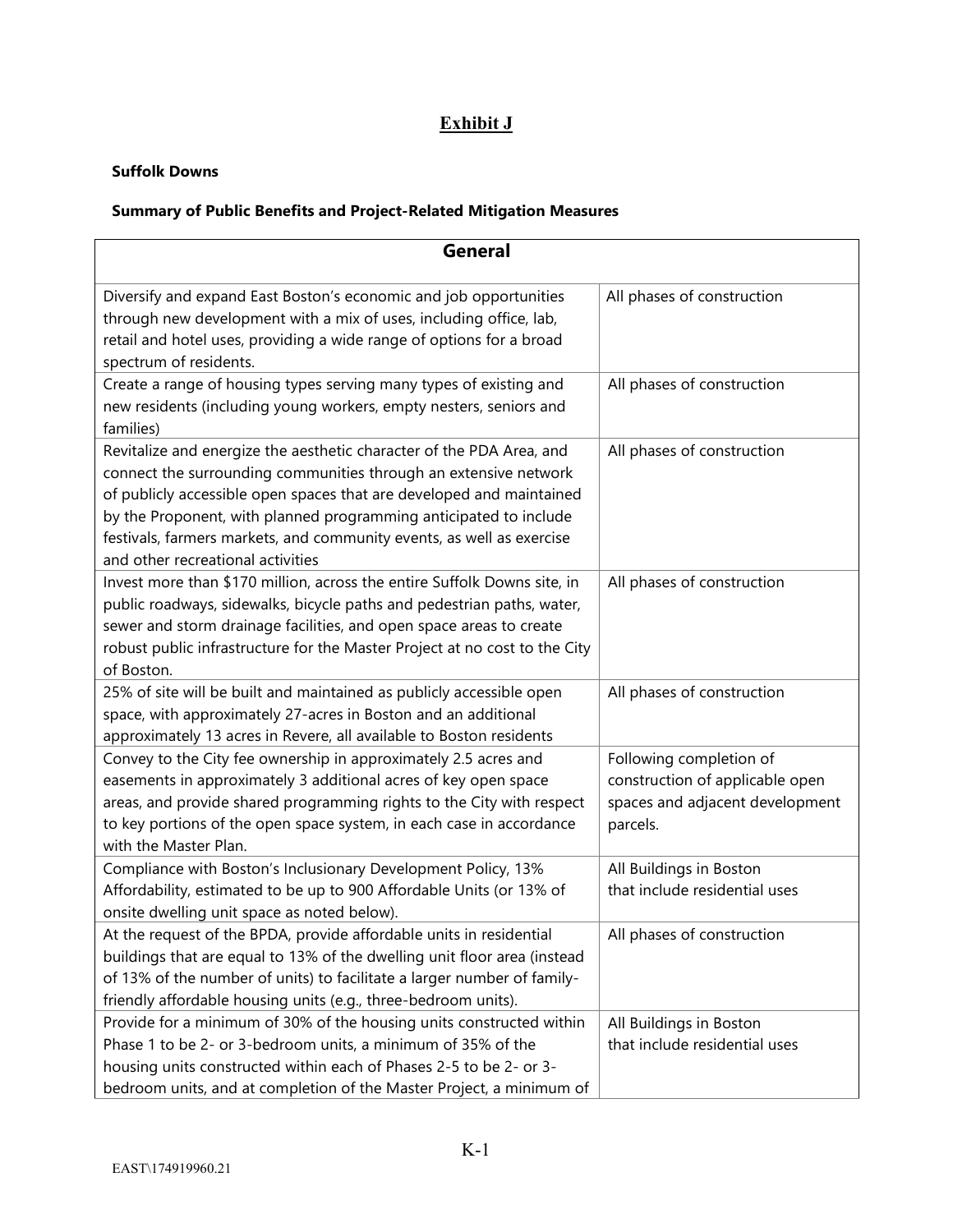| 35% of all housing units constructed within the PDA Area to be 2- or                                                                                                                                          |                                                                                                              |
|---------------------------------------------------------------------------------------------------------------------------------------------------------------------------------------------------------------|--------------------------------------------------------------------------------------------------------------|
| 3-bedroom units                                                                                                                                                                                               |                                                                                                              |
| Provide for a minimum of 50% of affordable units to be 2- and 3-                                                                                                                                              | All Buildings in Boston                                                                                      |
| bedroom units.                                                                                                                                                                                                | that include residential uses                                                                                |
| At the request of the BPDA, provide residential units to residents                                                                                                                                            | All phases of construction                                                                                   |
| having an average income equal to 70% of AMI so that some units                                                                                                                                               |                                                                                                              |
| may be provided to residents with incomes below 70% of AMI.                                                                                                                                                   |                                                                                                              |
| Contribute \$5,000,000 toward a new East Boston Neighborhood<br>Housing Stabilization Fund, and work with the City to direct portions of<br>future Housing Exaction Payments (Linkage Funds) to this new East | Funding in 2 equal installments, (A)<br>30 days after the appeal period<br>ends (without appeals having been |
| Boston Neighborhood Stabilization Fund, to help address ongoing<br>displacement pressures in and around East Boston.                                                                                          | filed) for discretionary Boston<br>approvals, and (B) 30 days after the                                      |
|                                                                                                                                                                                                               | appeal period ends (without                                                                                  |
|                                                                                                                                                                                                               | appeals having been filed) for a                                                                             |
|                                                                                                                                                                                                               | building permit for the first                                                                                |
|                                                                                                                                                                                                               | building in the PDA Area                                                                                     |
| Support City efforts to seek infrastructure funding for the Master                                                                                                                                            | Prior to completion of on-site                                                                               |
| Project and for any funds that are actually received by the Proponent                                                                                                                                         | infrastructure                                                                                               |
| up to an agreed-upon maximum amount, after accounting for the                                                                                                                                                 |                                                                                                              |
| costs of obtaining such infrastructure funding, on a dollar-for-dollar                                                                                                                                        |                                                                                                              |
| (1:1) basis make additional contributions to the East Boston Housing                                                                                                                                          |                                                                                                              |
| Stabilization Fund described above.                                                                                                                                                                           |                                                                                                              |
| Contribute, or cause the contribution of, land sufficient to                                                                                                                                                  | Prior to issuance of the first                                                                               |
| accommodate one approximately 50,000 square foot affordable                                                                                                                                                   | building permit for Phase 2B                                                                                 |
| housing building, with the land to either be within the PDA Area or off-                                                                                                                                      |                                                                                                              |
| site in East Boston at Proponent's option                                                                                                                                                                     |                                                                                                              |
| Creation of up to 14,000 new construction jobs and 25,000 - 50,000<br>new permanent jobs                                                                                                                      | All phases of construction                                                                                   |
| Generate substantial economic benefits to the City of Boston through                                                                                                                                          | All phases of construction                                                                                   |
| new net tax revenue.                                                                                                                                                                                          |                                                                                                              |
| Housing and Jobs Exaction Payments (i.e. Linkage) to the City of                                                                                                                                              | All Buildings in Boston                                                                                      |
| Boston. The Housing Contribution Grant rate and the Jobs                                                                                                                                                      | that include Development Impact                                                                              |
| Contribution Grant rate shall be \$9.03 and \$1.78 per square foot of                                                                                                                                         | <b>Uses</b>                                                                                                  |
| Development Impact Uses after the first 100,000 square feet                                                                                                                                                   |                                                                                                              |
| Create economic development opportunities for residents and                                                                                                                                                   | All phases of construction in                                                                                |
| businesses in East Boston by inclusion of 10% of the retail square                                                                                                                                            | Boston                                                                                                       |
| footage in Boston to local businesses and owners with flexible lease                                                                                                                                          |                                                                                                              |
| parameters;                                                                                                                                                                                                   |                                                                                                              |
| Support local East Boston community groups by provision of the                                                                                                                                                | All phases of construction: in                                                                               |
| greater of (i) 40,000 square feet or (ii) 20% of the ground floor space                                                                                                                                       | Boston                                                                                                       |
| developed for Retail Uses and/or Restaurant Uses, as Civic Use space in                                                                                                                                       |                                                                                                              |
| the Master Project (of which at least 2,500 square feet will be in Phase                                                                                                                                      |                                                                                                              |
| 1, which may be relocated within the Master Project) pursuant to a                                                                                                                                            |                                                                                                              |
| plan to be approved by the BPDA prior to the commencement of                                                                                                                                                  |                                                                                                              |
| construction of the first building within the PDA Area                                                                                                                                                        |                                                                                                              |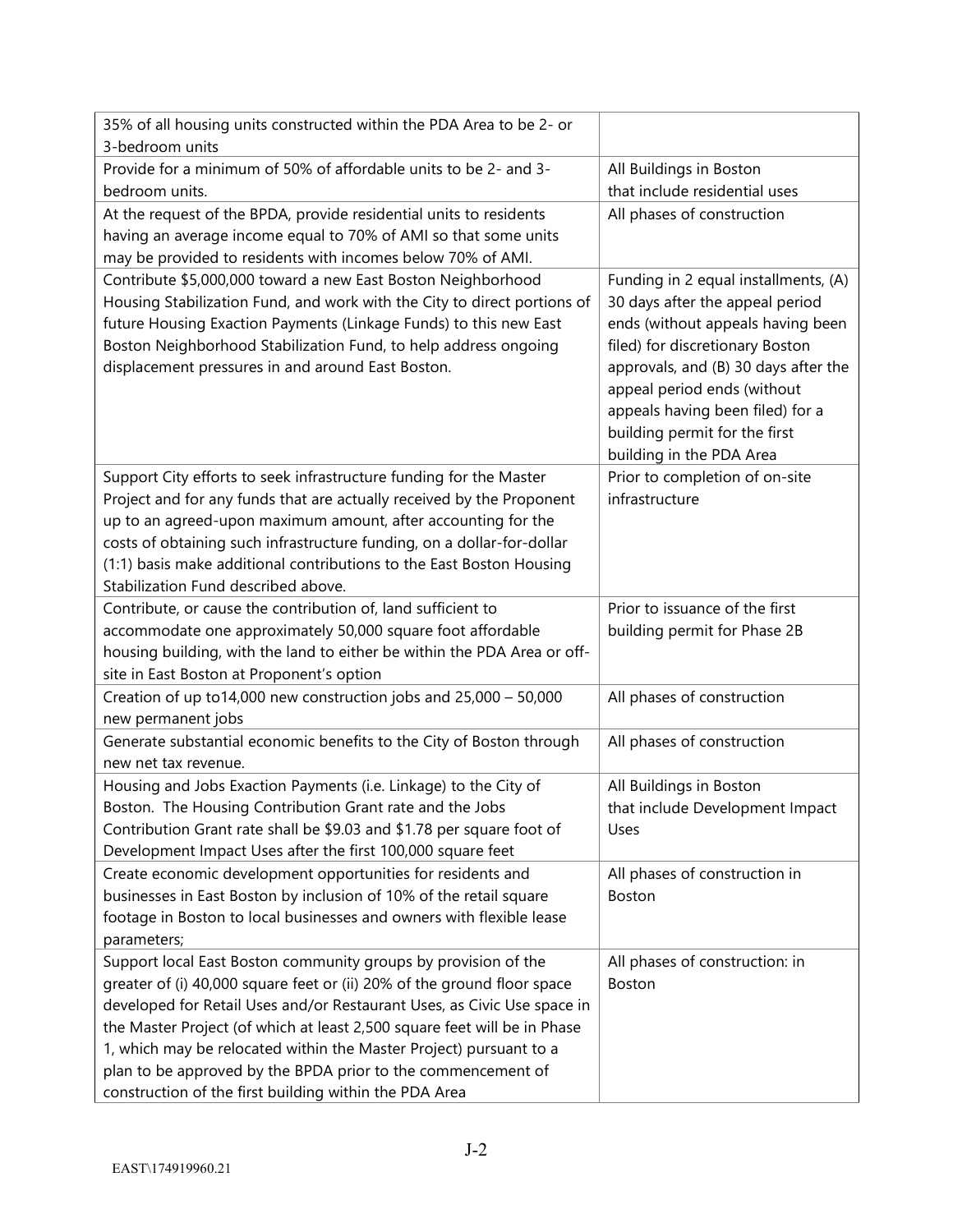| Inflow & Infiltration mitigation payments of \$9.64 per new gallon of                                                                  | All phases of construction: in        |
|----------------------------------------------------------------------------------------------------------------------------------------|---------------------------------------|
| sanitary flow added                                                                                                                    | Boston                                |
| Apply TOD principles through integration of the adjacent Suffolk<br>Downs and Beachmont MBTA Blue Line stations and alternative travel | All phases of construction            |
| modes, including new bicycle paths, bicycle parking, and public                                                                        |                                       |
| bikeshare stations, including installation of approximately 9,200 linear                                                               |                                       |
| feet (If) of bicycle lanes and approximately 8,100 If of separated cycle                                                               |                                       |
| tracks across the Master Project.                                                                                                      |                                       |
| Advance the City of Boston's resiliency objectives with improvements                                                                   | All phases of construction:           |
| designed at a minimum to meet the City's most current requirements                                                                     |                                       |
| respecting climate resiliency and standards to manage storm events                                                                     |                                       |
| and be resilient to both coastal and inland flooding. These measures                                                                   |                                       |
| include storm water drainage system improvements such as improved                                                                      |                                       |
| storm water channels, infiltration chamber systems, rain gardens, and                                                                  |                                       |
| deep sump pump catch basins with oil and gas separators, as well as                                                                    |                                       |
| increased elevations of streets, increased elevations of first floors and                                                              |                                       |
| utilities in buildings, adaptable first floor space, and garage lower                                                                  |                                       |
| levels that can be used as potential flood storage areas.                                                                              |                                       |
| Plant over 1,500 new street trees across the entire Suffolk Downs Site                                                                 | All phases of construction            |
| Record a non-discrimination covenant prohibiting discrimination                                                                        | Prior to commencement of              |
| based on a person's race, religious creed, religion, color, national                                                                   | construction of the first building in |
| origin, ancestry, age (except for senior housing that complies with                                                                    | Boston                                |
| applicable legal requirements), sex, sexual orientation, gender identity,                                                              |                                       |
| disability or handicap, familial status, children, marital status, source of                                                           |                                       |
| income, receipt of public assistance, rental assistance or housing                                                                     |                                       |
| subsidy, veteran status, or genetic information, in the sale, lease, or                                                                |                                       |
| rental, or in the use or occupancy of the PDA Area or any part thereof.                                                                |                                       |
| Grant right-of-way easements to the City of Boston with respect to                                                                     | After completion of construction of   |
| specified rights-of-way in accordance with the Master Plan.                                                                            | all rights-of-way and adjacent        |
|                                                                                                                                        | development parcels                   |
| Fund a \$1,000,000 contribution toward apprenticeship preparation                                                                      | To be funded 50% prior to first       |
| training and child care programs through the Building Pathways                                                                         | building permit for Phase 1B, and     |
| program for low-income area residents seeking to work in the trade                                                                     | the remaining 50% prior to the first  |
| unions, with a portion of the funds to be used for child care to support                                                               | building permit for Phase 2B          |
| a new initiative for advocacy, research, development and                                                                               |                                       |
| implementation of a child care program to support working mothers.                                                                     |                                       |
| Fund an additional \$1,000,000 contribution to further fund workforce                                                                  | To be funded 50% prior to first       |
| training initiatives for East Boston residents, working with the City of                                                               | building permit for Phase 1B, and     |
| Boston Office of Workforce Development, to invest in job training for                                                                  | the remaining 50% prior to the first  |
| ESL, computer training and soft skills for future commercial jobs at                                                                   | building permit for Phase 2B          |
| Suffolk Downs.                                                                                                                         |                                       |
|                                                                                                                                        |                                       |
| <b>Wetlands and Waterways</b>                                                                                                          |                                       |

| Horseshoe Pond Bank Improvements | Phase 1B Construction |
|----------------------------------|-----------------------|
|----------------------------------|-----------------------|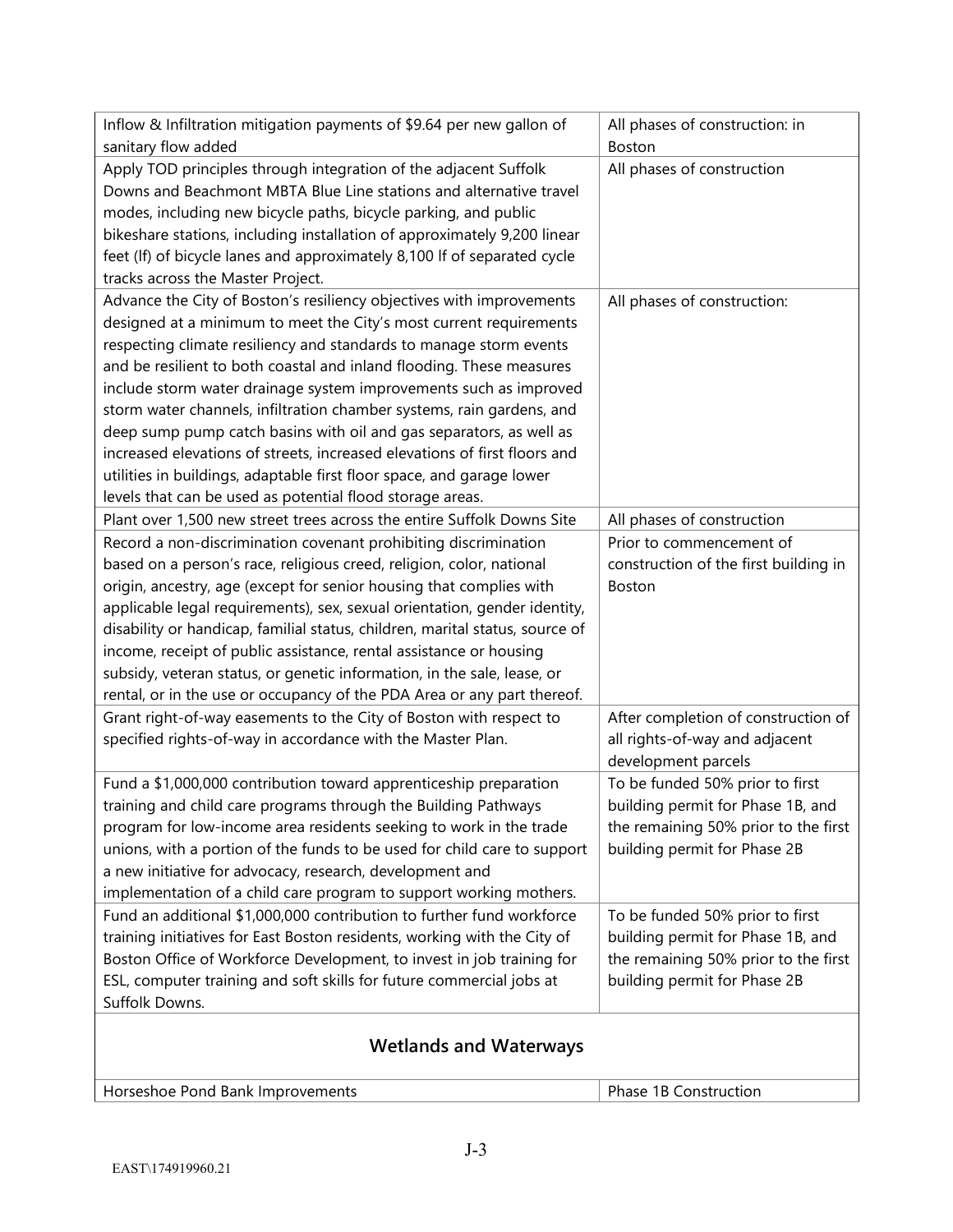| ** Sales Creek Culvert Daylighting                                                                                                                                                                                                                                 | Phase 2R Construction                                                         |
|--------------------------------------------------------------------------------------------------------------------------------------------------------------------------------------------------------------------------------------------------------------------|-------------------------------------------------------------------------------|
| Vegetation Enhancement/RFA Restoration                                                                                                                                                                                                                             | Phases 2B, 2R, 3B, 3R, and 4R                                                 |
|                                                                                                                                                                                                                                                                    | Construction                                                                  |
| <b>Invasive Species Management</b>                                                                                                                                                                                                                                 | <b>Phase 1R Construction</b>                                                  |
| **Mitigate potential temporary off-site impacts to resource areas<br>(Bank, BVW, LUWW, RFA, LSCSF) due to interim sewer connection<br>(partially on-site) by restoring them within the existing footprint<br>immediately following completion of the installation. | Phase 1R Construction                                                         |
| Mitigate potential off-site impacts to resource areas due to traffic<br>improvements, if necessary.                                                                                                                                                                | Immediately subsequent to<br>traffic improvements                             |
| Conservation Restriction on wetland areas                                                                                                                                                                                                                          | Following completion of<br>construction of adjacent buildings<br>and roadways |

# **Stormwater Management**

| Construct a Stormwater Management System that will improve overall<br>quality of storm-water runoff, includes LID, will be used for irrigation,<br>addresses future increased storm intensity due to climate change.                                                                                                                                                                                                                                                                                                                                                             | During Construction of All Phases |
|----------------------------------------------------------------------------------------------------------------------------------------------------------------------------------------------------------------------------------------------------------------------------------------------------------------------------------------------------------------------------------------------------------------------------------------------------------------------------------------------------------------------------------------------------------------------------------|-----------------------------------|
| Require all buildings and project phases to store, reuse or infiltrate<br>levels of rainfall consistent with BWSC and the City's Smart Utilities<br>Policy, provided that the BWSC, in consultation with the BPDA, may<br>approve alternative stormwater management measures to be utilized<br>in lieu of otherwise recommended or required levels of on-site storage,<br>reuse or infiltration (e.g., as part of efforts to respond to site-specific<br>challenges that may include high groundwater, environmental<br>conditions, and/ or low permeability of existing soils). | During Construction of All Phases |
| Reduce overall impervious area throughout the site by >10% by<br>reducing proposed impervious area within open spaces and increasing<br>green roof area to 20%.                                                                                                                                                                                                                                                                                                                                                                                                                  | During Construction of All Phases |

# **Open Space**

| Belle Isle Square Plaza and **Beachmont Plaza                         | Phase 1B/1R Construction            |
|-----------------------------------------------------------------------|-------------------------------------|
| Central Common, ** Outdoor Theater                                    | Phase 2B/2R Construction            |
| Green Fingers, walkways along Sales Creek, Park adjacent to Orient    | Phase 2B/3B/3R Construction         |
| Heights                                                               |                                     |
| Completion of Active Linear Corridor                                  | Phase 4B/4R Construction            |
| Conservation Restriction on Central Common                            | Separately for the northern and     |
|                                                                       | southern portion of the Central     |
|                                                                       | Common following completion of      |
|                                                                       | adjacent buildings and roadways     |
| Fund costs to complete a study (up to a maximum amount of             | Funding in two installments, (A)    |
| \$175,000) that would evaluate visitor and climate change impacts and | with first \$75,000 to be funded 30 |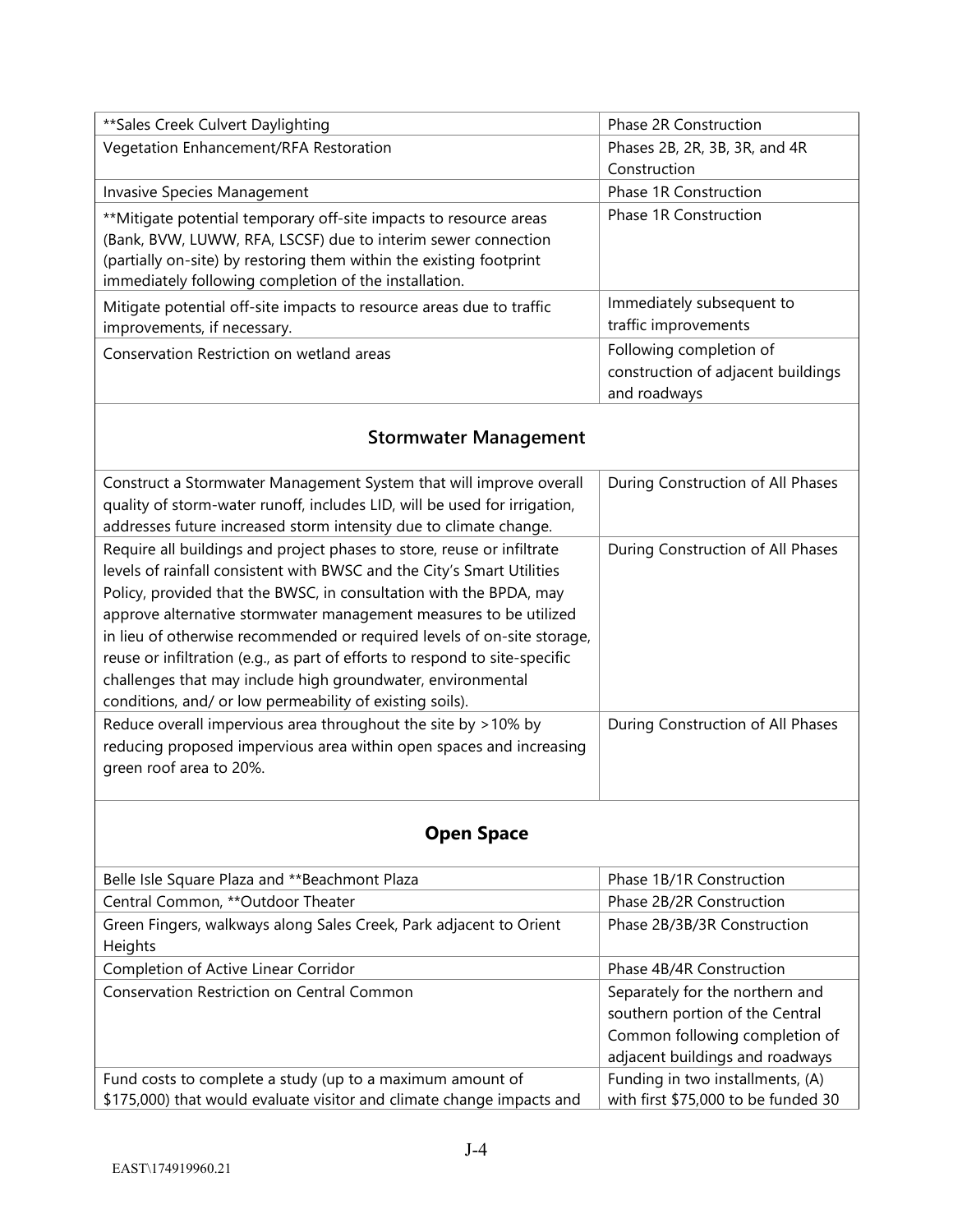| opportunities respecting Belle Isle Marsh. As part of the study of<br>climate change impacts and opportunities, the Proponent will<br>coordinate with the BPDA respecting any previous City initiatives to<br>study climate impacts in East Boston, including previous analysis as<br>part of the Climate Ready East Boston initiative. | days after the appeal period ends<br>(without appeals having been filed)<br>for discretionary Boston approvals,<br>and (B) remaining \$100,000 to be<br>funded prior to issuance of a<br>certificate of occupancy for the<br>first building in Phase 1B, with all<br>or a portion of these funds to be<br>available for demonstration<br>projects or other measures<br>identified in initial study or other<br>related studies. |
|-----------------------------------------------------------------------------------------------------------------------------------------------------------------------------------------------------------------------------------------------------------------------------------------------------------------------------------------|---------------------------------------------------------------------------------------------------------------------------------------------------------------------------------------------------------------------------------------------------------------------------------------------------------------------------------------------------------------------------------------------------------------------------------|
| Provide funding for an additional DCR staff person (Park Ranger, Grade<br>1 level or equivalent) at Belle Isle Marsh.                                                                                                                                                                                                                   | Annual cost to be funded for 10<br>years with first payment prior to<br>issuance of a certificate of<br>occupancy for the first building in<br>Phase 2B                                                                                                                                                                                                                                                                         |

### **Water and Wastewater**

| Fund sewer inflow and infiltration mitigation (4:1 in Boston, 10:1 in | All Phases of Construction: Phased |
|-----------------------------------------------------------------------|------------------------------------|
| Revere).                                                              | as each building permit is granted |
| Install dedicated wastewater bypass line connecting directly to MWRA  | Phase 2B/2R Construction           |
| system downstream of Caruso Pump Station to allow Boston and Revere   |                                    |
| to maintain existing capacities in their local systems and MWRA to    |                                    |
| maintain existing pumping capacity in the Caruso Pump Station.        |                                    |
| Redirect discharge from four off-site catch basins that currently     | Phase 2B Construction              |
| discharge to the sewer within Waldemar Ave to the Master Project      |                                    |
| dedicated storm drain system.                                         |                                    |
| Reuse stormwater for irrigation.                                      | Phases 1B-5B, 2R-4R Construction   |
|                                                                       |                                    |

### **Transportation [Subject to Continuing Review by BTD and MassDOT]**

| Conduct Engineering & Architectural Assessment of Suffolk Downs<br>Station and Beachmont Station. | Predevelopment - existing<br>conditions assessment completed<br>January 2019; future conditions<br>completed November 2019                                             |
|---------------------------------------------------------------------------------------------------|------------------------------------------------------------------------------------------------------------------------------------------------------------------------|
| **Construct new Route 119 Bus Stop @ Stop & Shop and Turnaround<br>on Tomasello Drive.            | Completed 9/2/2018                                                                                                                                                     |
| Construct new Route 119 Bus Stops on the Suffolk Downs Site                                       | As warranted by demand, based<br>on evaluation at completion of<br>each Phase and reasonable<br>coordination with the MBTA, and,<br>if in Boston, approved by the BPDA |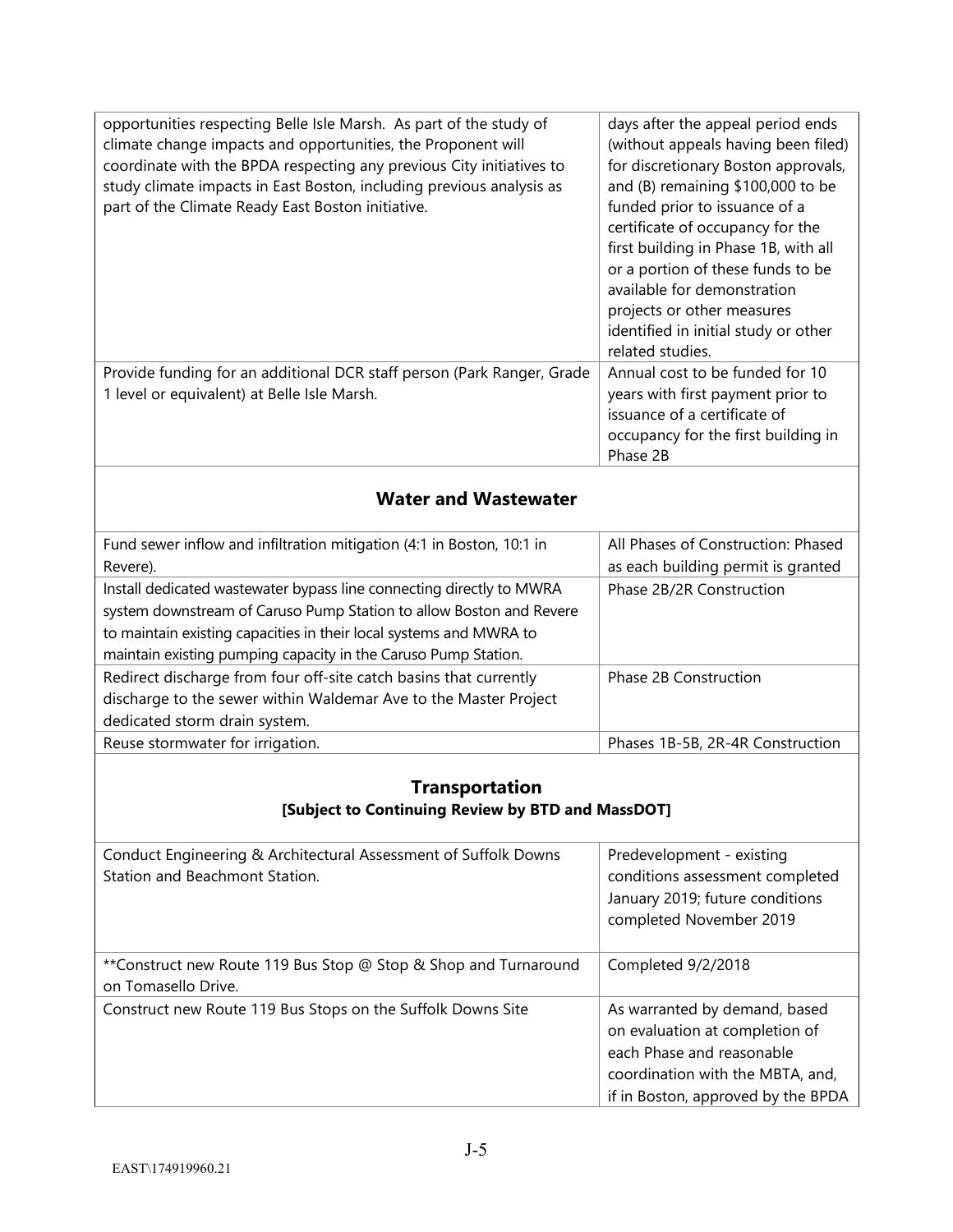|                                                                          | and BTD.                               |
|--------------------------------------------------------------------------|----------------------------------------|
| Provide privately operated on-site shuttle circulator services.          | To be initiated prior to issuance of   |
|                                                                          | certificate of occupancy for first     |
|                                                                          | building in Phase 3B, with             |
|                                                                          | continuing service as warranted by     |
|                                                                          | demand                                 |
| Provide new privately-operated shuttle services providing direct transit | To be initiated prior to completion    |
| connections between the Suffolk Downs Site and key land use and          | of Phase 2, with continuing service    |
| transportation nodes (proposed connections to include connections to     | as warranted by demand based on        |
| North Station, South Station, and the Seaport District).                 | reasonable coordination with the       |
|                                                                          | BPDA, BTD, and the MBTA. See           |
|                                                                          | Exhibit K for further details.         |
| Provide new privately-operated shuttle services providing direct transit | As warranted by demand, based          |
| connections between the Suffolk Downs Site and Chelsea Station.          | on reasonable coordination with        |
|                                                                          | the BPDA, BTD, and the MBTA.           |
| Funding for Blue Line Operational Enhancements                           | Fifteen equal annual \$210,000         |
|                                                                          | installments (totaling \$3,150,000),   |
|                                                                          | with first to be made 60 days after    |
|                                                                          | the issuance of the first occupancy    |
|                                                                          | permit for Phase 1.                    |
| Funding for MBTA Beachmont Bus Study                                     | A \$1,500,000 payment to be            |
|                                                                          | funded within 60 days of               |
|                                                                          | issuance of a building permit for      |
|                                                                          | the first building in the project.     |
| Funding for Suffolk Downs MBTA Station design work                       | A \$4,500,000 payment to be            |
|                                                                          | funded within 60 days of               |
|                                                                          | issuance of a building permit for      |
|                                                                          | the first building in the project.     |
| Funding for \$5,000,000 toward Blue Line signal design work              | A \$5,000,000 payment to be            |
|                                                                          | provided within 180 days               |
|                                                                          | of issuance of a building permit for   |
|                                                                          | construction of the first building in  |
|                                                                          | the project.                           |
| Funding for Suffolk Downs MBTA Station and Beachmont MBTA                | A \$9,000,000 payment to be            |
| Station reconstruction                                                   | funded within 60 days of notice        |
|                                                                          | from the MBTA that it has issued a     |
|                                                                          | notice to proceed to the MBTA's        |
|                                                                          | general contractor for a               |
|                                                                          | construction contract for a material   |
|                                                                          | or full reconstruction of either       |
|                                                                          | Beachmont or Suffolk Downs             |
|                                                                          | Station.                               |
| Implement Transit Signal Priority at signalized locations where traffic  | In conjunction with                    |
| mitigation is proposed as part of the Master Project, onsite within      | <b>Traffic Mitigation Improvements</b> |
| proposed public rights-of-way, and offsite as part of off-site traffic   |                                        |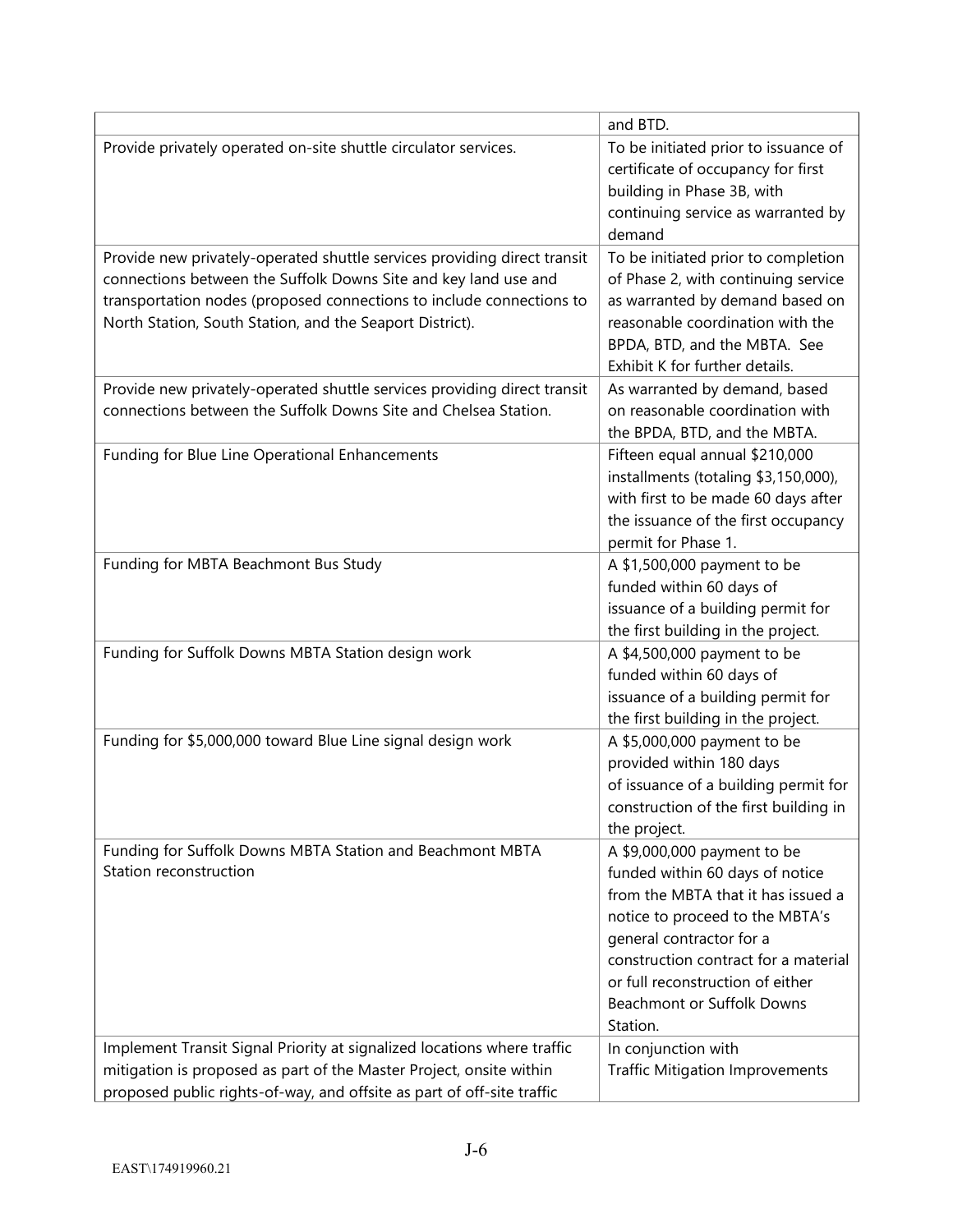| improvements within existing publicly-owned rights of way, in       |                                    |
|---------------------------------------------------------------------|------------------------------------|
| coordination with BTD, MBTA, the BPDA and the City of Revere.       |                                    |
| **Winthrop Ave. (Route 145) at MBTA/Site Drive                      | Prior to completion of Phase 1R    |
| **Bennington Street at State Road/Winthrop Ave.                     | Prior to completion of Phase 1R    |
| ** Bennington Street at Crescent Ave.                               | Prior to completion of Phase 1R    |
| **Winthrop Avenue at Fire Station (Median break and traffic signal) | Prior to completion of Phase 1R    |
| Route 1A at Tomasello Drive                                         | Prior to completion of Phase 1R    |
| ** Route 60 at Sigourney Street                                     | Prior to completion of Phase 1R    |
| ** Route 60 at Charger Street                                       | Prior to completion of Phase 1R    |
| **Winthrop Avenue (Route 145) at Revere Beach Parkway (Route        | Prior to completion of Phase 1R    |
| 16)/Harris Street                                                   |                                    |
| **Winthrop Ave. (Route 145) at North Shore Road                     | At 2,000,000 sf <sup>2</sup>       |
| **Winthrop Ave. (Route 145) at Tomasello Drive                      | At 2,000,000 sf <sup>2</sup>       |
| Route 1A at Curtis Street/Moore Street Pedestrian Crossing          | Prior to Occupancy of Phase 1R     |
| Route 1A at Tomasello Drive (Temporary Southbound Left Turn Signal) | Prior to Occupancy of Phase 1R     |
| **Route 1A from Boardman Street to Furlong Drive                    | Prior to 3,000,000 sf <sup>2</sup> |
| Boston Improvements: Includes two southbound through lanes          |                                    |
| with exclusive left turn lane and 8' to 10' shoulder approaching    |                                    |
| Boardman, and northbound three through lanes and exclusive left     |                                    |
| turn lane. Left turn lanes are to be extended, and northbound right |                                    |
| turn lane replaced with shared through and right turn lane for      |                                    |
| approximately 1,200 feet approaching Boardman. Shared use path      |                                    |
| is to be added northbound to Tomasello corridor, and from there     |                                    |
| continued to Revere Beach Parkway/ Winthrop Avenue corridor in      |                                    |
| Revere through along Tomasello. At Tomasello, signal control will   |                                    |
| be provided and southbound roadway will be widened to four lanes    |                                    |
| to allow for continuation of two through lanes and addition of two  |                                    |
| left turn lanes. Four-lane section will generally extend from       |                                    |
| "Jughandle" intersection near Boston/Revere City Line to Tomasello. |                                    |
| Within this area, southbound shoulder will be eliminated and        |                                    |
| replaced with limited width curb offset. Northbound, three through  |                                    |
| lanes from Boardman intersection will be maintained with exclusive  |                                    |
| right turn lane added to access site.                               |                                    |
| ** Route 60 at Bell Circle (5 Intersections)                        | At 3,000,000 sf <sup>2</sup>       |
| ** Route 1A at Curtis Street                                        | At 3,000,000 sf <sup>2</sup>       |
| Boston Improvements: Include realigning Route 1A southbound to      |                                    |
| formalize exit to Bennington and Curtis areas, and providing two    |                                    |
| continuous lanes for southbound through movement, creating an       |                                    |
| island within current paved area and providing stop control at      |                                    |
| ramp/Curtis Street intersection. Movement from Curtis Street to     |                                    |
| Route 1A south will continue to be in an add-lane condition.        |                                    |
| **Route 1A at Revere Street                                         | At 5,500,000 sf <sup>2</sup>       |
| **Route 60 at Revere Street and Breed Street                        | At 5,500,000 sf <sup>2</sup>       |
| Bennington Street at Saratoga Street                                | At 5,500,000 sf <sup>2</sup>       |
| Boston Improvements: Include targeted improvements that seek to     |                                    |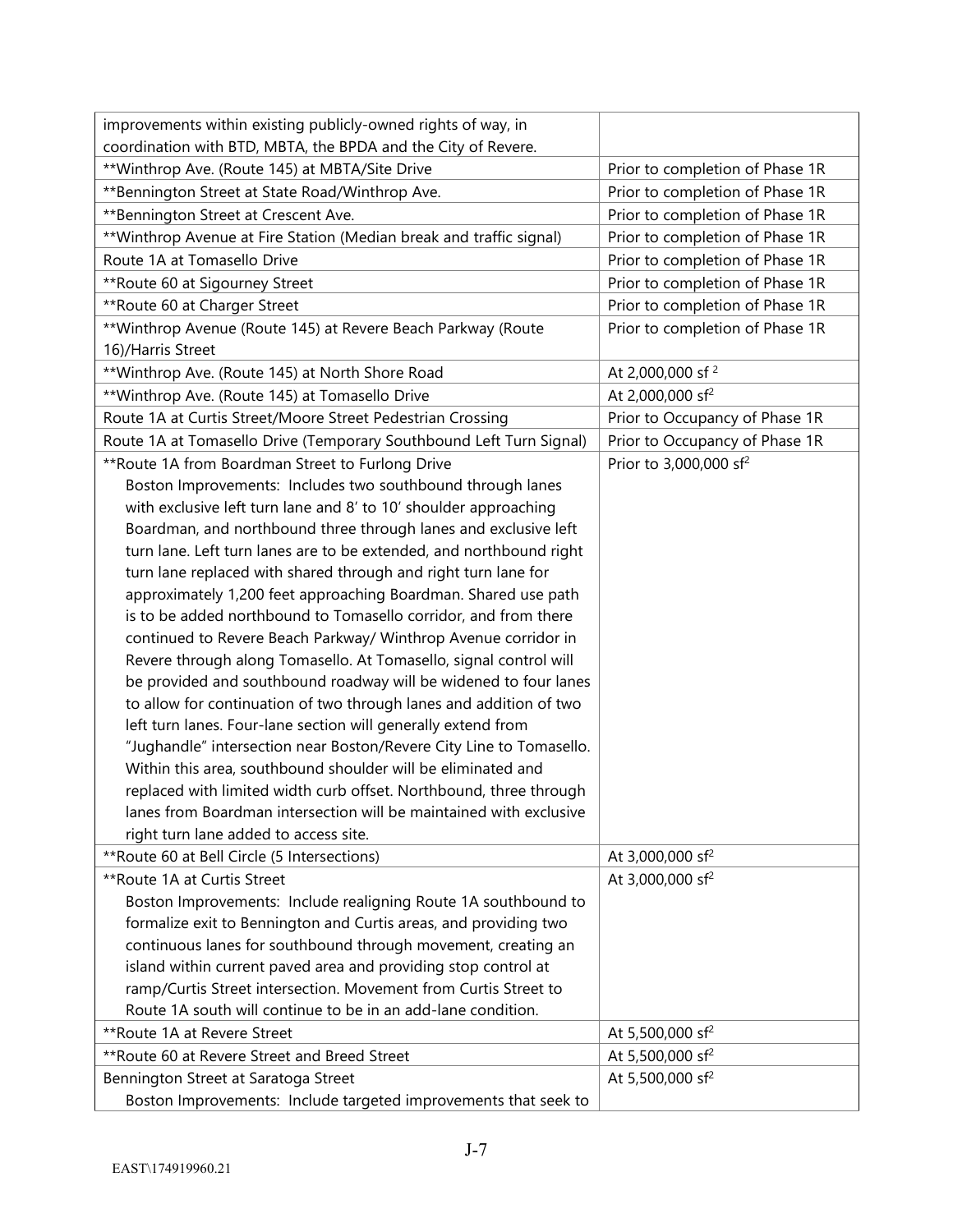| resolve multimodal safety, connectivity, and operational issues in a<br>manner that is informed by and does not preclude implementation |                                           |
|-----------------------------------------------------------------------------------------------------------------------------------------|-------------------------------------------|
| of the preferred concept developed during the PLAN: East Boston                                                                         |                                           |
| initiative. Targeted improvements may include implementation of                                                                         |                                           |
| ADA-compliant curb ramps, reduction of pedestrian crossing                                                                              |                                           |
| distances, connection to the East Boston Greenway extension.                                                                            |                                           |
| minimization of conflicts for all users through revised signal                                                                          |                                           |
| phasing and lane assignment, and/or other strategies of similar size                                                                    |                                           |
| and scope that are at grade and within the intersection footprint                                                                       |                                           |
| and its right-of-way approaches.                                                                                                        |                                           |
| Day Square (Five Intersections)                                                                                                         | At 5,500,000 sf <sup>2</sup>              |
| Boston Improvements: the Proponent will provide 100% design for                                                                         |                                           |
| Day Square based on stakeholder concerns, including concepts                                                                            |                                           |
| developed through the BPDA's PLAN East Boston initiative.                                                                               |                                           |
| <b>Brown Circle</b>                                                                                                                     | At 5,500,000 sf <sup>2</sup>              |
| **Route 1/Route 16 Interchange                                                                                                          | At 7,000,000 sf <sup>2</sup>              |
| ** Route 16 at Garfield Ave./ Webster Ave.                                                                                              | At 7,000,000 sf <sup>2</sup>              |
| Construct extensive on-site bicycle and pedestrian accommodations                                                                       | During all phases                         |
| with connections to off-site infrastructure, with designs to be subject                                                                 |                                           |
| to design and development review under Section 14 (Development                                                                          |                                           |
| Review Procedures) of each PDA Development Plan.                                                                                        |                                           |
| Design and construct, or at Proponent's option fund design and                                                                          | Prior to issuance of first certificate of |
| construction of, a safe and accessible extension of the East Boston                                                                     | occupancy for Phase 2B                    |
| Greenway from Constitution Beach to the southeast corner of the PDA                                                                     |                                           |
| Area. The concept, alignment, and general design details will                                                                           |                                           |
| be developed in coordination with the BPDA and its PLAN East Boston                                                                     |                                           |
| initiative, and may include a mixture of connected off-street path and                                                                  |                                           |
| on-street separated bike lane segments suitable for all ages and                                                                        |                                           |
| abilities, with all segments to be within existing public rights-of-way                                                                 |                                           |
| and existing bridge infrastructure as applicable. It is anticipated that                                                                |                                           |
| the East Boston Greenway extension will follow along Saratoga                                                                           |                                           |
| Street, Bennington Street, and Walley Street, and include a                                                                             |                                           |
| designated and safe pedestrian/bicycle crossing at the intersection                                                                     |                                           |
| of Bennington Street and Walley Street protected by traffic control                                                                     |                                           |
| devices.                                                                                                                                |                                           |
| Comprehensive Transportation Demand Management program to                                                                               | During all phases                         |
| reduce dependency on single occupancy vehicles and promote                                                                              |                                           |
| alternative modes of transportation, to be detailed in Master TAPA and                                                                  |                                           |
| incorporated into future individual TAPAs for each building,                                                                            |                                           |
| <b>Air Quality</b>                                                                                                                      |                                           |
| Implement traffic monitoring program.                                                                                                   | During all phases                         |
| See Transportation Measures above for Mobile Source GHG Mitigation.                                                                     |                                           |
|                                                                                                                                         |                                           |
|                                                                                                                                         |                                           |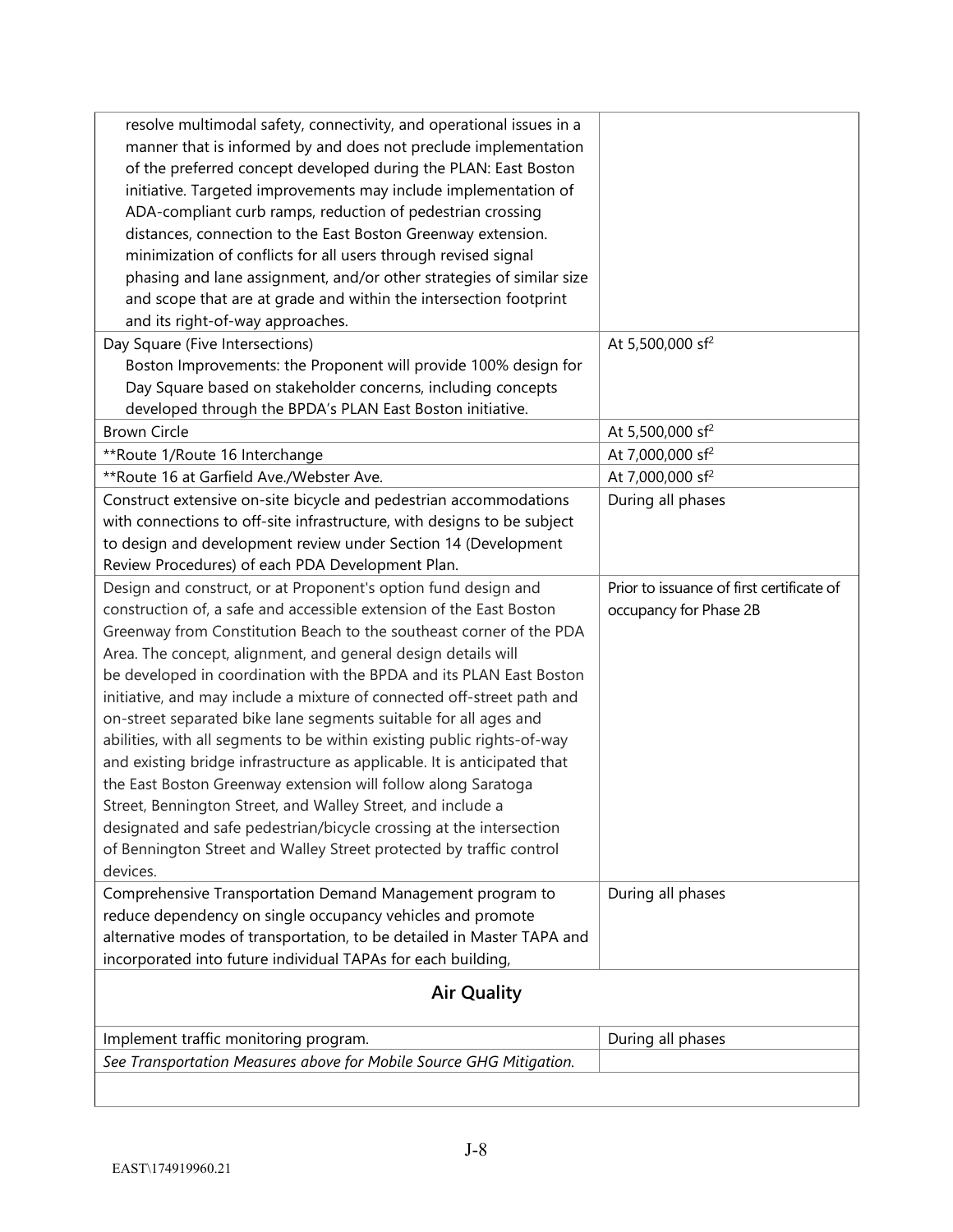| <b>GHG Emissions</b>                                                                                                                                                                                                                                                                                                                                                                                                   |                                                                              |
|------------------------------------------------------------------------------------------------------------------------------------------------------------------------------------------------------------------------------------------------------------------------------------------------------------------------------------------------------------------------------------------------------------------------|------------------------------------------------------------------------------|
| Prepare schematic designs and cost estimates of a 200,000 square foot<br>multi-residential building for both a preferred/planned design and a<br>Passive House design.                                                                                                                                                                                                                                                 | Phase 1R Design                                                              |
| All townhouses (22 total) will be Net Zero Carbon and/or E+ (Energy<br>Positive) equivalent.                                                                                                                                                                                                                                                                                                                           | Phase 1B and 2B Construction                                                 |
| Construct one (1) Passive House (or equivalent) Demonstration Project<br>of a minimum 50,000 square foot multi-family residential building.                                                                                                                                                                                                                                                                            | Phase 1B Construction                                                        |
| Should the Demonstration Project prove to be cost-effective, design<br>and construct the remaining three (3) low-rise residential buildings,<br>proposed within the PDA Area (with the Demonstration Project, to<br>include specifically buildings B-13, B-15, B-17 and B-19) as Passive<br>House (or equivalent) standards and all-electric.                                                                          | Phase 2B Construction                                                        |
| All single-family homes along Waldemar Avenue (12 total) will be Net<br>Zero Carbon and/or E+ equivalent.                                                                                                                                                                                                                                                                                                              | Phase 4B/5B Construction                                                     |
| Construct buildings to achieve energy usage savings as compared to<br>current energy code requirements (9th Edition) of at least 10% in all Phase<br>1 buildings, with increased savings in subsequent Phases to meet the<br>following levels of energy savings at full build-out:<br>5% of Buildings greater than 50%<br>35% of Buildings 30%-50%<br>55% of Buildings 18%-30%<br>$\bullet$<br>5% of Buildings 10%-18% | During Construction of All Phases                                            |
| Construct all buildings to be Solar Ready                                                                                                                                                                                                                                                                                                                                                                              | During Construction of All Phases                                            |
| Install a minimum of 2 MW of solar PV on building rooftops                                                                                                                                                                                                                                                                                                                                                             | During Construction of All Phases                                            |
| Design all buildings to meet LEED certifiable standards as follows:<br>• Minimum of 5% LEED Platinum<br>• Minimum of 75% LEED Gold<br>• Maximum of 20% LEED Silver                                                                                                                                                                                                                                                     | During Construction of All Phases<br>as provided in PDA Development<br>Plans |
| Designate preferred parking spaces for alternative-fuel vehicles.                                                                                                                                                                                                                                                                                                                                                      | All Phases                                                                   |
| Provide 25% Electric Vehicle (EV) charging spaces or equivalent, in<br>accordance with the BPDA's EV Readiness Policy, for all non-short-term<br>parking spaces within permanent parking areas. An additional 75% of<br>such spaces will be EV ready (for a total of 100%, to further reduce<br>GHG emissions associated with vehicles.                                                                                | All Phases                                                                   |
| See Transportation Measures for Mobile Source Air Quality Mitigation.                                                                                                                                                                                                                                                                                                                                                  |                                                                              |
| <b>Climate Change Resiliency</b>                                                                                                                                                                                                                                                                                                                                                                                       |                                                                              |
| Provision of \$325,000 to fund a feasibility study for regional flood<br>protection, including 10% conceptual design drawings. As part of the<br>study the Proponent will engage with representatives of the Friends of                                                                                                                                                                                                | Prior to Phase 2B design                                                     |

Belle Isle Marsh and coordinate respecting the separate study (referenced above) assessing visitor and climate change impacts and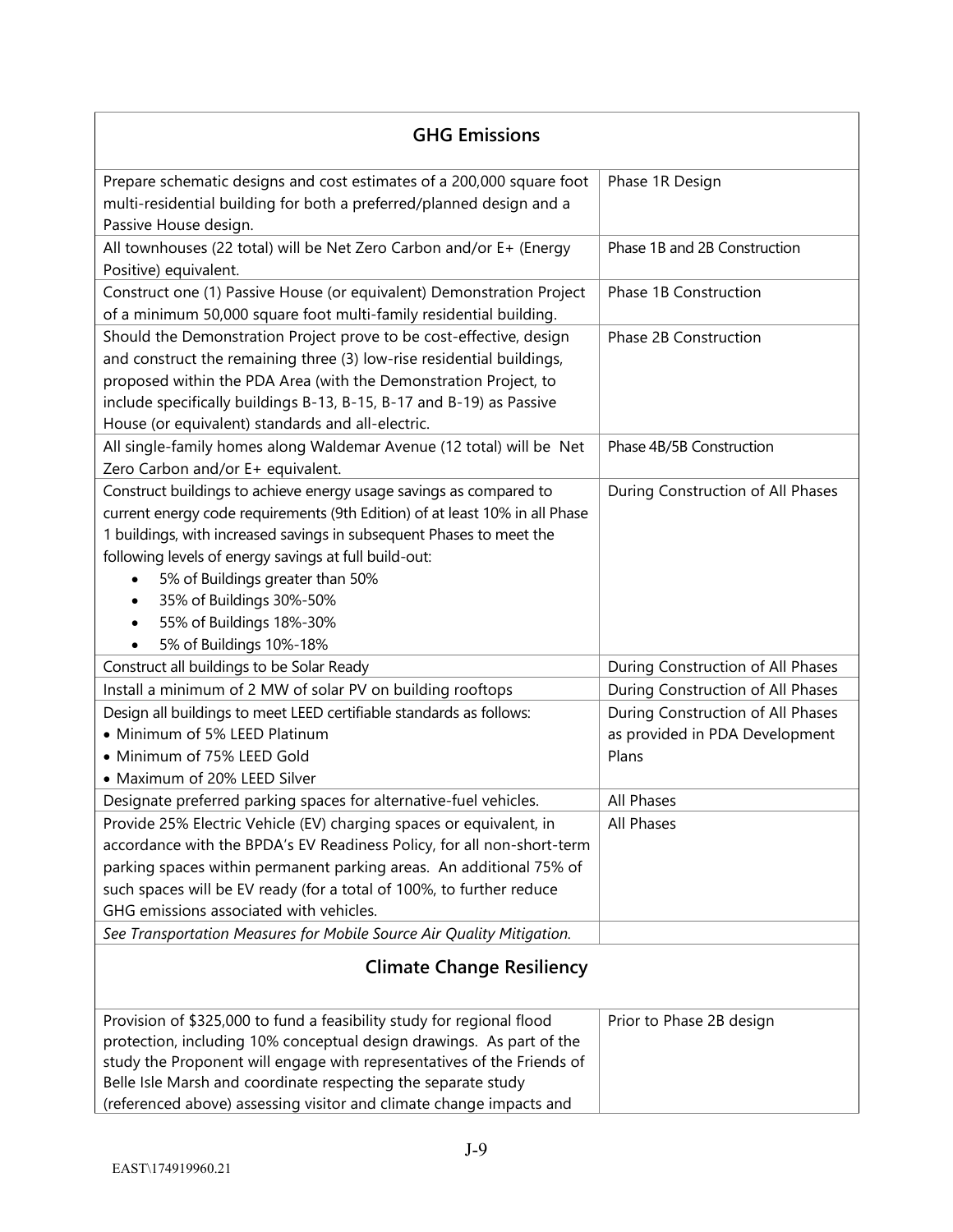| opportunities at Belle Isle Marsh, and will coordinate with the BPDA       |                                |
|----------------------------------------------------------------------------|--------------------------------|
| respecting any previous City initiatives to study climate impacts in East  |                                |
| Boston, including previous analysis as part of the Climate Ready East      |                                |
| Boston initiative.                                                         |                                |
| Construct Phase to provide no loss in flood storage for the modeled        | Each of Phase 2B and 2R        |
| current day 1% annual exceedance floodplain.                               | Construction                   |
| Construct Phase to provide no loss in flood storage for the modeled        | Each of Phase 3B and 3R        |
| current day 1% annual exceedance floodplain.                               | Construction                   |
| Facilitate installation of tide gate at eastern limits of Suffolk Downs    | Prior to Phase 4R Construction |
| Site.                                                                      |                                |
| Provide \$5.75 million towards Alfred H. Long (Bennington Street)          | Phase 4R Design                |
| Pump Station upgrades, or contribute the same amount to regional           |                                |
| flood protection (such as a regional flood protection berm), subject to    |                                |
| changes to such commitment as may be approved on behalf of the             |                                |
| Commonwealth. Any changes or additions to flood control measures           |                                |
| arising from subsequent MEPA review will be designed to comply with        |                                |
| Boston resiliency requirements to the extent the changes affect land in    |                                |
| Boston.                                                                    |                                |
| Facilitate upgrade of Alfred H. Long (Bennington Street) Pump Station      | Prior to Phase 4B Construction |
| from 300 cubic feet per second (cfs) to 600 cfs.                           |                                |
| Construct at-grade first floor elevations for non-critical buildings,      | All Design Phases              |
| critical buildings, infrastructure and ground floor residential space, per |                                |
| BPDA guidance, to provide 1 to 2 feet of freeboard above the               |                                |
| projected 2070 Sea Level Rise BFE.                                         |                                |
| Where FFEs at the Sea Level Rise Design Flood Elevation are not feasible,  | All Design Phases              |
| implement alternative flood protection measures (e.g. specifying dry or    |                                |
| wet floodproofing materials, designing with the ability to add temporary   |                                |
| flood barriers to building openings, and limiting first floor uses to non- |                                |
| residential).                                                              |                                |
| Select paving materials with less heat absorbing capacity and a high       | All Design Phases              |
| Solar Reflective Index to offset the effects of increasingly hot summers.  |                                |
| Specify operable windows for residential buildings and considering         | All Design Phases              |
| them for hotel and office buildings.                                       |                                |
| Use a 95°F peak day for sizing of building mechanical systems.             | All Design Phases              |
| Plant robust tree canopy within Central Common, other open space areas     | All Construction Phases        |
| and within rights-of-way to mitigate heat island effect and capture/slow   |                                |
| stormwater.                                                                |                                |
|                                                                            |                                |
| <b>Historic Resources</b>                                                  |                                |

## **Historic Resources**

 $\overline{\phantom{a}}$ 

| Develop a historic mitigation plan to be implemented as part of the | Phase 1B Design                |
|---------------------------------------------------------------------|--------------------------------|
| Master Project.                                                     |                                |
| Undertake inventory to identify race track elements for salvage and | Prior to Phase 1B Construction |
| reuse within the on-site open space system and/or donated to local  |                                |
| museums.                                                            |                                |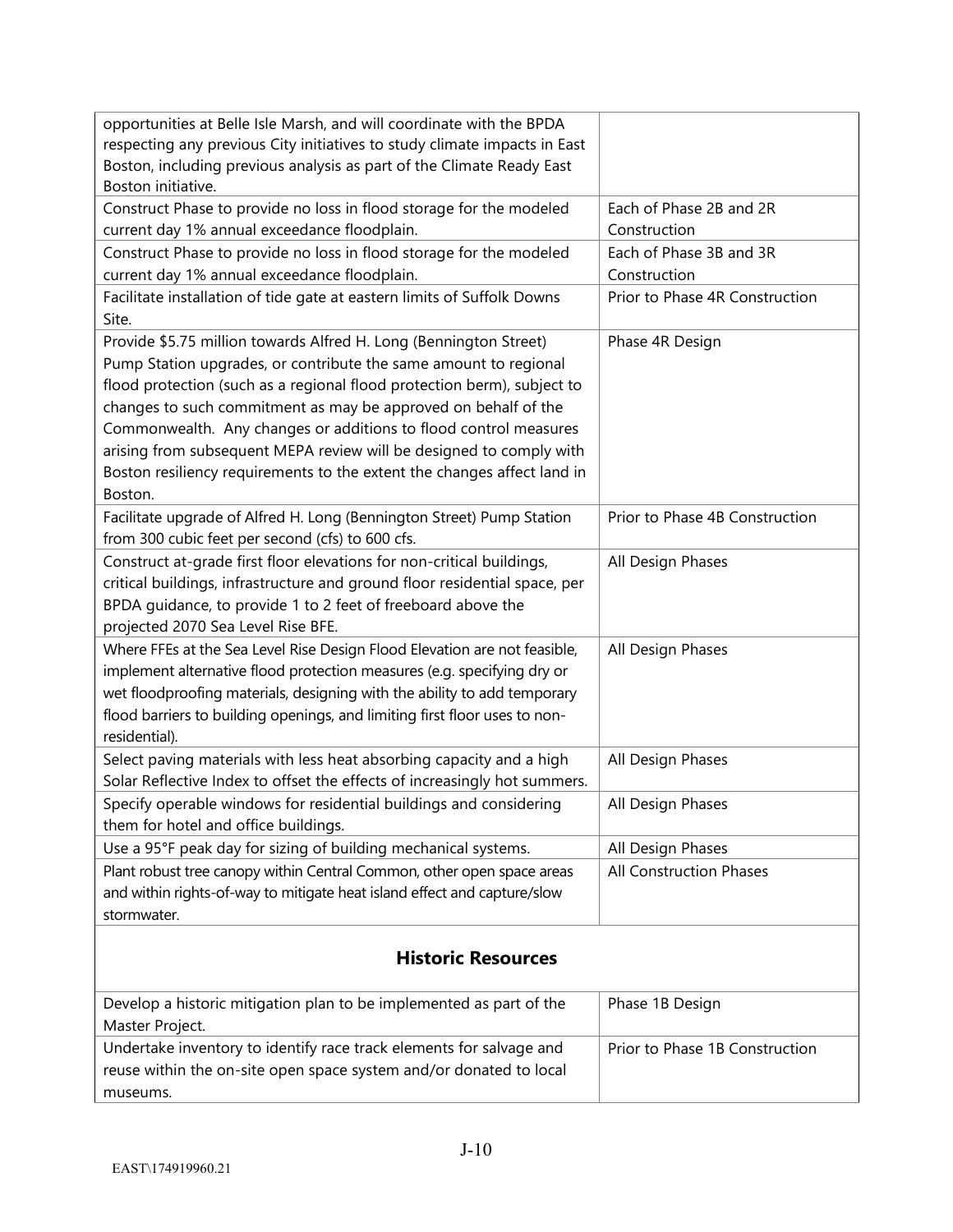| Inventory and gather photographs, documents, paintings, and other<br>collected horse racing memorabilia for potential inclusion on site<br>and/or donated to local museums. | Prior to Phase 1B Construction      |
|-----------------------------------------------------------------------------------------------------------------------------------------------------------------------------|-------------------------------------|
| Develop and install an Interpretive Exhibit to be incorporated in a<br>select area of the open space system.                                                                | Phase 2B Construction               |
|                                                                                                                                                                             |                                     |
| <b>Construction Period</b>                                                                                                                                                  |                                     |
| Develop a draft Construction Management Plan (CMP) for the Master                                                                                                           | At time of DEIR/DPIR filing         |
| Project based on conceptual construction logistics scenario for each<br>phase.                                                                                              | (Complete)                          |
| Prepare CMPs for each phase to address temporary construction-                                                                                                              | Prior to Each Phase of Construction |
| related impacts detailing overall construction schedule, work hours,                                                                                                        |                                     |
| number of construction workers, worker transportation and parking,                                                                                                          |                                     |
| and number of construction vehicles and routes.                                                                                                                             |                                     |
|                                                                                                                                                                             |                                     |
| <b>Smart Utilities</b>                                                                                                                                                      |                                     |
|                                                                                                                                                                             |                                     |
| Prepare a District Energy Microgrid master plan, identifying District                                                                                                       | All Phases                          |
| Energy Microgrid-ready design elements, to update the same prior to                                                                                                         |                                     |
| commencement of each Phase. As part of development review of                                                                                                                |                                     |
| individual development projects under Section 14 of each PDA                                                                                                                |                                     |
| Development Plan, provide information to the BPDA regarding                                                                                                                 |                                     |
| implementation of the District Energy Microgrid master plan, as well as                                                                                                     |                                     |
| any updates.                                                                                                                                                                |                                     |
| Utilize telecom utilidors or reasonably equivalent systems within future                                                                                                    | All Phases                          |
| public rights of way as each is constructed, with each to be constructed                                                                                                    |                                     |
| in accordance with then-current City standards and with enough<br>capacity for reasonably anticipated future development, and with                                          |                                     |
| design to be subject to coordination with the BPDA and applicable City                                                                                                      |                                     |
| departments as part of development review of individual development                                                                                                         |                                     |
| projects under Section 14 of each PDA Development Plan.                                                                                                                     |                                     |
| Install electric and fiber shadow conduits below sidewalks within future                                                                                                    | All Phases                          |
| public rights of way, with each to be constructed in accordance with                                                                                                        |                                     |
| then-current City standards and with enough capacity for reasonably                                                                                                         |                                     |
| anticipated future development, and with design to be subject to                                                                                                            |                                     |
| coordination with the BPDA and applicable City departments as part of                                                                                                       |                                     |
| development review of individual development projects under Section                                                                                                         |                                     |
| 14 of each PDA Development Plan.                                                                                                                                            |                                     |
| Install traffic/transit/bicycle/pedestrian technology as part of traffic                                                                                                    | All Phases                          |
| intersection improvements within future public rights of way, with each                                                                                                     |                                     |
| to be constructed in accordance with then-current BTD and City                                                                                                              |                                     |
| standards, and with design to be subject to coordination with the                                                                                                           |                                     |
| BPDA and applicable City departments as part of development review                                                                                                          |                                     |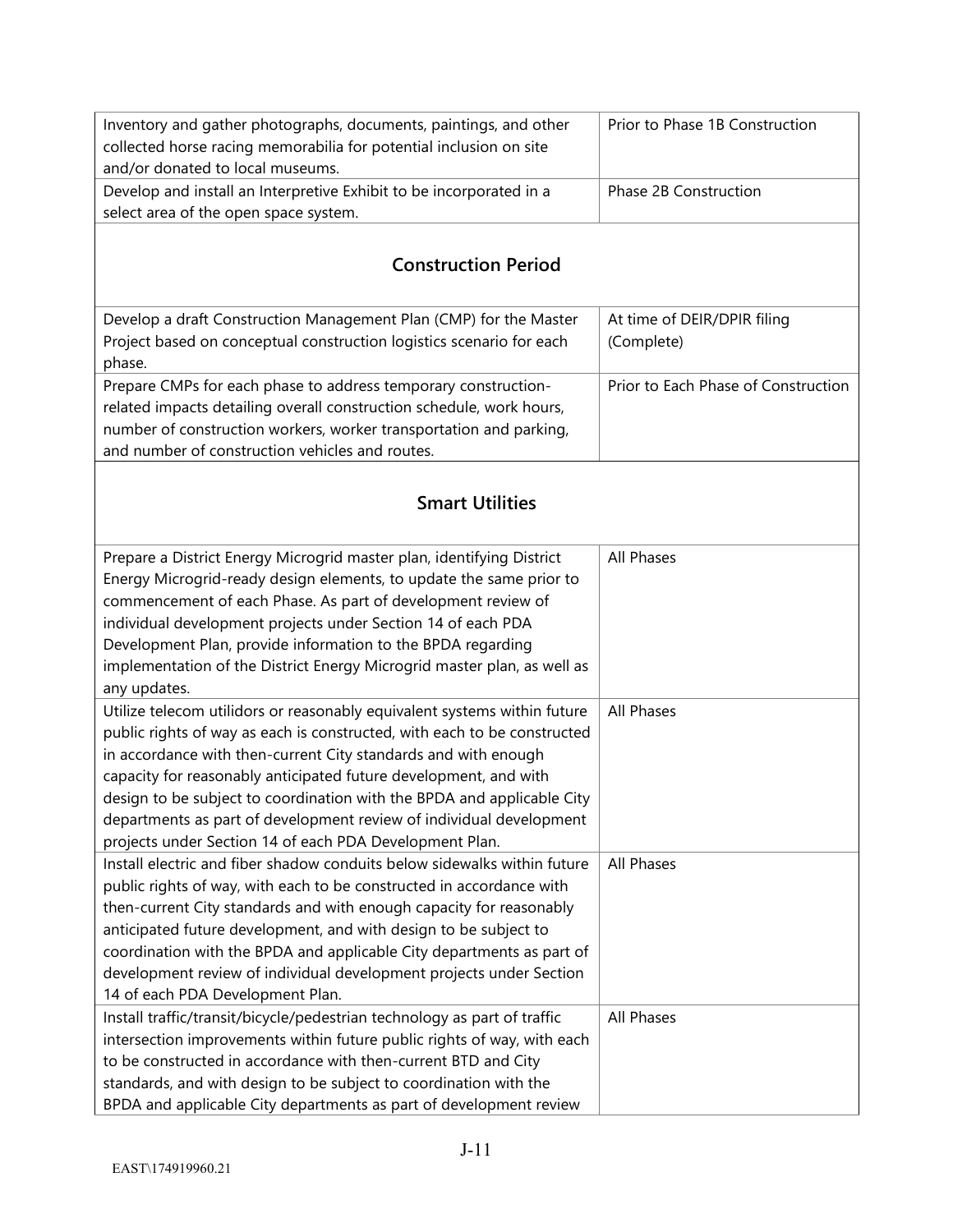| of individual development projects under Section 14 of each PDA             |            |
|-----------------------------------------------------------------------------|------------|
| Development Plan                                                            |            |
| Construct future public rights-of-way in accordance with then-current       | All Phases |
| City Smart Utility Standards and Complete Streets Standards.                |            |
| As set forth above, require all buildings and project phases to store,      | All Phases |
| reuse or infiltrate levels of rainfall consistent with BWSC and the City's  |            |
| Smart Utilities Policy, provided that the BWSC, in consultation with the    |            |
| BPDA, may approve alternative stormwater management measures to             |            |
| be utilized in lieu of otherwise recommended or required levels of on-      |            |
| site storage, reuse or infiltration (e.g., as part of efforts to respond to |            |
| site-specific challenges that may include high groundwater,                 |            |
| environmental conditions, and/ or low permeability of existing soils).      |            |

<sup>1</sup> Based on proposed service and implementation timing.

<sup>2</sup> For all traffic improvements scheduled at a specific square footage, improvements must be completed prior to first Certificate of Occupancy after indicated square footage threshold.

\*\* Revere-only mitigation items

As used in this Exhibit J, references to Phases 1B, 2B, 3B, 4B and 5B are to the five Phases of the Master Project, i.e., the Phase 1 Project, the Phase 2 Project, the Phase 3 Project, the Phase 4 Project and the Phase 5 Project, respectively, and references to Phases 1R, 2R, 3R and 4R are to phases 1 through 4 of the redevelopment of the Revere portion of the Suffolk Downs Site.